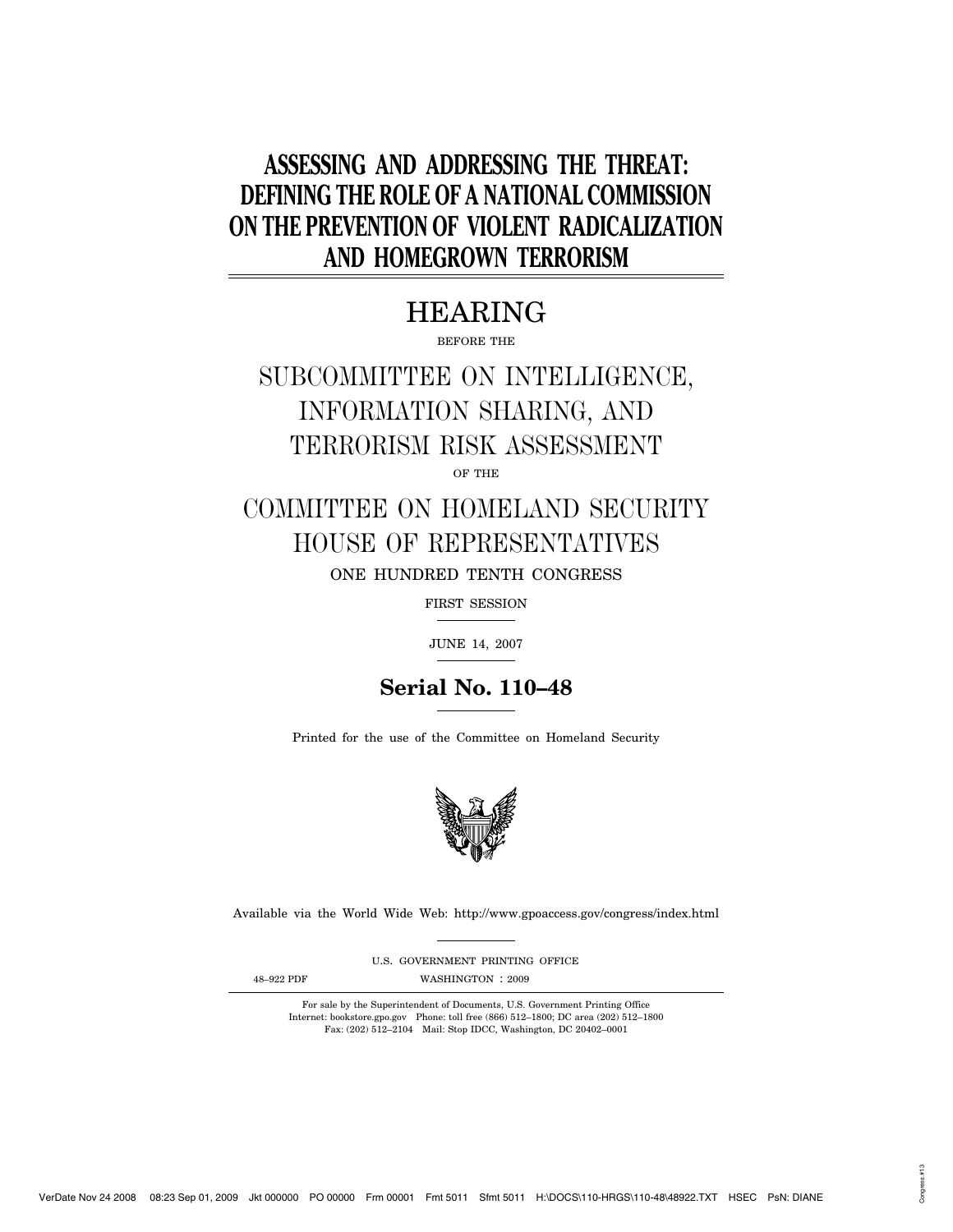### COMMITTEE ON HOMELAND SECURITY

BENNIE G. THOMPSON, Mississippi, *Chairman* 

LORETTA SANCHEZ, California, EDWARD J. MARKEY, Massachusetts NORMAN D. DICKS, Washington JANE HARMAN, California PETER A. DEFAZIO, Oregon NITA M. LOWEY, New York ELEANOR HOLMES NORTON, District of Columbia ZOE LOFGREN, California SHEILA JACKSON LEE, Texas DONNA M. CHRISTENSEN, U.S. Virgin Islands BOB ETHERIDGE, North Carolina JAMES R. LANGEVIN, Rhode Island HENRY CUELLAR, Texas CHRISTOPHER P. CARNEY, Pennsylvania YVETTE D. CLARKE, New York AL GREEN, Texas ED PERLMUTTER, Colorado

PETER T. KING, New York LAMAR SMITH, Texas CHRISTOPHER SHAYS, Connecticut MARK E. SOUDER, Indiana TOM DAVIS, Virginia DANIEL E. LUNGREN, California MIKE ROGERS, Alabama BOBBY JINDAL, Louisiana DAVID G. REICHERT, Washington MICHAEL T. MCCAUL, Texas CHARLES W. DENT, Pennsylvania GINNY BROWN-WAITE, Florida MARSHA BLACKBURN, Tennessee GUS M. BILIRAKIS, Florida DAVID DAVIS, Tennessee

JESSICA HERRERA-FLANIGAN, *Staff Director & General Counsel*  ROSALINE COHEN, *Chief Counsel*  MICHAEL TWINCHEK, *Chief Clerk*  ROBERT O'CONNOR, *Minority Staff Director* 

### SUBCOMMITTEE ON INTELLIGENCE, INFORMATION SHARING, AND TERRORISM RISK ASSESSMENT

JANE HARMAN, California, *Chair* 

NORMAN D. DICKS, Washington JAMES R. LANGEVIN, Rhode Island CHRISTOPHER P. CARNEY, Pennsylvania ED PERLMUTTER, Colorado BENNIE G. THOMPSON, Mississippi *(Ex Officio)* 

DAVID G. REICHERT, Washington CHRISTOPHER SHAYS, Connecticut CHARLES W. DENT, Pennsylvania PETER T. KING, New York *(Ex Officio)* 

THOMAS M. FINAN, *Director and Counsel*  BRANDON DECLET, *Counsel*  NATALIE NIXON, *Deputy Chief Clerk*  DERON MCELROY, *Minority Senior Professional Staff Member* 

(II)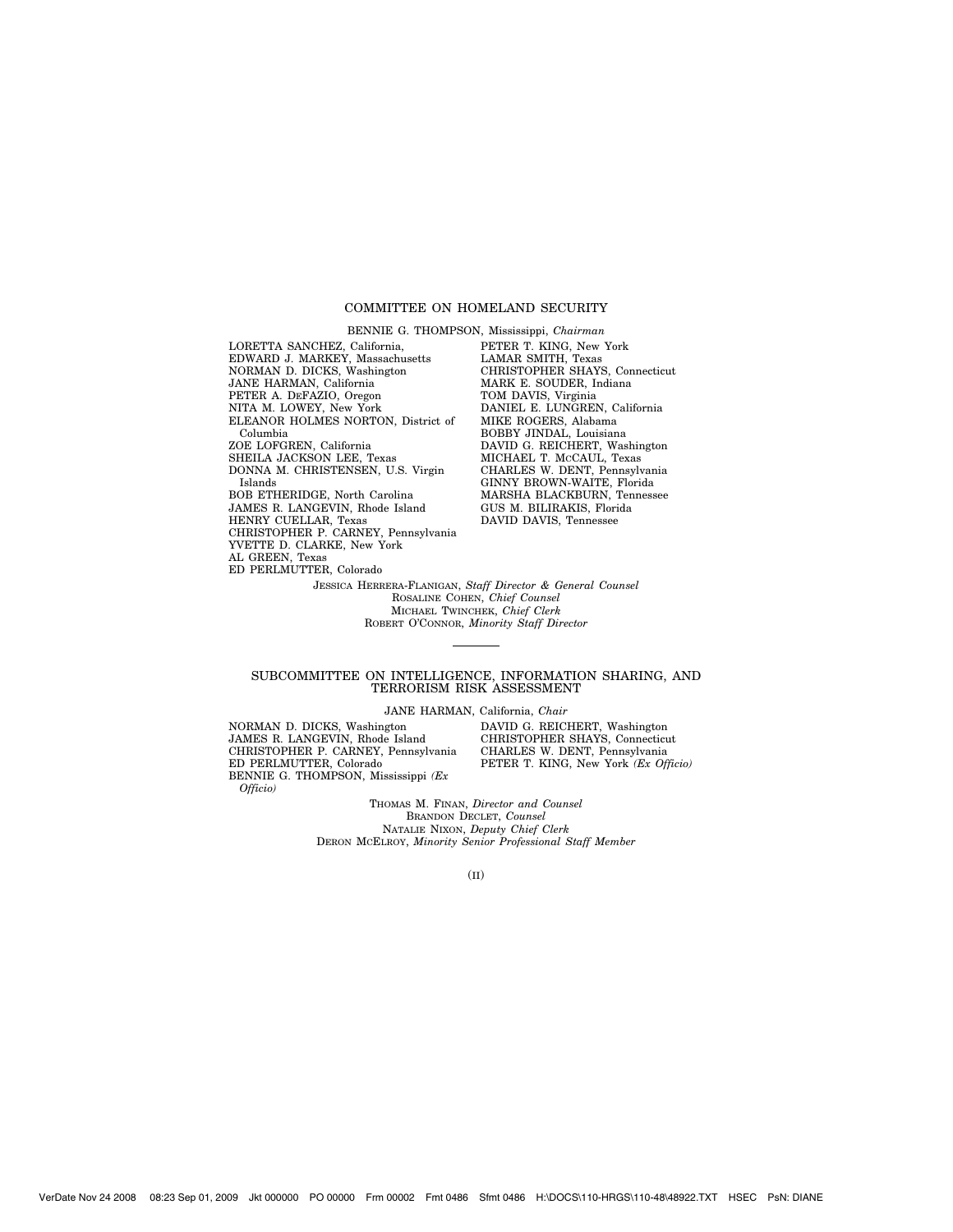## C O N T E N T S

## STATEMENTS

Page

| The Honorable Jane Harman, a Representative in Congress from the State<br>of California, and Chair, Subcommittee on Intelligence, Information |    |
|-----------------------------------------------------------------------------------------------------------------------------------------------|----|
| Sharing, and Terrorism Risk Assessment:                                                                                                       | 1  |
|                                                                                                                                               | 3  |
| The Honorable David G. Reichert, a Representative in Congress from the                                                                        |    |
| State of Washington, Ranking Member, Subcommittee on Intelligence,                                                                            | 4  |
| The Honorable Charles W. Dent, a Representative in Congress from the                                                                          |    |
| The Honorable Norman D. Dicks, a Representative in Congress from the                                                                          | 31 |
|                                                                                                                                               | 26 |
| The Honorable Ed Perlmutter, a Representative in Congress from the State                                                                      |    |
| of Colorado<br>The Honorable Christopher Shays, a Representative in Congress from the                                                         | 27 |
|                                                                                                                                               | 29 |
| WITNESSES                                                                                                                                     |    |
| Mr. Salam Al-Marayati, Executive Director, Muslim Public Affairs Council:                                                                     | 12 |
|                                                                                                                                               | 14 |
| Mr. Frank J. Cilluffo, Director, Homeland Security Policy Institute, The<br>George Washington University:                                     |    |
|                                                                                                                                               |    |

| Mr. Brian Jenkins, RAND Corporation: |   |
|--------------------------------------|---|
|                                      | 6 |
|                                      |   |
|                                      |   |

## FOR THE RECORD

| The Honorable Bennie G. Thompson, a Representative in Congress from     |     |
|-------------------------------------------------------------------------|-----|
| the State of Mississippi, and Chairman, Committee on Homeland Security: |     |
|                                                                         | 43. |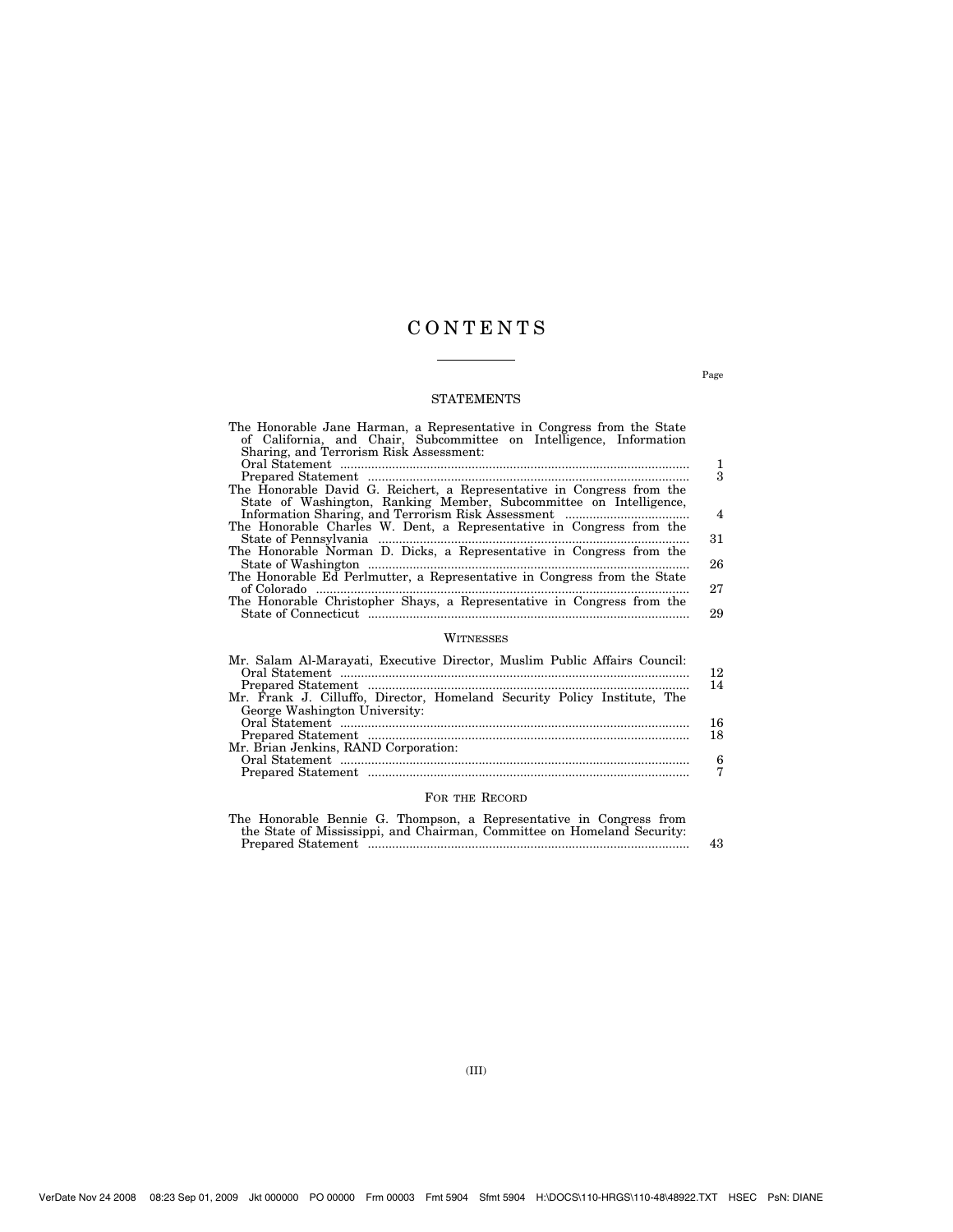VerDate Nov 24 2008 08:23 Sep 01, 2009 Jkt 000000 PO 00000 Frm 00004 Fmt 5904 Sfmt 5904 H:\DOCS\110-HRGS\110-48\48922.TXT HSEC PsN: DIANE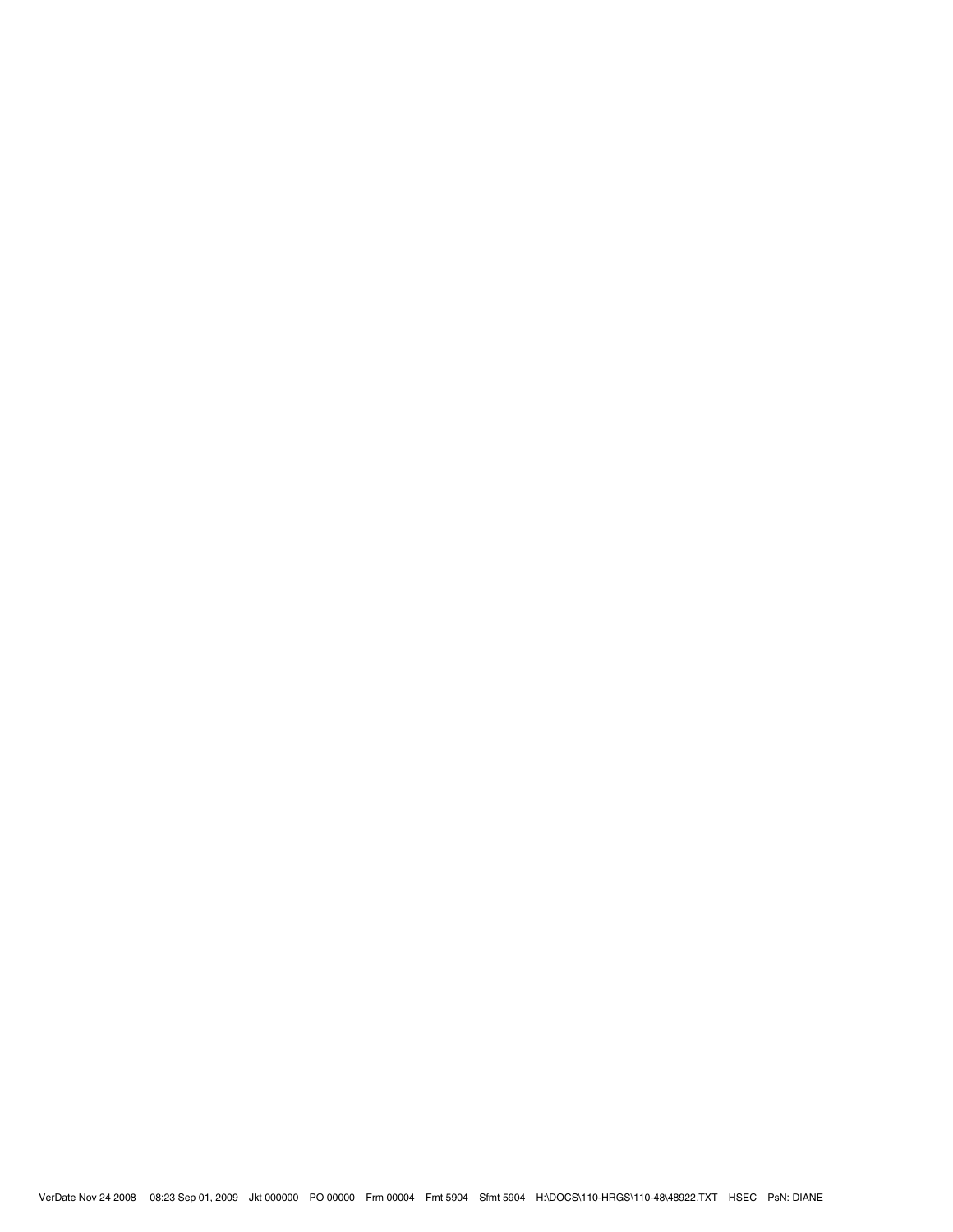## **ASSESSING AND ADDRESSING THE THREAT: DEFINING THE ROLE OF A NATIONAL COMMISSION ON THE PREVENTION OF VIOLENT RADICALIZATION AND HOME-GROWN TERRORISM**

#### **Thursday, June 14, 2007**

U.S. HOUSE OF REPRESENTATIVES,<br>COMMITTEE ON HOMELAND SECURITY,<br>SUBCOMMITTEE ON INTELLIGENCE, INFORMATION SHARING,<br>AND TERRORISM RISK ASSESSMENT,<br>*Washington, DC.* 

The subcommittee met, pursuant to call, at 10:10 a.m., in Room 311, Cannon House Office Building, Hon. Jane Harman [chairwoman of the subcommittee] presiding.

Present: Representatives Harman, Dicks, Perlmutter, Reichert, Shays and Dent.

Ms. HARMAN. The hearing will come to order. Almost 6 years after 9/11 and after countless Intelligence briefings on the Hill, I am very unhappy to report that I still don't know what makes a terrorist. And not just any kind of terrorist, mind you, but terrorists who are either American citizens or legal residents who are here actively planning to murder their neighbors, who could be you or me or our relatives and friends and, by the way, as many of us as possible.

I ask, why does an American citizen like Russell Defreitas allegedly conspire with an al-Qa'ida inspired cell of international terrorists to destroy JFK Airport and kill thousands of people by blowing up fuel storage tanks and pipelines? Why would a U.S. citizen and two U.S. residents conduct reconnaissance of Fort Dix in New Jersey and plot to kill, quote, as many American soldiers as possible, unquote, with mortars, rocket-propelled grenades and guns all, quote, in the name of Allah, unquote? And why did Adam Gadahn, a Jewish kid from southern California, go from being an alienated American teenager to an al-Qa'ida sympathizer to the mouthpiece for Osama bin Laden preaching hate and violence across the airwaves.

I don't have the answers. I don't believe my colleagues have the answers. And the American people don't either.

What I do know, however, is that I am chilled by what Dame Eliza Manningham-Buller, the former director of Britain's MI5, has said about the consequences of failing to get the answers and failing to act in time based on those answers. Last November, Dame Eliza revealed that, in the United Kingdom alone, police and others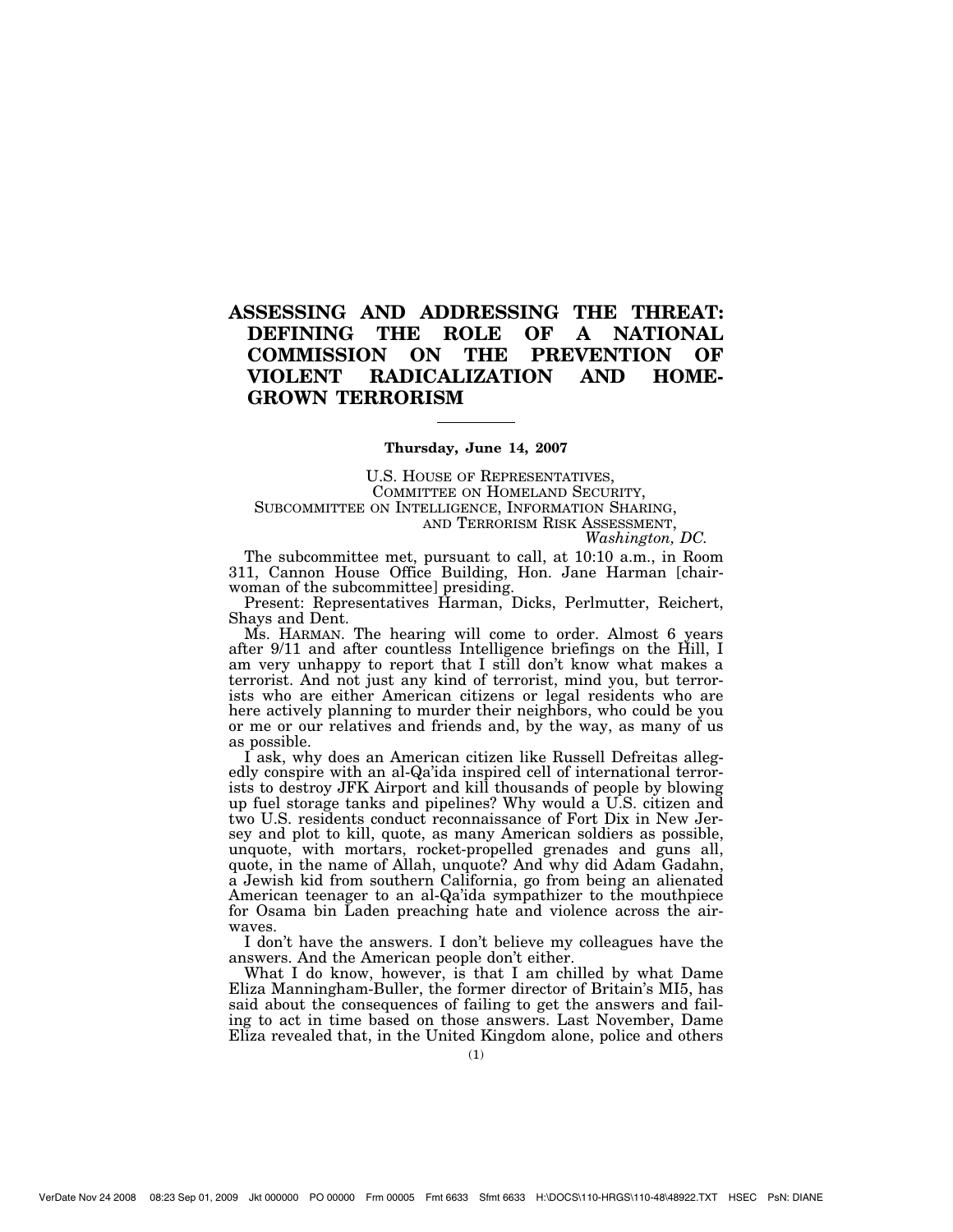within our organization, quote, are working to contend with some 200 groupings or networks totaling 1,600 identified individuals who are actively engaged in plotting or facilitating terrorist acts here here means Britain—and overseas. You heard me right. Some 200 terrorist plots involving more than 1,600 British citizens planning to kill other British citizens, or if we had not foiled the liquid bomb plot last summer, planning to kill up to 4,000, mostly American, citizens traveling to the U.S. on U.S. planes.

I am worried. We must learn from the UK experience and fix what needs fixing in this country before we find ourselves under the same threats as Britain is. An important step toward doing that, I believe, is to consider establishing a national commission on the prevention of radicalization and homegrown terrorism. While we potentially face similar problems as Britain, I am mindful of the fact that we are not the United Kingdom. And what we face may be different and less menacing. That is all the more reason for us to conduct an expedited but thorough study of what is happening in our country so we can find an American response to our American indigenous threat.

The commission, we want to discuss with our witnesses today, could be modeled after the National Commission on Terrorism, which I served on in the late 1990s, from 1999 to 2000, and which I believe produced a very important report predicting a major terrorist attack on U.S. soil. One of our witnesses, Brian Jenkins, was also involved in that effort. And I should say to our audience and our witnesses that, on 9/10/2001, the commission's chairman, L. Paul Bremer, Jerry Bremer, and I had lunch near the Capitol wondering why no one was paying attention to our recommendations.

A commission focused on radicalization and homegrown terrorism could get us up to speed quickly on the threat and help us assess whether a legislative strategy is needed to address it. The commission could also bring together the best minds in the Nation from as many diverse backgrounds and experiences as possible. It could create a common strategy that not only shapes the action we take here but also carves out a role for other stakeholders at the Federal, State and local levels. And I might add, we should probably assess what the private sector could be doing as well. I am eager to hear from the witnesses about the value of this approach, what issues it should address and what recommendations it should make.

And let me commend the ranking member, Mr. Reichert, who we also call Sheriff Reichert, for being one of the early advocates for this approach. But let me be absolutely clear, when we talk about radicalization and homegrown terror, we are not talking about—I want to underscore this—people from one particular ethnic, political or religious group. On the contrary, we are talking about anyone who might be engaged in ideologically based violence, whether by a U.S. Bronze Star honoree named Timothy McVeigh; or in Belgium, a female Catholic convert to Islam who traveled to Iraq and blew herself up; or in the UK, third generation Britons of Pakistani decent who, 2 years ago, killed scores of their fellow citizens on buses and trains. I am sure everyone on this subcommittee would agree that while taking on radical extremists who mean us harm, it would be wrong, it is wrong, to lump an entire community to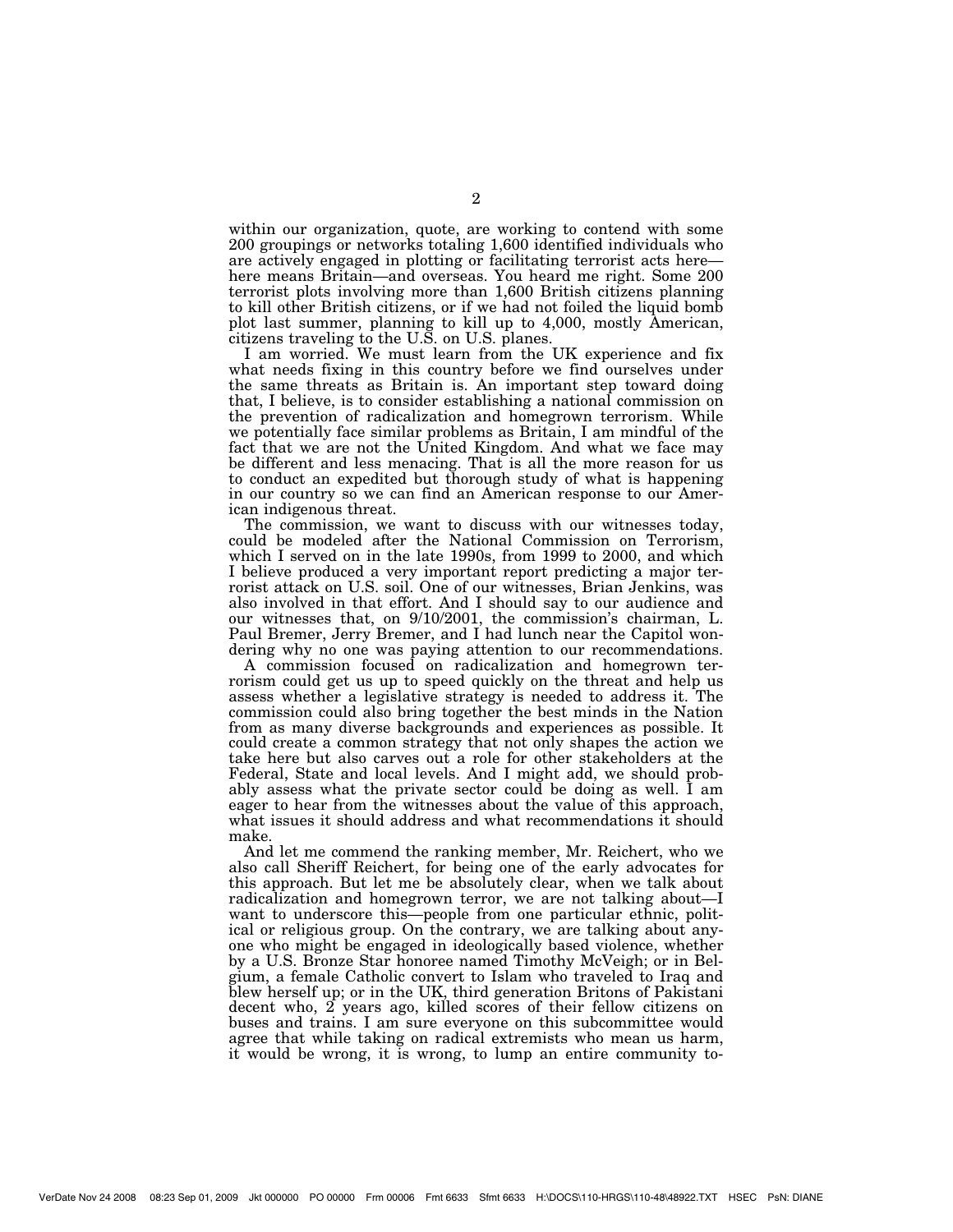gether for increased scrutiny simply because of their ethnic, religious or national background. And it would be equally wrong, let me stress this, to pretend that there is no problem and hope for the best.

The time for action is now. We will consider marking up legislation next week. What our witnesses share with us today will help us finalize our work and help save lives now and in the future.

Welcome, again, to you all. And I now yield to the ranking member, Mr. Reichert, for an opening statement.

#### PREPARED STATEMENT OF THE HONORABLE JANE HARMAN, CHAIR, SUBCOMMITTEE ON INTELLIGENCE, INFORMATION SHARING, AND TERRORISM RISK ASSESSMENT

• Almost six years after 9/11, and after countless intelligence briefings on the Hill, I am very unhappy to report that I still don't know "what makes a terrorist".

Hill, I am very unhappy to report that I still don't know "what makes a terrorist".<br>• And not just any kind of terrorist, mind you, but terrorists who are either<br>American citizens or legal residents who are actively planni neighbors—who could be you or me or our relatives and friends. • I ask: why does an American citizen like Russell Defreitas conspire with an al-

Qa'ida-inspired cell of international terrorists to destroy JFK airport and kill thou-

sands of people by blowing up fuel storage tanks and pipelines?<br>
• Why would a U.S. Citizen and two U.S. residents conduct reconnaissance of<br>
Fort Dix in New Jersey and plot to kill "as many American soldiers as possible"<br>

being an alienated American teenager, to an al-Qa'ida sympathizer, to the mouth-<br>piece for Osama bin Laden, preaching hate and violence across the airwaves?

• I don't have the answers, my colleagues don't have the answers, and the American people don't either. • What I do know, however, is that I am chilled by what Dame Eliza

Manningham-Buller, the former Director of MI5, has had to say about the consequences of failing to get those answers—and failing to act based on them. • Last November, Dame Eliza revealed that in the United Kingdom alone, police

and others within her organization ''are working to contend with some 200 groupings or networks, totaling over 1,600 identified individuals . . .who are actively engaged in plotting, or facilitating, terrorist acts here and overseas.''

• You heard me right. Some 200 terrorist plots involving more than 1600 British citizens planning to kill other British citizens!

• I'm worried that it could happen here, too.

• We must learn from the UK experience and fix what needs fixing in this country before we find ourselves in precisely the same situation.

• An important first step toward doing that, I believe, is establishing a National Commission on the Prevention of Radicalization and Homegrown Terrorism.

• While we potentially face similar problems, I am mindful of the fact that we are not the United Kingdom and we may face a different, less menacing, kind of homegrown threat.

• That is all the more reason for us to conduct an expedited but thorough study of what his happening in our country so we can find an American response to our indigenous threat.

• The Commission we are exploring is modeled after the National Commission on Terrorism that I served on during the late nineties.

• One of our witnesses, Brian Jenkins, was also involved in that effort.

• A Commission focused on violent radicalization and homegrown terrorism could get us up to speed quickly on the threat and help us assess whether a legislative strategy is needed to address it.

• The Commission could bring together the best minds in the nation—from as many diverse backgrounds and experiences as possible.

• Such a Commission could create a common strategy that not only shapes Congressional action but also carves out a role for other stakeholders at the Federal, State, and local levels.

• I am eager to hear from the witnesses about the value of this National Commission approach, what issues it should address; and what recommendations it should make.

• But let me be absolutely clear: when we talk about "radicalization" and "homegrown'' terrorists, we're not talking about people from any particular ethnic, political, or religious group.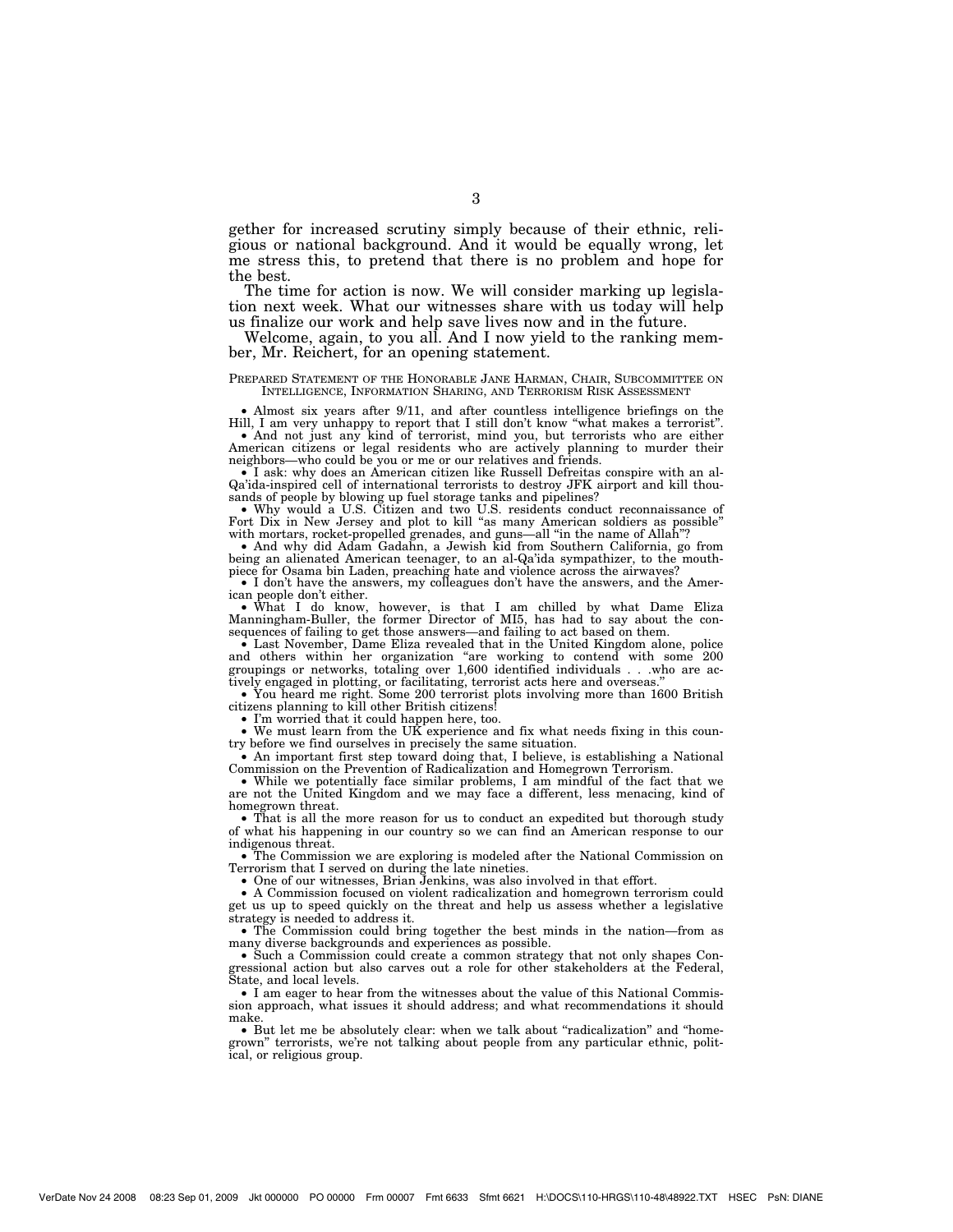• On the contrary, we're talking about ideologically-based violence, whether by a white, U.S. Bronze Star honoree named Timothy McVeigh; or • in Belgium, a female Catholic convert to Islam who traveled to Iraq and blew

herself up; or • in the UK, third generation Britons of Pakistani descent who two years ago

killed scores of their fellow citizens on buses and trains. • I am sure everyone on this Subcommittee would agree that while taking on rad-

ical extremists who mean us harm, it would be wrong to lump an entire community together for increased scrutiny simply because of their ethnic, religious or national

• And it would be equally wrong to pretend the problem does not exist and hope

for the best.<br>• The time for action is now. We will mark up legislation next week.<br>• What our witnesses share with us today will help us finalize our work and help<br>save lives now and in the future.

• Welcome again to you all.

Mr. REICHERT. Thank you, Madam Chair. And I want to thank you for holding this hearing and for your leadership on this issue. And just for the information of the audience and the panel present today, you have a committee with varying backgrounds and experience.

And the Chair referred to me as the sheriff. My experience comes from local law enforcement for the past 33 years. This is my second term here in Congress. The last 8 years of my tenure in the sheriff's office in Seattle was as the elected sheriff there. And the rest of the committee comes, as I say, with a background in a variety of degrees and a lot experience in Homeland Security efforts, Intelligence efforts and Department of Defense. So you have a committee here that is really interested and willing to work with you to help make this commission a successful event.

And I want to thank you three for being here this morning, taking time out of your busy schedule to give us your insights and to answer some of the questions that we have to pose to you today. This subcommittee has focused intently on the issue of radicalization, as you know, and how it affects our security. Unfortunately, since that time, as we have been moving through this, we have seen radicalization and individuals involved in radicalism in plots against us, most recently against the John F. Kennedy Airport.

JFK plotters aimed to cause greater destruction than in the Septemberμ11th attacks, by destroying the airport, killing several thousand people and destroying parts of Queens. One of the United States citizens involved in the plot indicated that JFK was targeted because it is a symbol that would put the whole country in mourning saying, it is like you can kill the man twice. This is what we are dealing with.

And, unfortunately, the scope of the potential problem is huge. Radicalized cells can form in prisons, get together on the Internet, meet and follow charismatic leaders or any combination of the three. They can also decide to become a lone wolf to avoid detection. This example is especially noteworthy after the lone wolf shooting at the Jewish Federation in Seattle last summer.

Radicalization is a complex phenomena. It is essential that we understand the phenomena, especially on how these cells form and how they grow. In March of this year, I introduced H.R. 1605, The Prevent Act, which would establish a national commission on the prevention of radicalization. And unlike most commissions, like the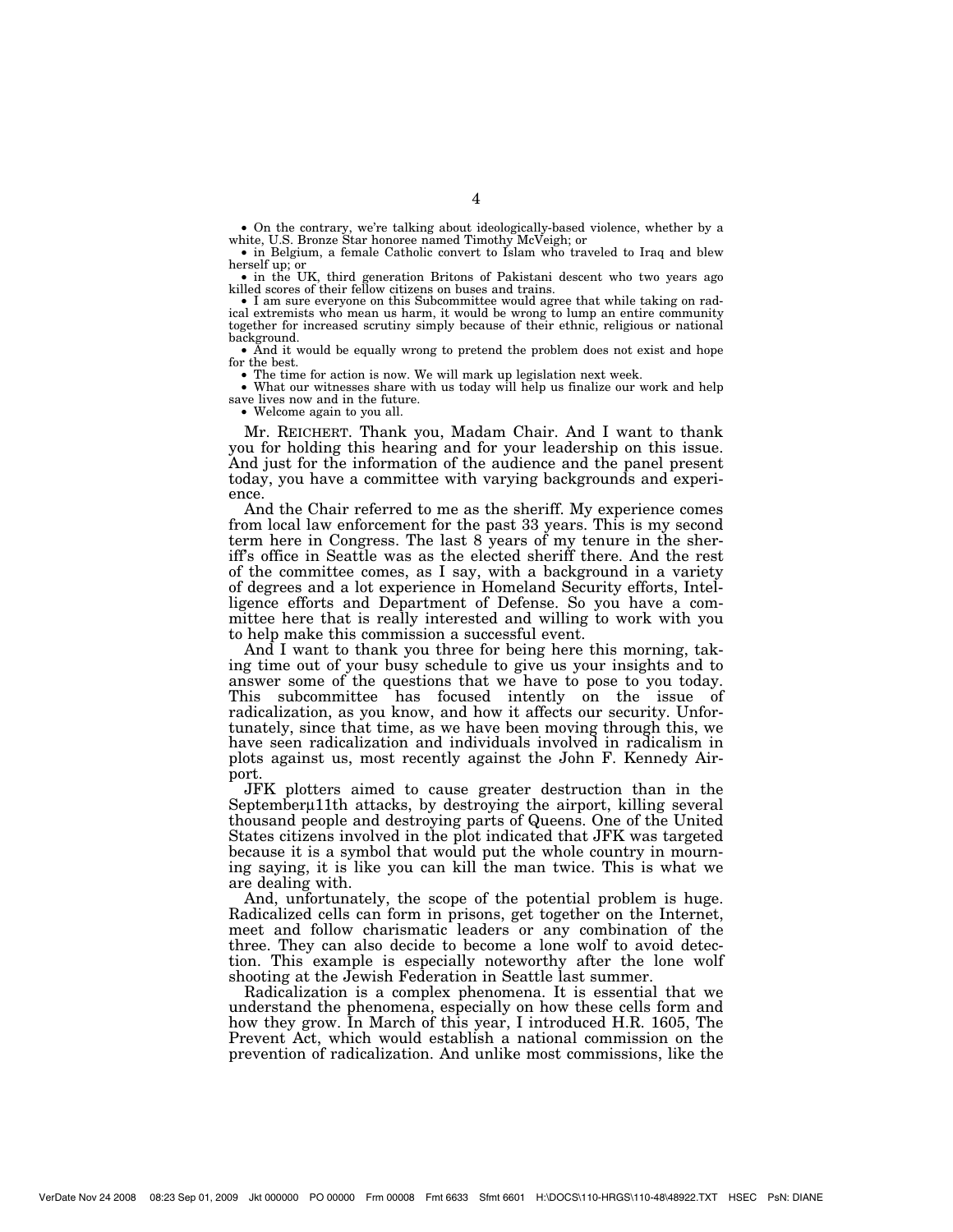9/11 Commission, like the WMD Commission and the U.S.S. Cole Commission, which were formed after a major failure occurred, this commission would focus on mitigating problems leading to radicalization before a major attack occurs.

I have been involved in all sorts of commissions over my career and conferences and committees. And most of the time what happens, we get together, we talk, we write down some reports, and nothing is ever done. This needs to be a commission, an effort, some energy put toward where we actually have some meaningful findings, things that we can do, some action items that we can apply, so that we can prevent attacks from occurring within the United States. And, again, I thank all of you for being here.

I thank you, Madam Chair, again, for your leadership. And this truly is a committee that has worked in a bipartisan way to protect our Nation and its people. Thank you very much.

I yield.

Ms. HARMAN. I thank the ranking member and now welcome our witnesses. Let me note also that other members of the subcommittee under subcommittee rules can enter opening statements in the record if they so choose.

All of the witnesses on this panel are very well known to me. And I commend them for not only the excellent testimony they have submitted for today's hearing but for the work they do in their day jobs on these issues.

Our first witness, Brian Jenkins, is the senior advisor to the RAND Corporation and is one of the world's leading authorities on terrorism. He is a repeater. He testified at our recent Los Angeles hearing on the same subject. And I would also say, he is the godfather. He founded the RAND Corporation's terrorism research program in 1972. That is not a typo, 1972. Has written frequently on terrorism. And has served as an advisor to the Federal Government and the private sector on terrorism-related issues. In 1996, he was appointed by President Clinton to the White House Commission on Aviation, Safety and Security. He also served as an advisor to the National Commission on Terrorism, the one on which I served, and is a member of the U.S. Comptroller General's advisory board.

Our second witness, Mr. Salam Al-Marayati, is the executive director of the Muslim Public Affairs Council, MPAC, which is an organization that, among other things, plays a major role with the FBI regional office in Los Angeles. MPAC is a public service agency aimed at disseminating accurate information about Islam to the American public. The MPAC national office in Washington, D.C., serves as the primary interface between the Muslim American community and U.S. Government officials. MPAC has worked with the Departments of State, Treasury and Homeland Security, and the White House to offer guidance on issues that affect the United States and the Muslim community.

Our third witness, Mr. Frank Cilluffo, is the associate vice president for Homeland Security at the George Washington University Homeland Security Policy Institute. That is a mouthful. Mr. Cilluffo leads the university's homeland security efforts on policy, research, education and training. He directs the multidisciplinary Homeland Security Policy Institute, a think tank that advances homeland security issues. The institute's recent policy and research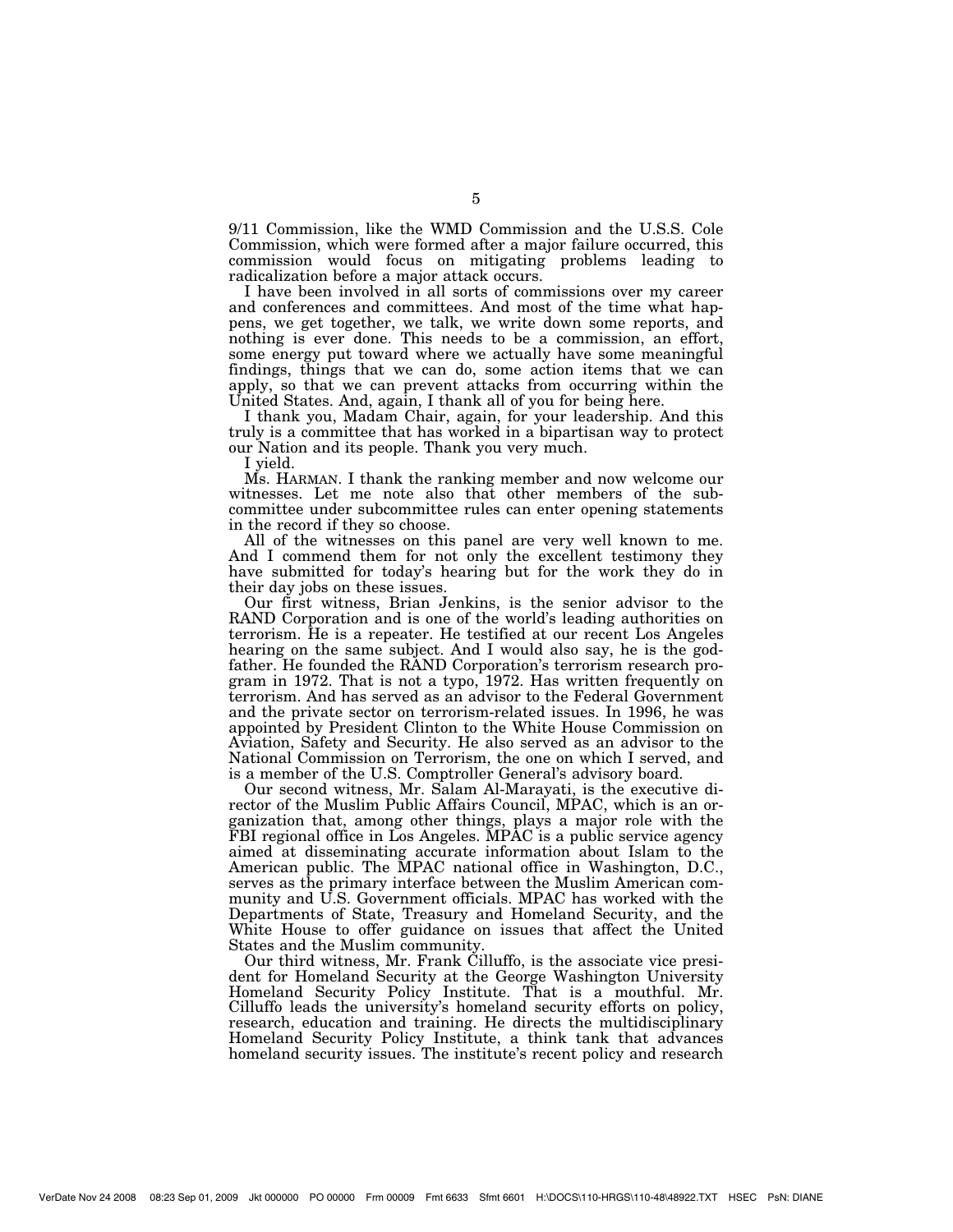agenda has spanned domestic terrorism, radicalization, disaster management, emergency preparedness, pandemic influenza planning, biodefense, intelligence and information sharing. And if that is not enough of a nightmare, I am sure we will hear from him today about how we need to do even more. I would add, about Mr. Cilluffo, when I became, with the former House Member Saxby Chambliss, the—I guess we were the co-chairs of—I am not sure how it was defined, but anyway of our House focus on terrorism following 9/11. We called a small panel together to advise us on what we should do, and Mr. Cilluffo was one of the people we turned to.

Without objection, the witness's full statements will be inserted in the record. I would now ask each of you to summarize your statement for 5 minutes. There is a little clock that will be blinking at you if you violate my edict.

And let us start first with Mr. Jenkins.

## **STATEMENT OF BRIAN JENKINS, SENIOR ADVISOR, RAND CORPORATION**

Mr. JENKINS. Madam Chair, members of the committee, I want to thank you for providing me with another opportunity to address radicalization and recruitment to terrorism in the United States. In my April 5th testimony, I address the ways terrorists recruit and what we might do to improve it. Today I would like to focus my remarks on the specific proposal; that is, the creation of a national commission on the prevention of violent radicalization and homegrown terrorism.

As a historian and based upon personal experience, I believe that advisory commissions can be useful instruments for addressing difficult issues and providing new approaches. In the past, national commissions have helped the country navigate crises, define and address problems of domestic violence and prepare for the growing challenge of terrorism. To go all the way back to the wave of assassinations and riots in the 1960s, the Eisenhower Commission on Violence in America, in 1968, thoughtfully reviewed America's propensity for violence. It warned of a divided society.

In 1983, the Long Commission convened to review the bombing of the Marine barracks in Beruit. It went beyond that, and it alerted the Pentagon and the public that terrorism had become another form of armed conflict for which our armed forces had to be prepared.

Several commissions were convened in the 1990s to examine new dangers offered by terrorism. One after another they issued sober findings. The Deutch Commission warned of the weapons of mass destruction. The Bremer Commission warned of a large-scale terrorist attack in the United States. In many respects, that commission's report and the problems it identified proved prophetic. Its concerns were echoed by the Gilmore Commission. All three commissions agreed that the United States had to prepare for terrorist catastrophe.

After the terrorist attacks on the World Trade Center and Pentagon in 2001, of course, the 9/11 Commission was able to build upon this earlier work and the issues that the earlier commissions had identified to produce a national plan for improving our capabilities to combat terrorism. The 9/11 attacks were carried out by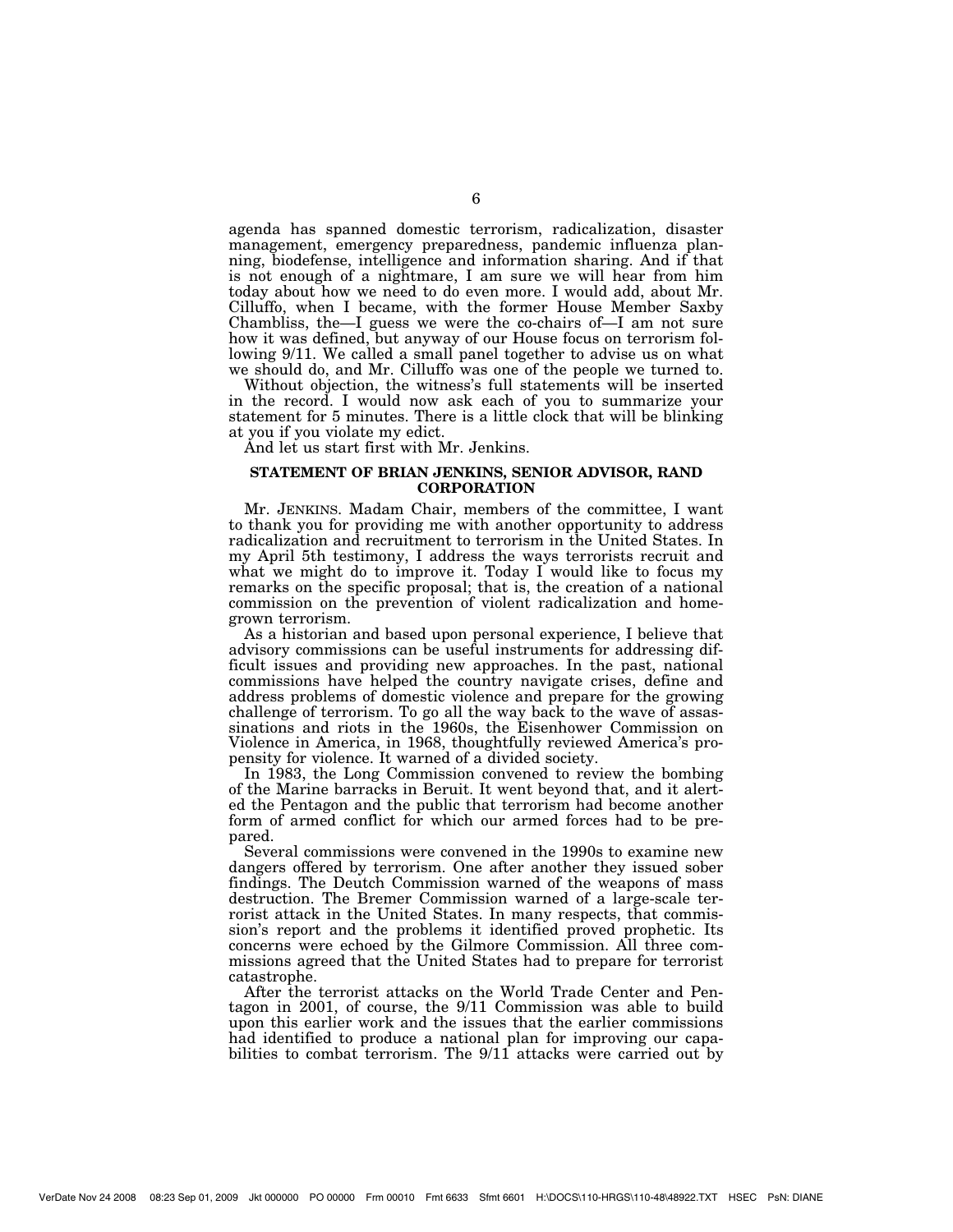19 terrorists who were radicalized and recruited abroad. But as the threat has evolved since, today we worry more about individuals in the United States who may respond to the continuing, and I should say, increasingly sophisticated incitement to violence emanating from al-Qa'ida and its allies. And that is the challenge that the proposed commission would have to consider.

In doing so, it would be required to address a broad range of questions: What do we know about radicalization and recruitment to terrorism in the United States? We talk about self-radicalization, but our actual cases show evidence of proselytizers, inciters, incubators, people who facilitate travel abroad for training for terrorism; hardly "self." What could be done about this infrastructure that supports radicalization and recruitment? Should we see recruitment as a societal problem calling for community intervention or a matter of purely personal choice? And if the former, what is the role of the communities where recruiting is occurring, and how would the affected communities frame the problem? What role, if any, would they propose? What is the role of the Internet? What lessons might we learn from the efforts of other nations? What are possible strategies for reducing recruitment to terrorism in this country? And finally, what is the appropriate role of Federal and local government?

Tasking an advisory commission with assembling all we know and developing a framework for understanding radicalization and homegrown terrorism, therefore, in my view, is a good idea. Inevitably, it will lead to the identification of some specific threats and vulnerabilities and possible ways to fix them. Some of these will address issues of enhancing our local intelligence capabilities, updating legal mechanisms to deal with Internet-era technology. Those certainly should be done. Some will inevitably touch upon more sensitive areas. And here we do have to be cautious. Proposals that get us into the area of social engineering have to be very carefully analyzed for their intended and unintended consequences. Whatever we do to improve national security must be accomplished without degrading our enduring values or our inherent national strengths. Thank you.

[The statement of Mr. Jenkins follows:]

#### PREPARED STATEMENT OF BRIAN MICHAEL JENKINGS<sup>1</sup>

#### DEFINING THE ROLE OF A NATIONAL COMMISSION ON THE PREVENTION OF VIOLENT RADICATION AND HOMEGROWN TERRORISM<sup>2</sup>

Madame Chairperson and members of the Subcommittee, I want to thank you for providing me with another opportunity to address the issue of radicalization and recruitment to terrorism in the United States. Since my earlier testimony, authorities have uncovered two more terrorist conspiracies, and although these plots were nowhere near operational and probably would not have produced the death and destruction the conspirators fantasized about, they nevertheless indicate a mindset of

 $^{1}$  The opinions and conclusions expressed in this testimony are the author's alone and should not be interpreted as representing those of RAND or any of the sponsors of its research. This product is part of the RAND Co presented by RAND associates to federal, state, or local legislative committees; government-ap-pointed commissions and panels; and private review and oversight bodies. The RAND Corporation is a nonprofit research organization providing objective analysis and effective solutions that address the challenges facing the public and private sectors around the world. RAND's publica-tions do not necessarily reflect the opinions of its research clients and sponsors.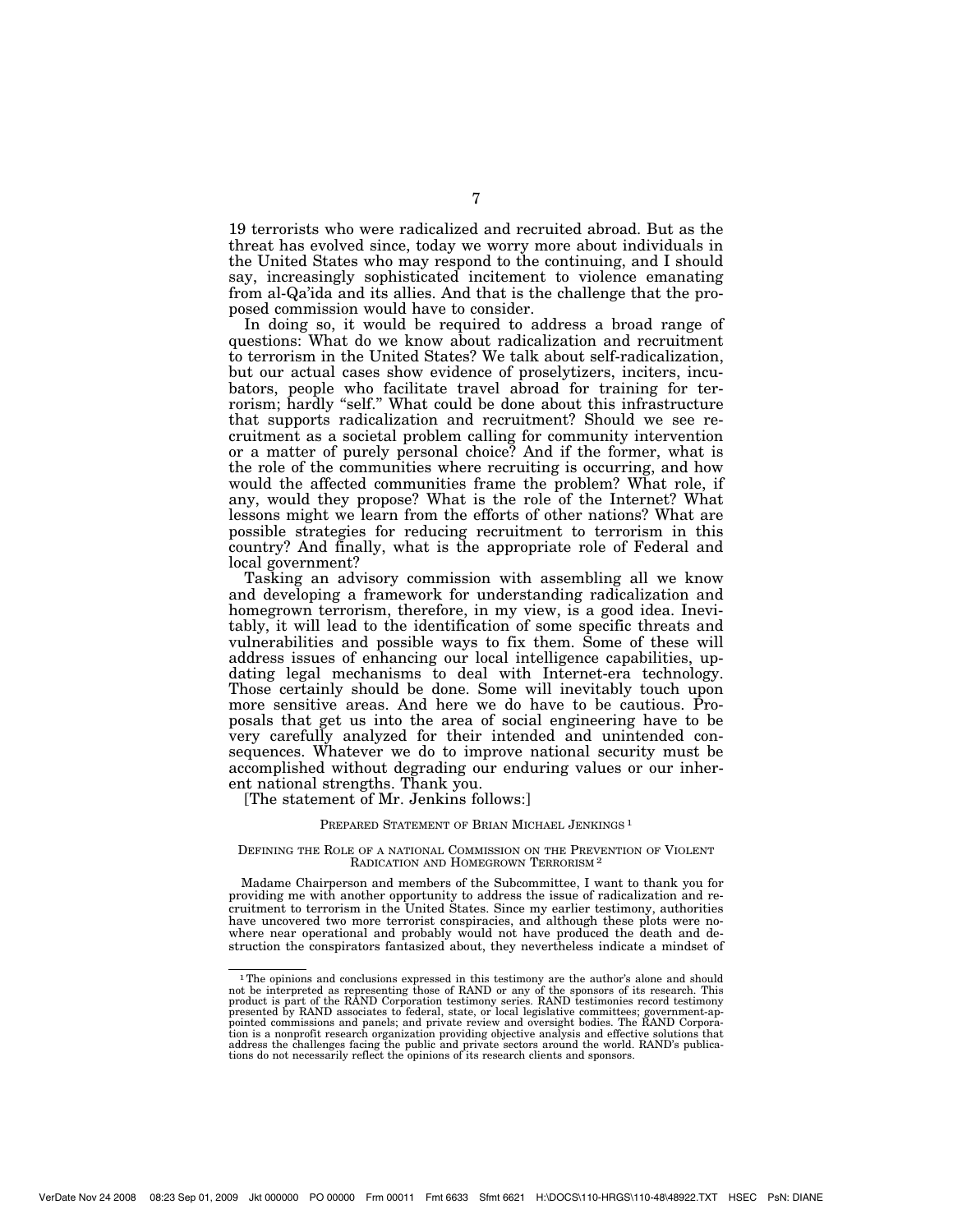those who seriously wanted to cause devastation. Had they been allowed to acquire the capability and not been intercepted, they probably would have used it.

In my April 5 testimony, I addressed the ways terrorists recruit, what we know about radicalization and recruitment in the United States, how we might impede it, and guiding principles for any actions we might consider.3 Today I want to focus my remarks on the specific proposal before us—the creation

of a National Commission on the Prevention of Violent Radicalization and Homegrown Terrorism.

As a policy analyst, and based upon my own personal experience, I believe that advisory commissions can be useful instruments for addressing knotty issues and providing fresh perspectives.4 Commissions can bring together individuals inside and outside of government to combine experience, expertise, and political savvy. Commissions can conduct impartial inquiries, level hard criticism when warranted, help government officials and the public understand events, provide forums for diverse views, and alert the country to new threats.

Commissions are not permanent government bodies. They have no authority be-yond their powers of persuasion, which I think is good. Required to produce a public report, commissions come to see the American people as their primary constituency, the national interest as their sole guide, which enables them to rise above partisan politics and transcend bureaucratic agendas. Often they can say things that cannot comfortably be said by officials, including themselves as individuals in their current or former positions. Even when their recommendations are ignored by legislators or decisionmakers, commissions offer a nonpartisan dissenting voice.

Commissions, however, have their limitations: The oft-heard criticism that creating a commission enables political leadership to duck hard decisions may be deserved, but clamor for immediate action can lead to hasty decisions and drive-by legislation. A conscientious decision to buy time for more thoughtful recommendations (and a better decisionmaking climate) can be wise leadership.

Finding the right balance between a roadmap to a perfect world and pragmatic suggestions that have some chance of implementation is never easy. Bipartisanship can sometimes lead to milky compromises. Courtesy among commission members can permit the inclusion of sometimes-eccentric recommendations.

The presumption that something has gone wrong, a sense of urgency underscored by a commission's own limited life span, can drive commissions into making too many recommendations, many of them exhortations to do better without direction. The first option—not altering course and therefore not doing more harm—should al-ways be considered seriously. Often, it is not.

Commission members may choose to be gadflies; frankly, sometimes they can become cranks. Nevertheless, in the recent past, national commissions have helped the country navigate crises, define and address problems of domestic political violence, and prepare for the increasing challenge of terrorism 5:

<sup>2</sup>This testimony is available for free download at *http://www.rand.org/pubs/testimonies/* 

<sup>&</sup>lt;sup>3</sup> Brian Michael Jenkins, "Building an Army of Believers: Jihadist Radicalization and Recruitment: Testimony Before the Committee on Homeland Security Subcommittee on Intelligence, In-formation Sharing and Terrorism Risk Assessment, United States House of Representatives,''

April 5, 2007. 4 I served as an advisor to the Long Commission in 1983, briefed the Inman Panel, was a member of the Committee on the Embassy of the Future, advised the Pan Am 103 Commission, served as a member of the White House Commission on Aviation Safety and Security 1996—<br>97 and as an advisor to the National Commission on Terrorism 1999—2000, was a technical<br>reviewer for the Gilmore Commission Report, and 9/11 Commission. 5 Commissions that have addressed domestic political violence and international terrorism in-

clude the following:

<sup>1967—</sup>National Advisory Commission on Civil Disorders (Kerner Commission) 1968—National Commission on the Causes and Prevention of Violence (Eisenhower Commis-

sion)

<sup>1970—</sup>President's Commission on Campus Unrest (Scranton Commission) 1983—DoD Commission on Beirut International Airport Terrorist Act, October 23, 1983 (Long Commission)

<sup>1984—</sup>Advisory Panel on Overseas Security (Inman Panel)<br>1989—President's Commission on Aviation Security and Terrorism (McLaughlin Commission)<br>1995—Commission on the Roles and Capabilities of the U.S. Intelligence Community Commission)

<sup>1996—</sup>President's Commission on Critical Infrastructure Protection 1996—White House Commission on Aviation and Security (Gore Commission)

<sup>1996—</sup>Task Force on the Khobar Towers Bombing (Downing Commission) 1998—U.S. Commission on National Security/21st Century (Hart-Rudman Commission)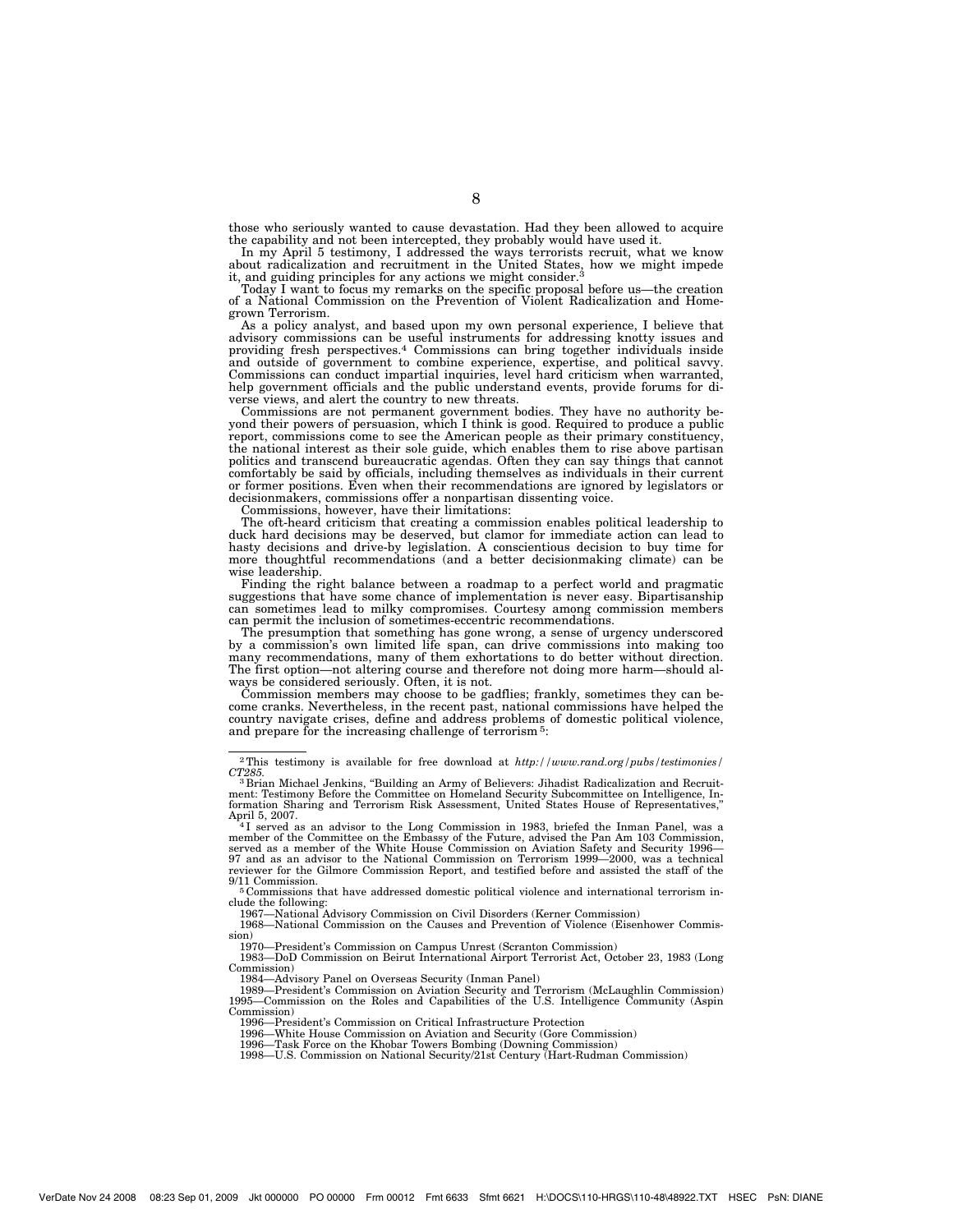• In the wake of assassinations and riots, the 1968 Commission on Violence in America thoughtfully reviewed America's propensity for violent politics and put the contemporary outburst in historical context but warned of a divided society. • In 1983, the Long Commission, convened to review the terrorist bombing of the Marine barracks in Beirut, alerted the Pentagon and the public that terrorism had become another form of armed conflict for which our armed forces must be prepared. Further commissions were convened to review events and distill lessons learned from the terrorist bombings of Khobar Towers in 1996, the American embassies in Kenya and Tanzania in 1998, and the USS Cole in 2000.

• At the same time, the Inman Panel, responding to terrorist attacks on U.S. diplomats and diplomatic facilities, laid out an ambitious program to increase the security of our diplomatic establishment.

• In 1989, the Pan Am 103 Commission devised another ambitious program to improve U.S. efforts to combat terrorism and increase security for commercial aviation.

• The crash of TWA flight 800, although it turned out not to have been caused by terrorist sabotage as initially suspected, provided the basis for the Gore Commission to make specific recommendations to improve aviation safety and security.

• Several national commissions were convened in the 1990s to examine the new dangers. One after another, they issued sober findings. In 1999, the Deutch Commission warned of the diversion of weapons of mass destruction from Russia, possession of weapons of mass destruction by unfriendly states, clandestine delivery of a nuclear weapon, and terrorist use of weapons of mass destruction in the United States. The following year, the Bremer Commission warned of large-scale terrorism in the United States, including chemical, biological, and radiological attacks. The Gilmore Panel warned of attacks in the United States with weapons of mass destruction, terrorist attacks on U.S. agriculture, and cyberterrorism. All three commissions agreed that the United States had to prepare for catastrophe. They also warned that national panic in the face of such threats could imperil civil liberties. The Hart-Rudman Commission recommended the creation of a cabinet-level Agency of Homeland Security.

• Following the terrorist attacks on the World Trade Center and the Pentagon, the 9/11 Commission identified failures and built upon earlier work to provide a comprehensive blueprint for improving national capabilities to prevent the recurrence of such attacks.

The 9/11 attacks were carried out by 19 terrorists who were radicalized and recruited abroad to attack the United States. Such attacks remain a possibility, but the terrorist threat has evolved. Today we worry more about individuals already in the United States, legally or illegally, who may respond to the continuing and increasingly sophisticated incitement to violence emanating from al-Qa'ida, radicalize themselves, and plot terrorist attacks. In examining homegrown terrorism, the proposed commission would come closer to the Kerner and Eisenhower Commissions of the late 1960s than to the later commissions, which focused on threats from abroad.

Any commission convened to address radicalization and recruitment in the United States will inevitably touch upon broader sensitive issues:

• Protecting religious freedom while protecting society against incitement and violence wrapped in asserted religious imperatives.

• The tenets of religious faith versus the responsibilities of citizenship.

• Protecting free speech but not incitement to violence when it can be expected to result in criminal action.

<sup>•</sup> Whether new communications technologies—e.g., the Internet—warrant further monitoring and regulation.

<sup>•</sup> Our ability to control our borders, regulate immigration, and reduce illegal immigration.

<sup>1998—</sup>U.S. Commission to Assess the Organization of the Federal Government to Combat the Proliferation of Weapons of Mass Destruction (Deutch Commission)

<sup>1998—</sup>Accountability Review Board on the Bombings of the U.S. Embassies in Nairobi, Kenya

and Dar es Salaam, Tanzania, on August 7, 1998 (The Crowe Commission)<br>1999—National Commission on Terrorism (Bremer Commission)<br>1999—Advisory Panel to Assess Domestic Response Capabilities for Terrorism Involving<br>Weapons o

<sup>2004—</sup>Commission on the Intelligence Capabilities of the U.S. Regarding Weapons of Mass Destruction (Robb Commission)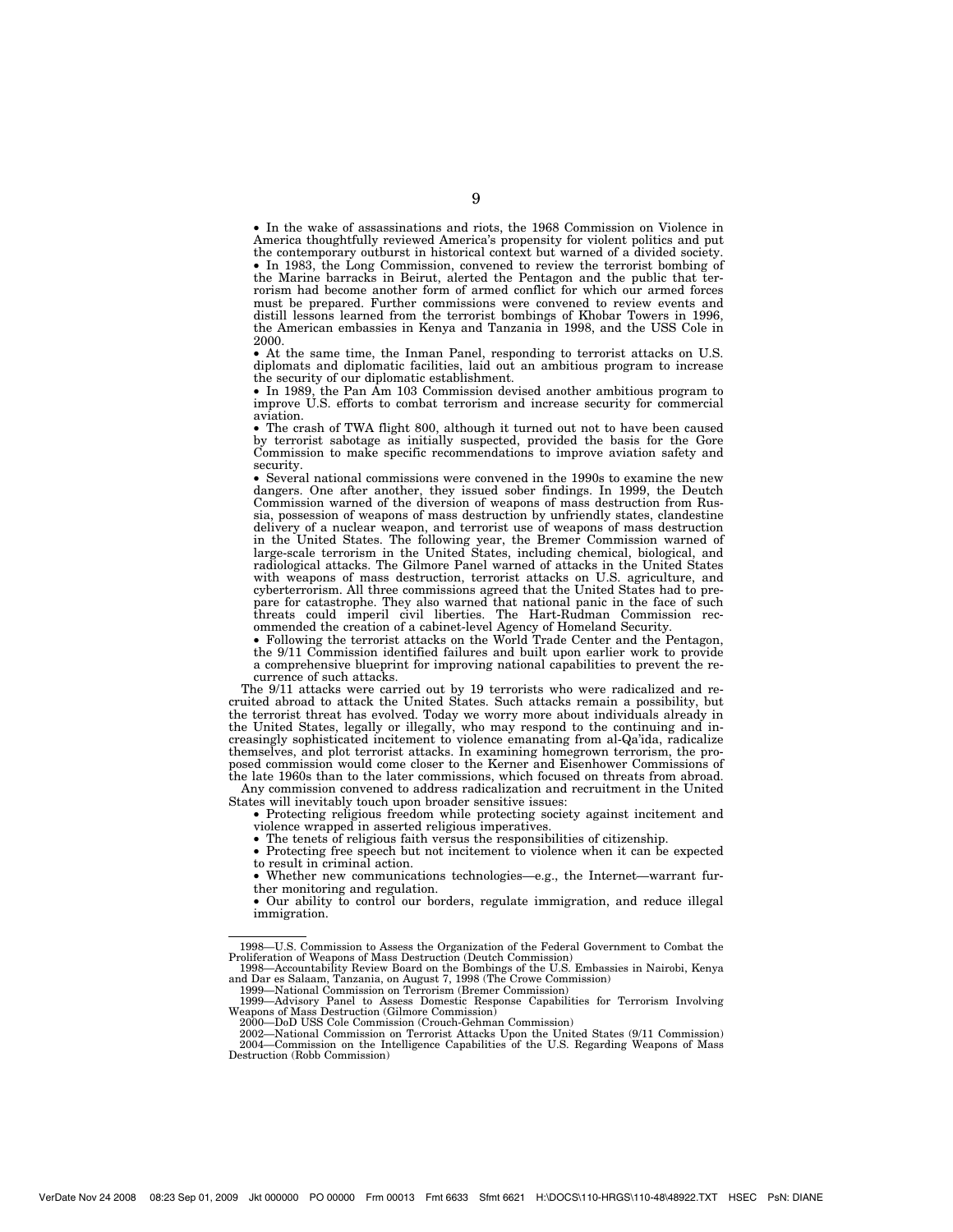• Whether the assimilation of immigrants—America's great strength—is still working.

• The role and rules of domestic intelligence collection.

• The still fluid and always difficult determination of when and how authorities should and may intervene to thwart terrorist plots.

One of the major challenges will be to correctly frame the issue, avoiding unsupported assumptions that lead to inappropriate strategies. Is homegrown terrorism an immigration and assimilation problem? Is this a problem for the Muslim community? (And what do we mean by ''the Muslim community''?) Do we need to mobilize the ''moderate Muslims''? And if so, how do we do that? Or is recruitment to violence a matter of individual choice and chance encounter?

To conduct a thorough inquiry, the proposed commission would have to consider a broad range of questions:

• What do we currently know about radicalization and recruitment to terrorism in the United States? What do we need to know?

• How would we assess this threat? Is the danger exaggerated? Radicalization and recruitment are occurring here, but there is no evidence of a significant cohort of recruits. Yet how confident are we that we know what is going on? Is this a slow building effort by our terrorist foes?

• We speak of self-radicalization, but actual cases show evidence of proselytizers, inciters, incubators, trips abroad for training, volunteers for violence seeking mission approval from perceived figures of authority—not entirely "self." What do we know about this infrastructure for radicalization?

• Is radicalization here a product of an externally financed missionary campaign that is pushing an extreme version of faith, self-isolation, intolerance, and militancy?

• Should radicalization and recruitment be framed as an immigration and assimilation problem? What about extremist enterprises that recruit native-born Americans to violence? Does it make sense to lump together the selfradicalization that led to the Oklahoma City bombing with the selfradicalization that has produced violent jihadists?

• Assimilation of immigrants, accomplished with little federal intervention, is a historic strength of America. Along with the ''huddled masses yearning to breathe free,'' we have in the past occasionally imported their violent quarrels. Is the problem significantly worse than previously? Have circumstances changed to deepen the pools of unassimilating, alienated immigrants or sons of immigrants? Has a violence-exalting narrative combined with effective exploitation of modern communications, and perhaps anger at policies that can easily be portrayed as an assault on faith or community, interrupted the normal multigeneration integration of immigrant communities?

• Is recruitment to terrorism a societal problem calling for community interven-tion or a matter of purely individual choice? If it is the former, then what is the role of the communities where recruiting is occurring? And if it is the latter, do affected communities have no greater role than any other citizens (and less basis for complaint when authorities focus on suspected recruiting venues)?

• What are the views of affected communities? How would they frame the problem? What role, if any, would they propose? Does inevitable and understandable public concern about terrorism and the resulting heightened scrutiny of certain communities reinforce community efforts to discourage young men (and women) from pursuing dangerous and destructive paths or only provoke suspicion and antagonism? Do affected communities see a need for assistance, and if so, what kind of assistance?

What role does the Internet play in radicalization and recruitment to violence, along with practical instruction in its application? Does this role pose a sufficient threat to require consideration of some measure of regulation? What are other nations that face this challenge doing? What might be learned from their efforts?

• What are possible policies and strategies for reducing recruitment to terrorism, explicitly considering the possibility that the potential adverse consequences of any government intervention beyond current local community and intelligence efforts outweigh likely payoffs?

• If useful interventions can be identified, what is the appropriate role of the federal government versus that of local government?

You can detect a difference between my view on the creation of a national commission to examine radicalization and homegrown terrorism and my cautionary views regarding government intervention to prevent such threats. Let me make this explicit.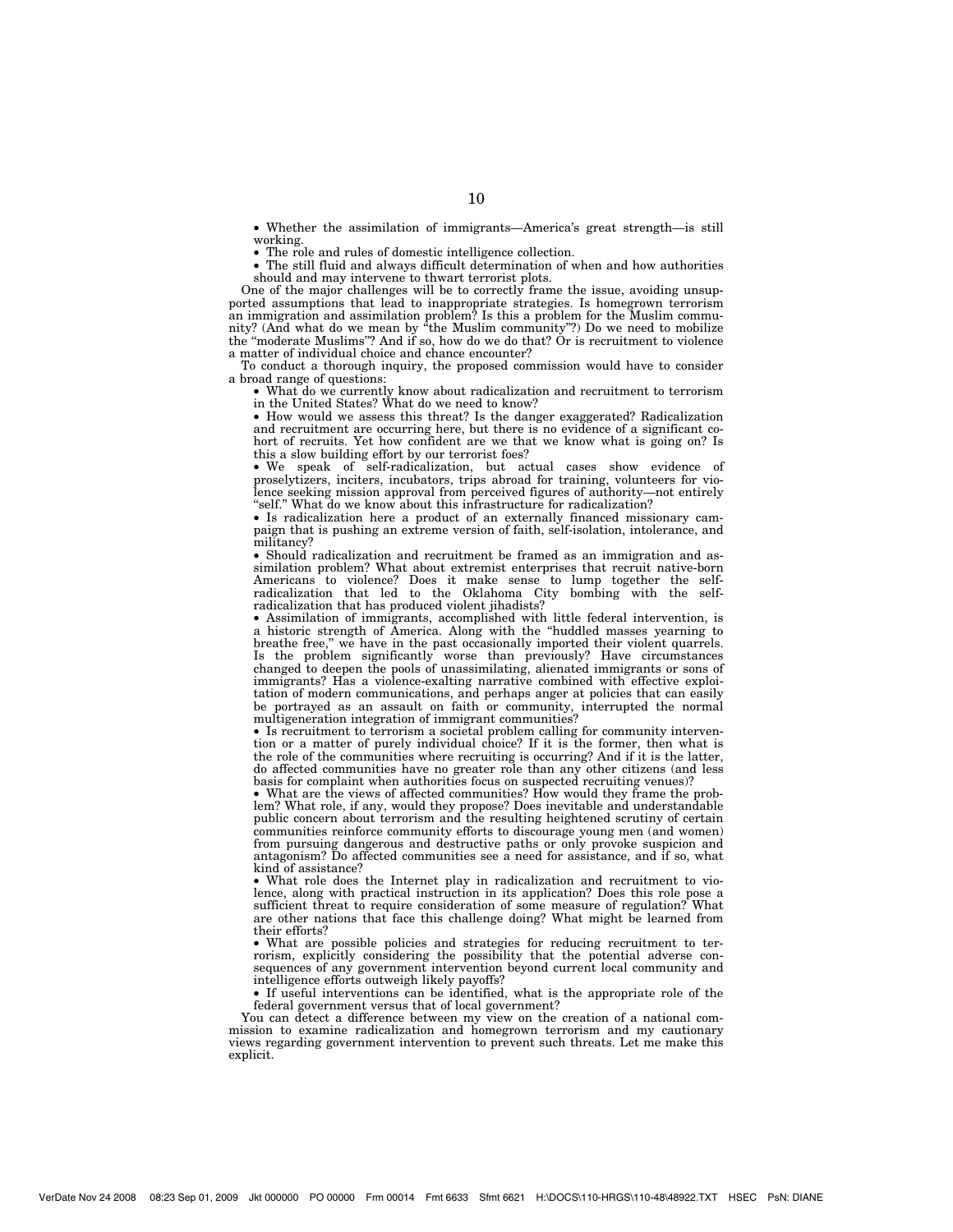Tasking a national commission with assembling all we know and developing a framework for understanding radicalization and homegrown terrorism is a good idea. Inevitably, such an inquiry will lead to the identification of some specific, per-haps new, threats and vulnerabilities, and possible ways to fix them. But here I become more cautious, even skeptical.

Judging by the terrorist conspiracies uncovered since 9/11, violent radicalization has yielded very few recruits. Indeed, the level of terrorist activities in the United States was much higher in the 1970s than it is today. Fashioning national strategies to deal with handfuls of diverse misfits may be counterproductive. Therefore, as I concluded my April 5, 2007 testimony with some basic principles, let me conclude here by underscoring some principles to guide the proposed commission's work:

• Improving national security must be accomplished without degrading our enduring values.

• Updating legal mechanisms to deal with Internet-era technology should be done, but more ambitious and more sensitive proposals for social engineering should be extensively analyzed for their intended and unintended, positive and negative consequences.

The criterion for any proposed measure should be a very high level of confidence that it will be effective, that the risks of adverse consequences will be very small, and that it will include mechanisms to prevent and remedy the abuse if things go wrong.

Finally, efforts should be primarily local, albeit with federal assistance.

#### **SOME FURTHER THOUGHTS ON A PROPOSED COMMISSION**

#### **ON THE PREVENTION OF VIOLENT**

#### **RADICALIZATION AND HOMEGROWN TERRORISM**

#### **Brian Michael Jenkins**

#### **June 22, 2007**

The proposed commission can build on strength. Although we know that radicalization and recruitment to terrorism are taking place in the United States, these efforts thus far do not appear to have produced a significant cohort of terrorist operatives. Since 9/11, we have suffered no further terrorist attacks. We may credit good intelligence, possibly discouragement by the community, and the paucity of terrorist volunteers. Polling indicates that the vast majority of our immigrant population rejects violence. All this is good news. But the bad news is that our terrorist foes remain determined, their communications are becoming more sophisticated, and a greater number of young people may endorse terrorist violence. The challenge will be to reduce the appeal of those foes without eroding our inherent strengths.

Any inquiry into measures to combat radicalization and recruitment to terrorism in the United States inevitably will confront the fact that the structure and strategy to address these elements as a component of our global efforts against terrorism are inadequate.

In the first months after 9/11, we understandably focused our attention on disrupting any further large-scale terrorist attacks in the pipeline and on degrading the terrorists' operational capabilities. The United States then invaded Iraq, which has continued to command our resources and demand our attention. As a result, efforts aimed at preventing radicalization and recruitment to terrorism were consigned to the sidelines and remain scattered and uncoordinated. The Pentagon's Office of Strategic Information was strangled at birth. Military psychological operations remain tactical—in essence, playing cards with wanted posters. The State Department, although the lead agency for public diplomacy, has few resources and little authority over other parts of government. Nearly six years after 9/11, we have created no Political Warfare Executive, no new version of the United States Information Agency, to counter increasingly sophisticated terrorist propaganda.

How we ultimately approach the issue here will affect perceptions abroad. Successful ideas developed to address the issue of homegrown terrorism will also find application elsewhere.

Europe, especially the United Kingdom, France, Spain, Germany, and the Netherlands, has been intensively examining the issue of radicalization and recruitment. Saudi Arabia, Yemen, Malaysia, and Singapore have launched programs to reduce incitement, inoculate targeted communities, offer those who have been recruited a way back, and rehabilitate terrorist prisoners. We can learn from these experiences.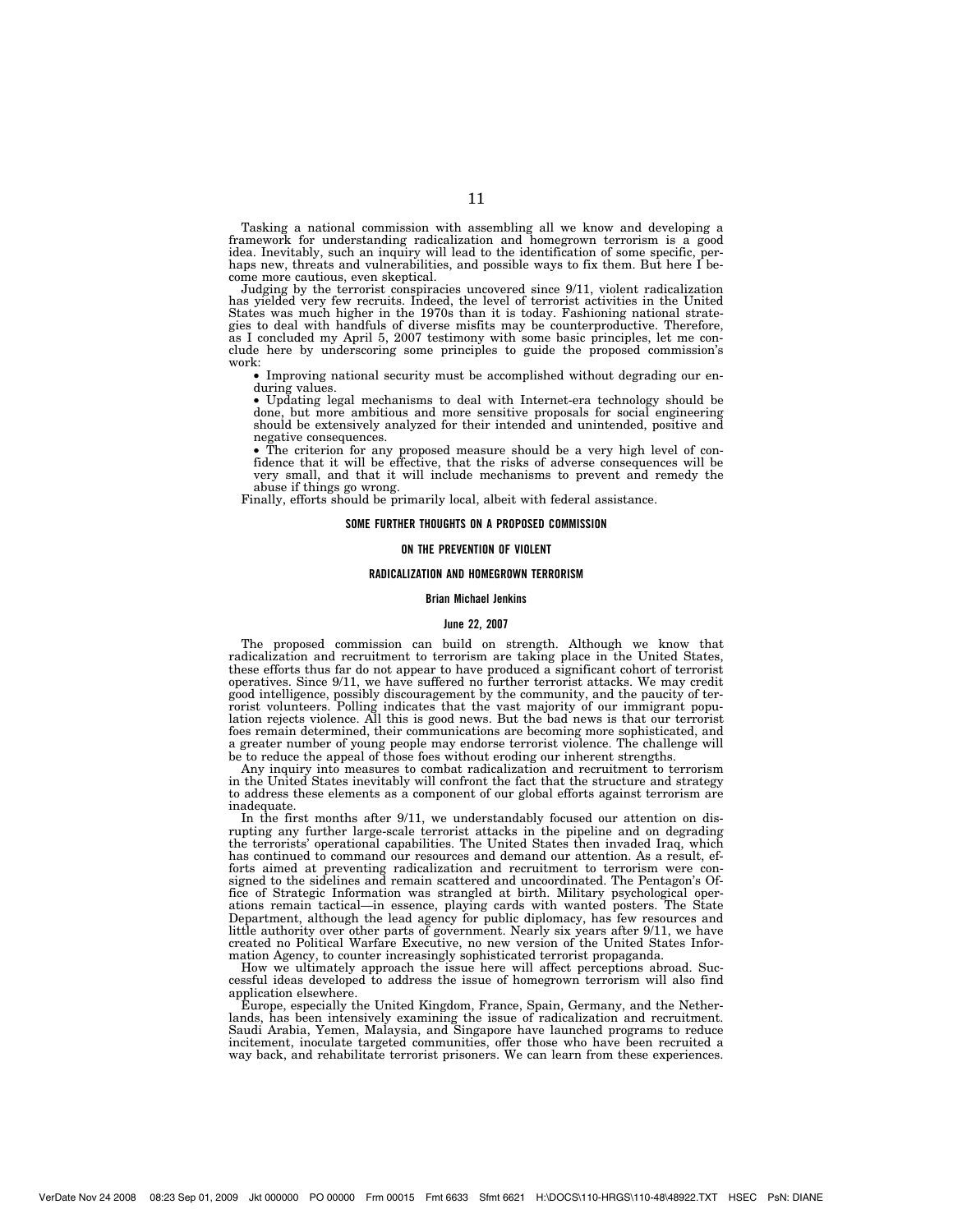Radicalization and recruitment to terrorism have also been examined by analysts in the intelligence community, by local law enforcement (with some informative research done by the New York Police Department), and by people in the research community. If the information was assembled in one place, we would probably find that we know a great deal about the dynamics of recruitment.

Our encounters are primarily with individuals who have been arrested or detained. These include a number of hardcore terrorists, committed to the depths of their souls, who may color our overall view. Not surprisingly, we hear less from those who have been radicalized and decide to leave, although these may be the most informative and credible sources of information. Khaled al-Berry's La Terre est Plus Belle que le Paradis, Daveed Gortenstein-Ross' *My Year Inside Radical Islam: A Memoir,* and Ed Husain's *The Islamist: Why I Joined Radical Islam in Britain, What I Saw Inside, and Why I Left* could help us identify the decision points and weaknesses in the radicalization process.

At the same time, these testimonials must be interpreted with care. While entirely sincere, they may reflect the denunciatory zeal of the "ex."

There is also debate within the broader community of faith, where the terrorists' extreme and exotic interpretations are being challenged. *In the Footsteps of the Prophet: Lessons From the Life of Muhammad,* by Tariq Ramadan, is a recent example. This is not a matter of mobilizing the so-called moderates against the extremists. Our role is not to endorse any religious scholars, which would in any case destroy their credibility, but instead to endorse the kind of debate that is consistent with individual liberty.

We are looking at intent here. Therefore, I want to repeat a point made in response to a question. Those arrested on terrorism-related charges in the United States have manifest intent—they had simply not yet acquired the capability to carry out any attack.

The Hamburg Cell, whose members ultimately led the 9/11 attacks, had intent. Until they went to Afghanistan, they had no capability. That was provided by al-Qa'ida.

The Leeds Cell responsible for the 2005 bombings in London had intent. They acquired capability, probably when one of their members traveled to Pakistan.

To move outside of al-Qa'ida's realm, Timothy McVeigh and his co-conspirators responsible for the 1995 bombing in Oklahoma City had intent. McVeigh, a former soldier, acquired the capability himself.

Intent is the constant. Capability is the variable. A determined group will continue to seek capability, reaching out for assistance or until its members are recruited for a specific terrorist operation by those with capability.

We must, however, move very cautiously in criminalizing intent. As a country that guarantees individual liberty, we have not developed a large corpus of law dealing with intent. Free speech is constitutionally guaranteed, although not unlimited. Radicalization alone—the acquisition of extreme or outlandish beliefs—is no crime. It is only when radicalization turns to commitment to carry out acts of violence or to recruiting, assisting, or inciting others to do so that we enter the domain of law enforcement. We may never be able to draw a sharp line defining exactly where that occurs, which is why oversight is vital. The ultimate auditors, of course, are judge and jury.

A final comment: The proposed commission's work might be divided into two phases. Phase one would examine radicalization and recruitment to homegrown terrorism, assess the threat, and identify its vulnerabilities. Phase two would recommend specific measures, identifying those requiring federal legislation and describing the benefits and risks of each.

Ms. HARMAN. Thank you very much, Mr. Jenkins, for posing some very provocative questions and for the expertise you bring. Should we proceed with this idea, you are hereby enlisted.

Mr. ALMARAYATI.

### **STATEMENT OF SALAM AL-MARAYATI, EXECUTIVE DIRECTOR, MUSLIM PUBLIC AFFAIRS COUNCIL**

Mr. AL-MARAYATI. Thank you very much, Madam Chairperson, and the Subcommittee on Intelligence, Information Sharing and Terrorism Risk Assessment, for inviting the Muslim Public Affairs Council to provide a voice for the mainstream Muslim American community on Homeland Security. We believe that the commission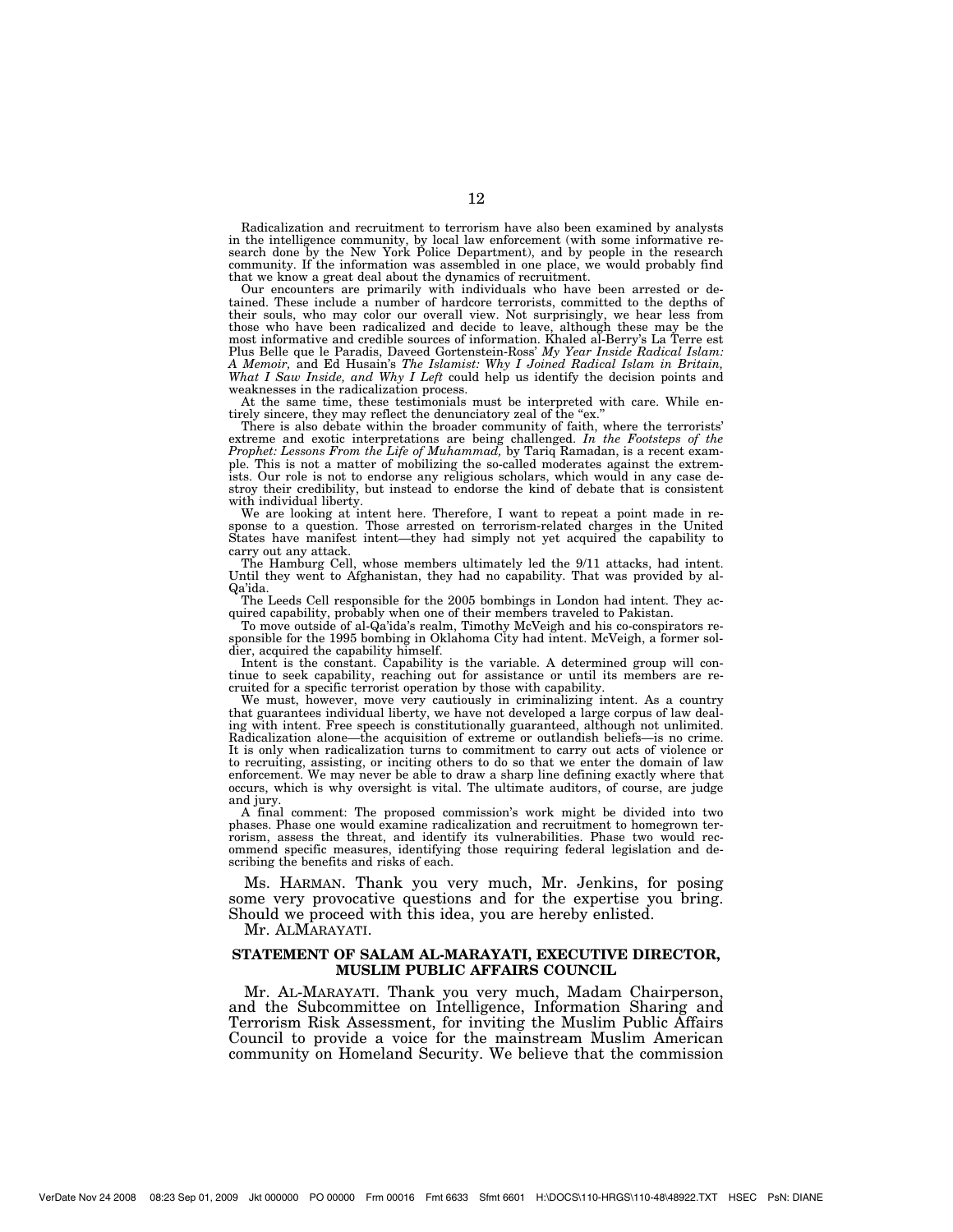is a very good idea that can address a number of very important issues, specifically identifying the relationship between the Muslim American community and the U.S. Government. We believe that increased engagement with and the role of the mainstream Muslim American community should be understood within the broader strategy of protecting our country. The Muslim American community is an underutilized asset. We can partner with it and understand legitimate, authentic and credible leadership as a key to countering extremism and radicalization.

Preventing alienation of this group is also a key to effective policy making. Counter-extremism, in many ways, is tantamount to countering ghettoization, seen right now in European Muslim communities. And let me just add to this that the Muslim American story is a story of success. And we are dealing today with a very serious problem. But we should not dismiss many of the great contributions of Muslim Americans in business, academia, science and the arts. We should not dismiss the Muslim American contributions in our armed forces and in law enforcement today.

America offers equal opportunity to citizenship, an open society, an alliance with civil society and a process for integration into pluralism. No other country today offers those opportunities for any of its minorities. America needs Muslims, and Muslims need America.

We have a saying in our organization, home is not where our grandparents are buried; home is where our grandchildren are going to be raised. And for an effective counterterrorism strategy, the community should be involved as it is considering this a priority in protecting our home from any enemy. Therefore, community-based policing, similar to neighborhood watch groups, are effective in increasing crime. The Muslim Public Affairs Council in 2004 offered the national grassroots campaign to fight terrorism that is built on three major components: one, to amplify Islam's message against terrorism, to fight bad theology with good theology, to counter the theology of death with the theology of life; number two, to build partnerships between law enforcement and local Muslim communities, as Muslim Public Affairs Council has developed an important dialogue with the FBI and other law enforcement agencies on this very important issue; and number three, to offer guidelines to Muslim institutions so that they can demonstrate their transparency and accountability to the American public. And we do this not for political reasons but for Islamic reasons based on the Quranic principle found in sura 5, verse 32, that basically says the killing of an innocent human being is equal to the killing of all of humanity, and the saving of an innocent life is equal to the saving of all of humanity. We are here to save lives, Christian life, Jewish life, Muslim life, atheist life. And we counter the ideology of death with the ideology of life.

But the ideology of life needs to have the platform and the arena and needs the assistance of government in raising its profile. Therefore, in doing so, I believe the American public can at least begin to appreciate that Muslim Americans are part of the solution, not part of the problem. In the FBI headquarters down the street, there is a quote that says, the most effective weapon against crime is cooperation; the efforts of all law enforcement with the support and understanding of the American people. The U.S. Government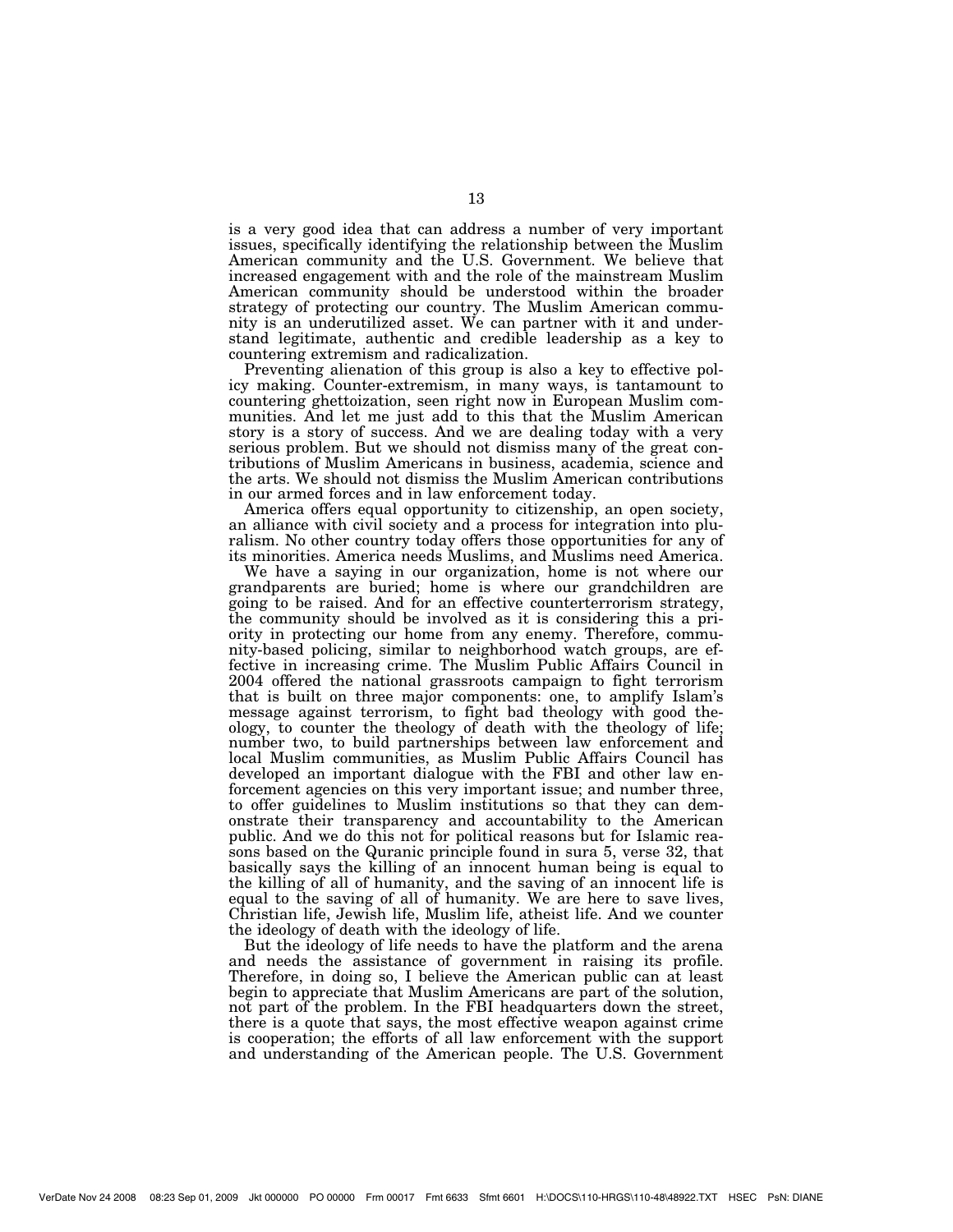therefore needs to publicize the partnership it has developed with the Muslim American community and not just publicize the arrests of fringe elements that are not necessarily part of the mainstream Muslim American community. Muslim Americans want to be treated as partners, not suspects.

Let me just end by touching upon three important elements that we believe should be addressed by the commission. Number one is the credibility of leadership. The term moderate has lost its impact and meaning. It is now interpreted by the Muslim American community as the one who has left Islam and condemns the religion wholesale with this following logic, that the only good Muslim is an ex-Muslim. The commission needs to include Muslims who are selfcritical, but not self-hating. The term moderate should describe those who believe in the change of the status quo and perhaps are anti-establishment, but in advancing towards change renounce violence as an instrument of change and support civic engagement, human and interfaith relations and an understanding of Islam that is inclusive, not exclusive.

Muslim youth need our support. In the several campuses throughout the United States, there are Hillel and Christian chaplaincy that support Jewish and Christian students respectively, but there is no similar support system for Muslim American students. Universities can also consider establishing a center for Muslim American studies that looks into the development and integration of Muslim Americans. And, finally, on the issue of Muslim youth, we need Federal programs that train adults, as well as youth, on the difference between free speech and incitement to violence.

Lastly, Islamophobia is a root cause of radicalization, and we need more of our government and political leaders to speak out against anti-Islamic rhetoric, not for the sake of civil liberties necessarily but for the sake of keeping the Muslim American community engaged in all important policies. Thank you.

[The statement of Mr. Al-Marayati follows:]

#### PREPARED STATEMENT OF SALAM AL-MARAYATI

Thank you, Congressman Bennie Thompson, Congresswoman Jane Harman, and members of the House Homeland Security Committee's Subcommittee on Intelligence, Information Sharing and Terrorism Risk Assessment for inviting me to testify on ''Assessing and Addressing the Threat: Defining the Role of a National Commission on the Prevention of Violent Radicalization and Homegrown Terrorism.'' On behalf of the Muslim Public Affairs Council (MPAC), I am honored to offer analysis and recommendations that we believe can be helpful and constructive in increasing the understanding and role of the mainstream Muslim American community within the broader strategy of protecting the country. While one of the most underutilized assets, understanding and partnering with the Muslim American community and its legitimate, authentic and credible leadership is the key to countering extremism and radicalization.

One major aspect of any effective counterterrorism strategy is community-based policing, similar to neighborhood watch groups that have been effective in dealing with various crimes throughout the United States. To this end, MPAC launched the National Grassroots Campaign to Fight Terrorism in 2004 (*http://www.mpac.org/*   $n\text{gcf}t$  ). This program was based on three critical components: (1) amplifying Islam's message against terrorism; (2) developing partnerships between law enforcement and local Muslim communities; and (3) offering guidelines to Muslim institutions to demonstrate transparency and accountability in the post 9/11 era. This program is based on the Quranic instruction: *''Whosoever killed a human being—unless it be in punishment for murder or for spreading corruption on earth—it shall be as if he had killed all humankind; whereas, if anyone saves a life, it shall be as though he had saved the lives of all humankind.''* [5:32]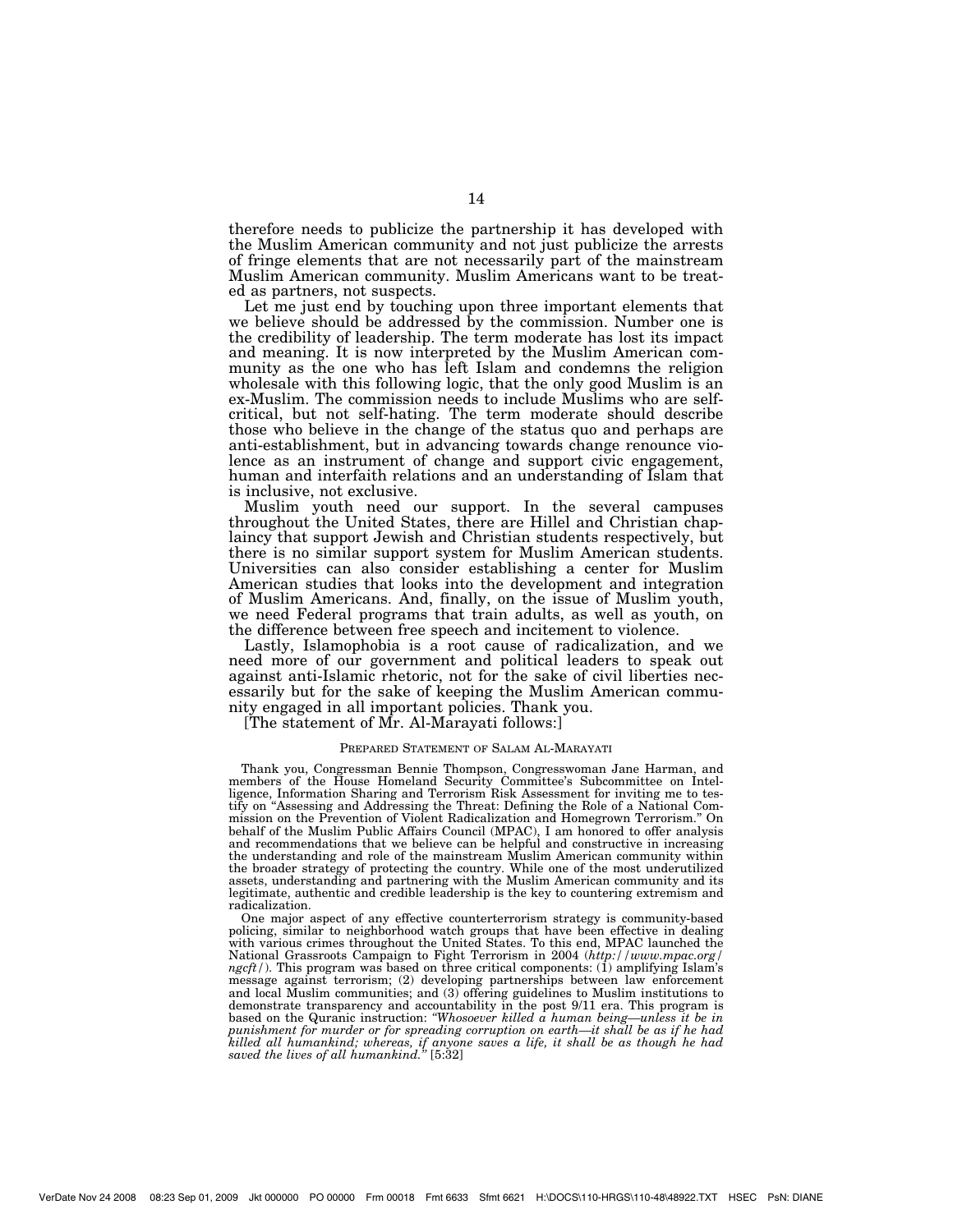Down the street from this House Office Building is the FBI Headquarters, and in the interior is etched an important quote underscoring the need for partnership: ''The most effective weapon against crime is cooperation . . .the efforts of all law enforcement agencies with the support and understanding of the American people.''

Hence, the role of community-based organizations like MPAC is critical to bridging the governmental and non-governmental agencies in any policy initiative. To do so, there must be an environment of mutual trust and respect. Muslim Americans want to be treated as partners in making America safe and secure, not suspects. Treating them as suspects by advocating for policies that single out and hence isolate the entire community undermines and impedes efforts for homeland security.

#### **Engagement**

Direct engagement with the Muslim American community is now a clear strategy of several federal agencies. It is the time to look more closely at the human and intellectual resources Muslim Americans can offer in the various areas of interest. Lately, hearings on radicalization have focused on campuses, the internet and prisons. For each of these problem areas, there are solutions found within the Muslim American community.

Muslim Americans want to be part of the solution and do away with the stigma of being part of the problem. On the issue of universities, Muslim organizations and individuals work with students in counseling and guidance towards problem-solving. On the issue of the internet, there are several internet sites that provide thoughtful analyses on current affairs and counter extremist rhetoric. On the issue of prisons, Muslim chaplains are a critical part of the answer to self-styled leaders that wear the cloak of Islam. Here I'd like to focus on Muslim Youth and the key factors in supporting rather than isolating our youth. In order to scratch beyond the surface to begin understanding and preventing radicalization from taking root in the United States amongst our youth, we must identify and explore the critical issues of identity, the government's responsibility to partner with credible leadership, the effects of Islamophobia, and the application of counterproductive language.

#### **Muslim Youth**

MPAC recently issued a special report on Muslim youth entitled ''The Impact of 9/11 on Muslim American Young People: Forming National and Religious Identity in the Age of Terrorism and Islamophobia'' (*http://www.mpac.org/article.php?id=512*). The recommendations in this report identify important steps that universities, government, media professionals and Muslim American institutions can take to begin their collective contribution to supporting and protecting our youth. In regards to the government's role, the recommendations include but are not limited to creating an Inter-Agency Muslim American Youth Advisory Board of leaders and young professionals, eliminating conflation of every criminal activity by Muslims as terrorism, more vocally speaking out against anti-Muslim hate speech, and inviting young Muslim American professionals and youth to trans-Atlantic dialogues that aim to create space for Western Muslim Youth to compare their experiences and build friendships and alliances. Furthermore, our federal law enforcement agencies should publicize the important and productive relationship they hold with Muslim American organizations and their leadership in order to demonstrate to the American public that mainstream Muslims are working alongside the government to protect their communities and their country. As we discuss the potential threat of homegrown terrorism and radicalization, universities also play a critical role in fostering inclusion.

For this reason, we recommend that universities institutionalize a Muslim chaplain position for every campus in the United States. While every campus has a Hillel support system or a Christian chaplaincy, Muslim students have no comparable support. Hence, MPAC is calling for a collaborative effort emanating from the leadership of every college campus to institute a Muslim religious advisor funded, staffed and certified by the university to ensure the applicability of the chaplain's contributions are germane to each campus. In tandem, universities should dedicate resources to the creation of centers for Muslim American studies that can foster better understanding of the Muslim landscape, including much needed academic research. This research, when coupled with direct engagement, should facilitate further integration of Muslim Americans into American pluralism.

#### **Credibility of Leadership**

The word moderate has been politicized in the discourse on counter-extremism to the extent that it has lost its impact. Moderate has become associated with the individuals who have left Islam and condemn the religion wholesale. Government partnering with credibile leadership within the Muslim American community is a key component in effective engagement. The Commission needs Muslims who are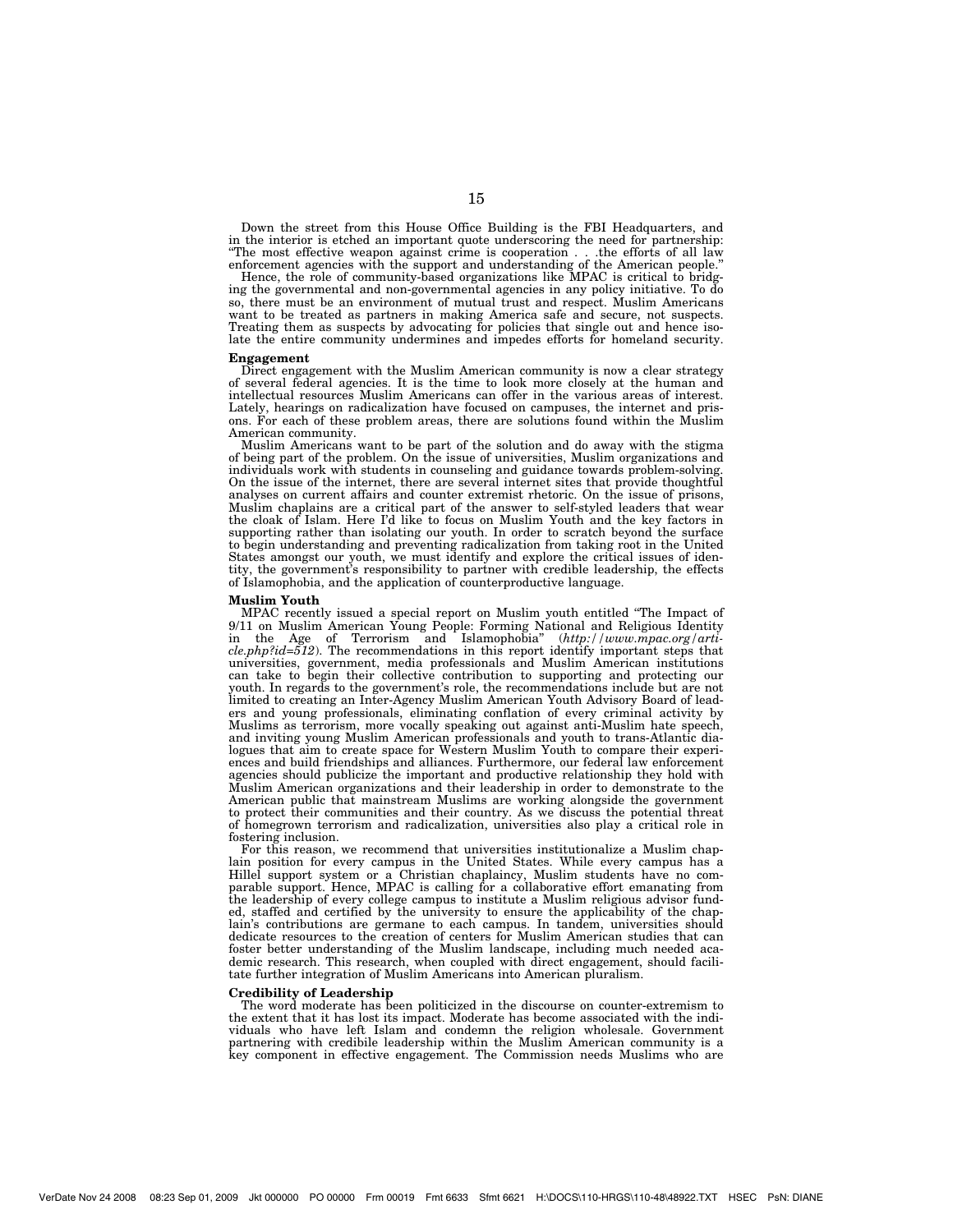self-critical without being self-hating. A major problem in the policy-making circles is the absence of Muslim Americans who represent the mainstream community with

a track record in enhancing civic engagement, interfaith and human relations. Campus life should represent the best of America in offering opportunities for critical thinking, free speech and civil discourse. Hence, discussions with federal agencies on the distinctions between free speech and incitement to violence are crucial to the development of healthy debate in universities. Federal programs in promoting dialogue and countering hate speech could be very instructive and beneficial to Muslim and non-Muslim student groups.

#### **Islamophobia**

Those involved in counterterrorism policy-making should understand that the more negative the image of Islam is in public discourse, the more fertile the soil will be for radicalization of Muslim youth throughout America. Young people react to perceived threats upon their identity by amplifying the most noticeable anti-social elements as symbols of their independence and chosen identity.

MPAC offers the Muslim American identity as the model for healthy integration into American pluralism. We reject the ''clash of civilizations'' theory as we see no friction between the founding principles of America and the values of Islam. As we have repeatedly stated, ''Home is not where our grandparents are buried, but home is where our grandchildren will be raised.'' Hence, America is home, and defending it against all who seek to harm her is our priority. Defending the Muslim American community against those who scapegoat and stereotype Islam and Muslims is a priority in effective civic engagement and securing our nation.

#### **Terminology**

While radicals use Islam to justify terrorism, we cannot afford to lend Islamic legitimacy to extremist groups. Hence, using ''Islamic'' before terms like fascism, terrorism, violent radicalism is counterproductive. MPAC appreciates the initiative of the Committee on Homeland Security to make distinctions between Islam and its exploitation by extremists.

In conclusion, to the mainstream Muslim American community, Islam is the antidote to violent radicalization. The empowerment of the mainstream Muslim American community is the most effective but underutilized resource in creating effective counter-terrorism strategies. MPAC is optimistic and is ready to foster cooperation and mutual understanding between our government and the Muslim American community.

Ms. HARMAN. Thank you very much.

I watched your neighbor to your left, Mr. Cilluffo, nodding through your testimony, Mr. Al-Marayati, and I bet we are going to hear some reinforcement right now.

Mr. CILLUFFO.

### **STATEMENT OF FRANK J. CILLUFO, DIRECTOR, HOMELAND SECURITY POLICY INSTITUTE, THE GEORGE WASHINGTON UNIVERSITY.**

Mr. CILLUFFO. Madam Chair, Congressman Reichert, distinguished members of the committee, thank you for the opportunity to appear before you today. And sitting next to my friend, Brian, and Mr. Al-Marayati, I do have to say they covered much of the waterfront. And I applaud the efforts of both and have worked with Brian for a number of years.

But prevention of radicalization and homegrown terrorism is one of the most pressing issues of our time. And you should be commended for your strong leadership in examining and, more importantly, in acting on these matters. As director of the Homeland Security Policy Institute at GW, much of my time and energy over the least 18-months has been directed towards the study of radicalization. In particular, the processes by which people become radicalized. In prisons, over the Internet, here at home and also abroad. Unfortunately, recent events such as the Fort Dix case, the Toronto 18 and the JFK plot remind us that there is no basis for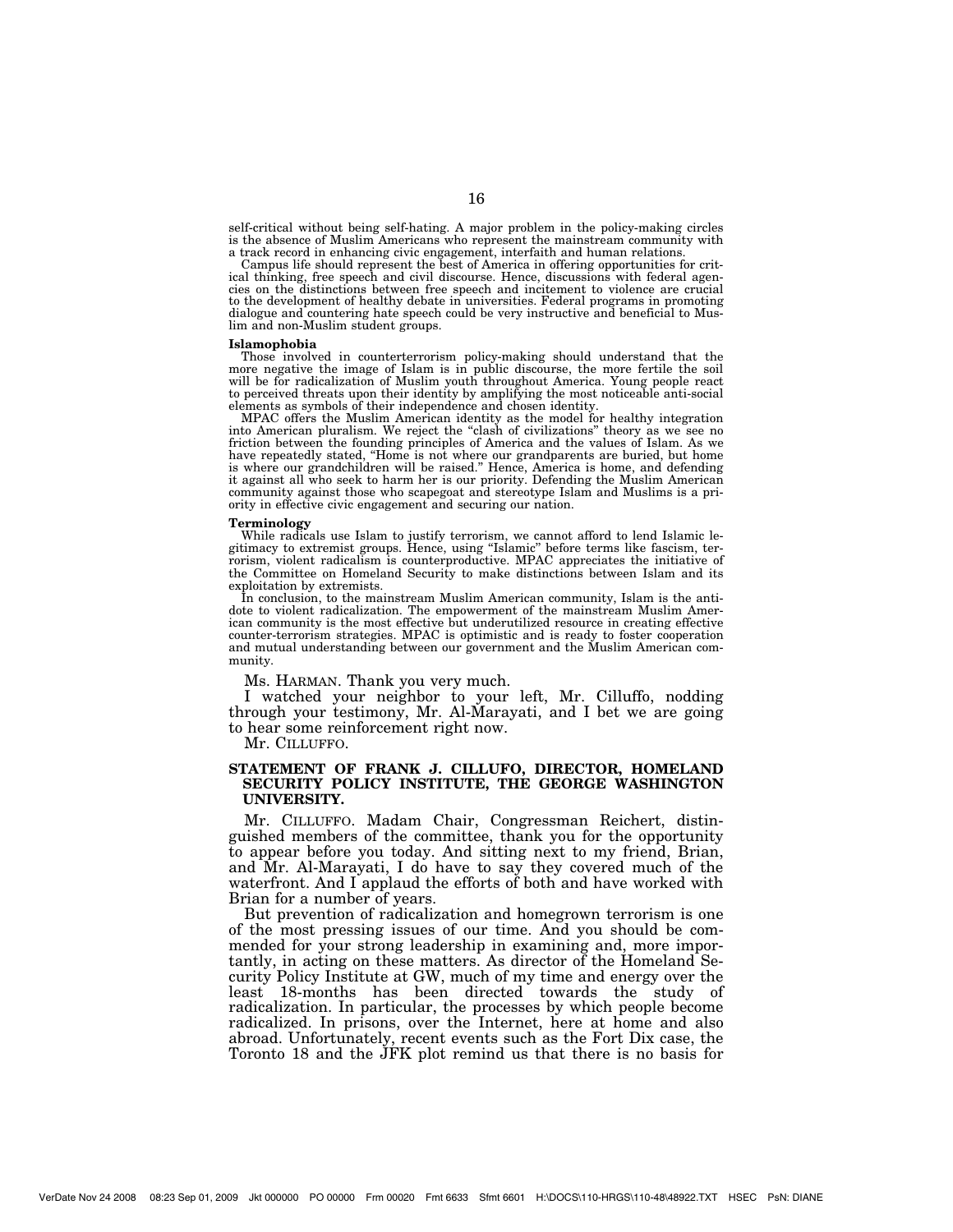complacency. The up side is that the domestic plots we have seen thus far have demonstrated intent but not much in terms of capability. We would be foolish however to ignore the real possibility that both intent and capability may indeed marry up in the future.

Testifying before the subcommittee last September, I presented the key findings and recommendations of a report on prisoner radicalization produced jointly by HSPI and the University of Virginia's CIAG. Our study recommended that Congress establish a commission to investigate the issue in order to better understand the nature of the threat and the baseline of activity and effectively assess current prevention and response efforts and recalibrate them accordingly. Radicalization, wherever it is occurring and through whatever venues, is only one subset of the battle of ideas. And effective response strategies and tactics need to extend beyond our borders. In fact, it is a bit of a misnomer to speak of homegrown terrorism. We live in a largely borderless world, and the threats that we face are transnational. Activity in cyberspace reinforces that point.

In a second joint study, we looked at Internet-facilitated radicalization and found that Internet chat rooms are now supplementing and replacing mosques, community centers and coffee shops as venues for recruitment and radicalization by terrorist groups such as al-Qa'ida. A copy of our report has been submitted for the record. By incorporating and manipulating local, political and economic grievances, some of which are legitimate, extremists have woven an effective tale of an imaginary clash of civilizations between the West and Islam. The extremist's compelling call to action, based partly on myths and falsehoods, begs for the development of an effective counternarrative, one that unpacks, forcefully refutes and powerfully responds to the extremist's own. The West is not at war with Islam, and terrorism is, in fact, un-Islamic.

The real challenge for us here is to offer a dream of sorts and provide real opportunities for a better tomorrow to those who feel alienated and marginalized and who might otherwise be seduced by the extremist ideology. The U.S. needs to catch up in the cyber battle of words and ideas, to deconstruct the al-Qa'ida brand campaign and turn it into nothing more than a passing fad. To succeed, of course, this means much more than slick marketing and framing of the message. Our words must match our actions.

The bottom line is that radicalization is not a well understood phenomenon. Greater study of the life cycle of a terrorist, when one goes from sympathizer to activist to indiscriminate violence, is needed in part to identify trigger points and possible points of intervention.

With all this as background, your proposal to establish a commission is a necessary step to meet and defeat existing and potential threats to the United States. Your legislation will go a long way towards pulling together what is known in this field, identifying gaps and seams in our knowledge and chart a more clearer course ahead. That foundational research may then be used to better inform and shape policies. The importance of tapping knowledge and experience of both the public sector at all levels of the government and private and nongovernmental sectors needs to be emphasized. And while there is no one-size-fits-all approach to the challenge at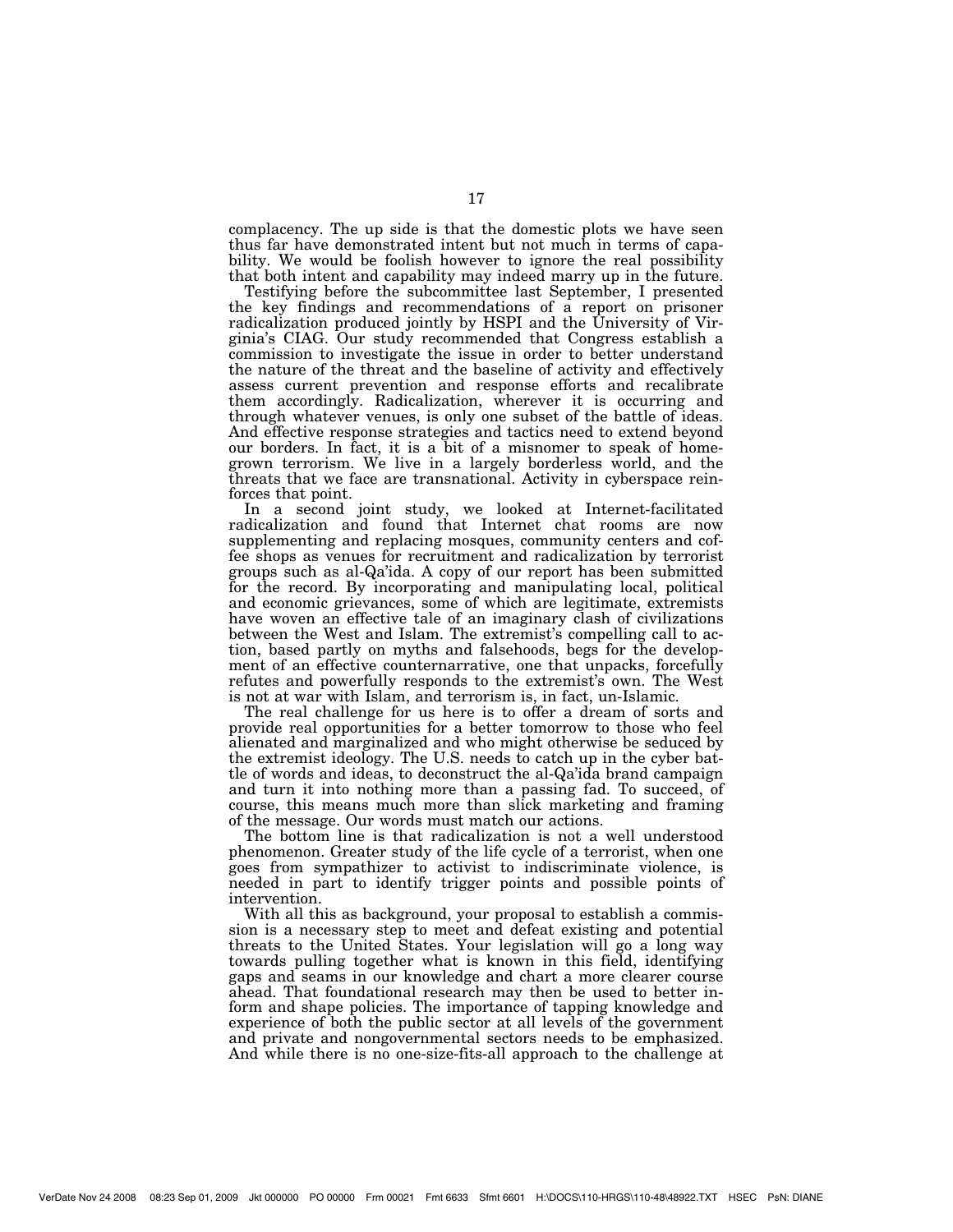hand, there still is a substantial value in looking beyond our borders to the work done and lessons learned or at least observed by other countries.

In fact, HSPI has inaugurated an ambassador roundtable to do just that. And your legislation clearly recognizes all of this. It is important to note, though, that the role of government is limited in this context. The solution for this problem lie primarily at the grassroots level in local communities where trusted incredible leaders can have real impact with their fellow citizens. That is not to say that government at all levels don't have a contribution to make. Cultivated mutual respect and understanding between officials and communities founded on a solid education about Muslim cultures an Islam is crucial.

Let me emphasize that radicalization is not unique to Islam, nor is it a new phenomenon. Historically, extremist beliefs have been used to subvert the ideals of every major religion in the world, and Islam is one of those several. And they actually do run directly counter to the basic tenets of Islam, and most polls overseas would demonstrate that.

Let me just get to two quick points. I know I am over the time. But I do think it is important that we appreciate the sensitivities and the perceptions of those who feel that they, their religion and entire community are being targeted as a result of the extremist action of a fringe element. And I think you should really run with the protections you have there in terms of civil liberties and recognize that balance, and I applaud that. And I also think there are two points in particular that could be enhanced in the legislation. The first is, it is not comprehensive of all the disciplines that need to be addressed. Behavioral science needs to have a front row seat at the table, as do social networking experts. This is largely a networking phenomena, so people in the IT sector who can do that. And I would also suggest that, since terrorists don't adhere to artificial timelines, and 18μmonths is an awful long way to go before you come up with a complete report, that you should have interim reporting requirements and draft that into the legislation itself.

In closing, thank you for your leadership. HSPI stands ready to help however we can, and I thank you for the opportunity to be here with friends and colleagues.

[The statement of Mr. Cillufo follows:]

#### PREPARED STATEMENT OF FRANK J. CILLUFFO

Chairwoman Harman, Ranking Member Reichert, and distinguished Members of the Intelligence, Information Sharing and Terrorism Risk Assessment Subcommittee, thank you for the opportunity to testify before you today. The prevention of radicalization and homegrown terrorism is surely one of the most pressing issues of our time, and your leadership in examining these matters—and, more importantly, in *acting* on them —is to be heartily commended.

As Director of the Homeland Security Policy Institute (HSPI) at The George Washington University, much of my time and energy over the last eighteen months has been directed towards studying the phenomenon of radicalization in various contexts: in prisons, over the Internet, here at home in the United States, and also abroad. Sadly, recent events have only reinforced the importance of this task and driven home the sense of urgency that should accompany both examination of and action against radicalization. The Fort Dix case and the JFK airport plot revealed just days ago, serve as only the latest reminders that there is no basis for complacency. The threat is real and plainly, our shores will not act as a failsafe against it. Yet it is something of a misnomer to speak of ''homegrown terrorism'' for the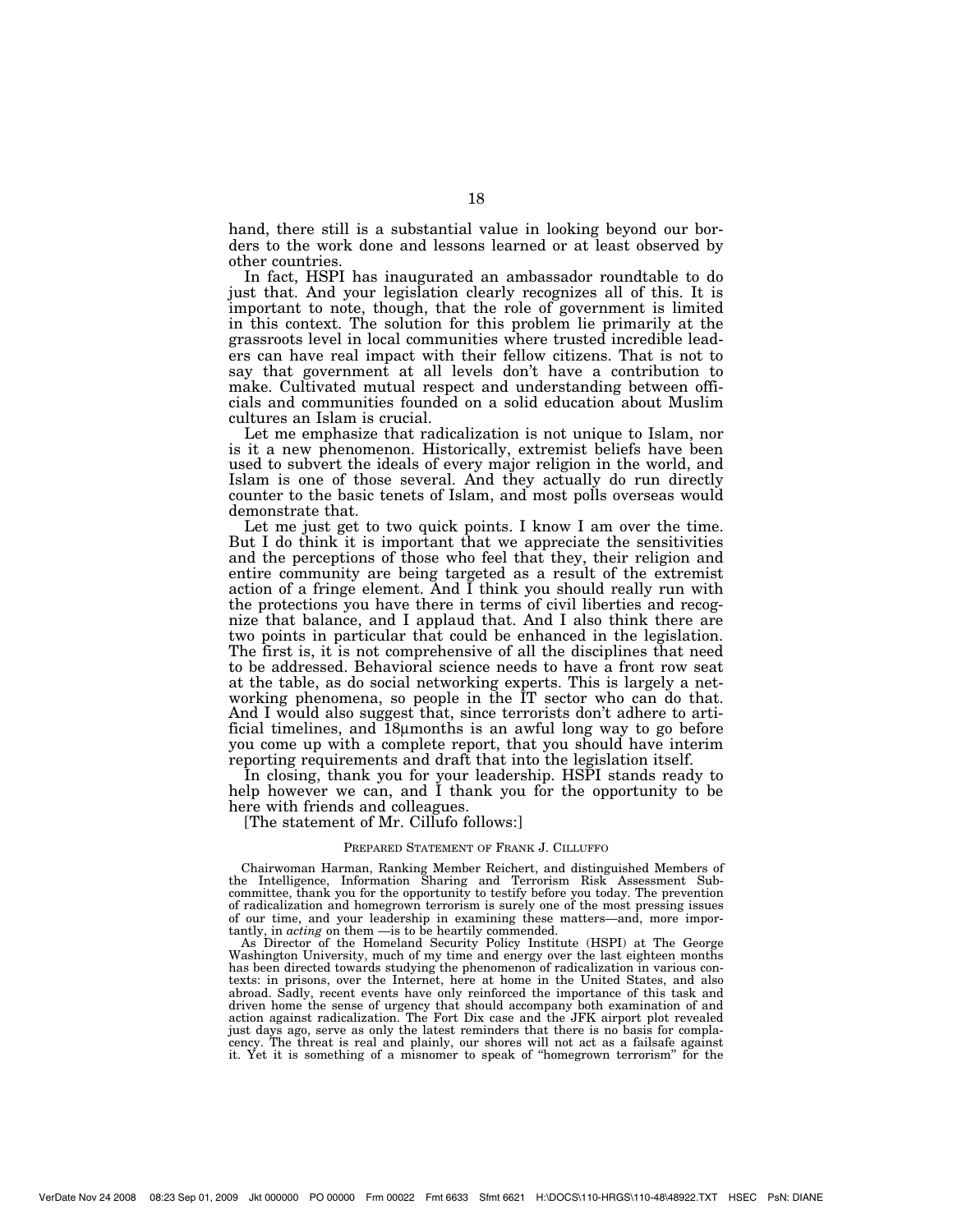term is suggestive of watertight compartments that do not in fact exist. To the contrary, we live in a borderless world and the threats that we face are similarly transnational. That said, the United States remains in some respects reasonably well situated. Other countries are currently experiencing a more full-blown manifestation of certain dimensions of the problem such as the United Kingdom. In a sense therefore, we have an opportunity to get ahead of the curve and deal proactively with these elements before they have the chance to flourish more vigorously in this country. Fortunately, the domestic plots that we have seen in the U.S. to date have evidenced intent but not much in the way of capability—but we would be foolish to think that the two cannot or will not come together in future.

Testifying before this Subcommittee in September 2006,<sup>1</sup> I presented the key findings and recommendations of a special report produced jointly by HSPI and the University of Virginia's Critical Incident Analysis Group (CIAG), and entitled *Out of the Shadows: Getting Ahead of Prisoner Radicalization.*<sup>2</sup> ligence, behavioral science, and religion (including imams, chaplains, and scholars). The study reached the fundamental conclusion that Congress should establish a commission to investigate in depth the matter of prisoner radicalization by conducting an objective risk assessment in order to better understand the nature of the threat, and calibrate and formulate our prevention and response efforts accordingly. We emphasized the complexity of the problem and the associated need to take a multidisciplinary approach to analysis, and further urged that the commission seek to balance the practice of religious freedom while preventing the spread of radical ideology. A number of the priority issues we recommended be addressed by the commission were specific and targeted to the prison setting, such as the need for more data and greater study of prisons outside the jurisdiction of the Federal Bureau of Prisons. Others were more wide-ranging, including for example the identification of broader areas of dialogue with the Muslim community to better facilitate cultural understanding, mutual respect, and trust. Prisoner radicalization is of course but one subset of the battle of ideas, and the former cannot be divorced from the larger context in which it is embedded. Effective response requires strategies and tactics that extend not only beyond bars but beyond borders. A commission with a broader mandate than that described above is therefore to be welcomed.

Like the nation's prison system, cyberspace constitutes another understudied but fertile ground for radicalization in the United States. With the twin aims of redressing the dearth of research in this area and offering powerful prescriptions for action, HSPI and CIAG jointly undertook a study of Internet-facilitated radicalization titled *NETworked Radicalization: A Counter-Strategy,* a copy of which is submitted along with this statement.<sup>3</sup> That report, supported by a task force of highly regarded subject matter experts from a range of disciplines, found that Internet chat rooms are now supplementing and replacing mosques, community centers and coffee shops as venues for recruitment and radicalization by terrorist groups like al-Qa'ida. The real time, two-way dialogue of chat rooms has enabled extremist ideas to be shared, take root, be reaffirmed and spread exponentially. By incorporating and manipulating local political grievances—some of which are legitimate—extremists have woven an effective tale of an imaginary ''clash of civilizations.'' The extremists' compelling ''call to action'' based partly on myths and falsehoods begs for the development of an effective counter-narrative that forcefully refutes and responds to the extremists' own. One wonders how it is that the nation that gave rise to Silicon Valley and the Internet itself, came to be outplayed in this realm. In part the answer lies in the fact that we have not channeled our collective talents and energies into that end. Irrespective of the reason, it is clear that the U.S. needs to catch up in this cyberbattle of words and ideas. However, unless elements of the counter-narrative emanate from within the Muslim community and are conveyed by voices that are trusted and credible within those communities, the opportunity to achieve impact will be limited at best.

As in the case of prisoner radicalization, the challenge in cyberspace should be appreciated in larger context. Granted, where appropriate we should seek to deny or disrupt extremist access to and extremist efforts through the Internet via legal and technical means and covert action. At the same time however, it is crucial that

<sup>1</sup>Frank J. Cilluffo, ''The Homeland Security Implications of Radicalization,'' testimony before the Intelligence, Information Sharing, and Terrorism Risk Assessment Subcommittee of the U.S.

House of Representatives' Committee on Homeland Security, delivered on September 20, 2006.<br><sup>2</sup> Frank Cilluffo, Gregory Saathoff, *et al.*, September 19, 2006.<br><sup>3</sup> Frank Cilluffo, Gregory Saathoff, *et al.*, May 3, 2007. S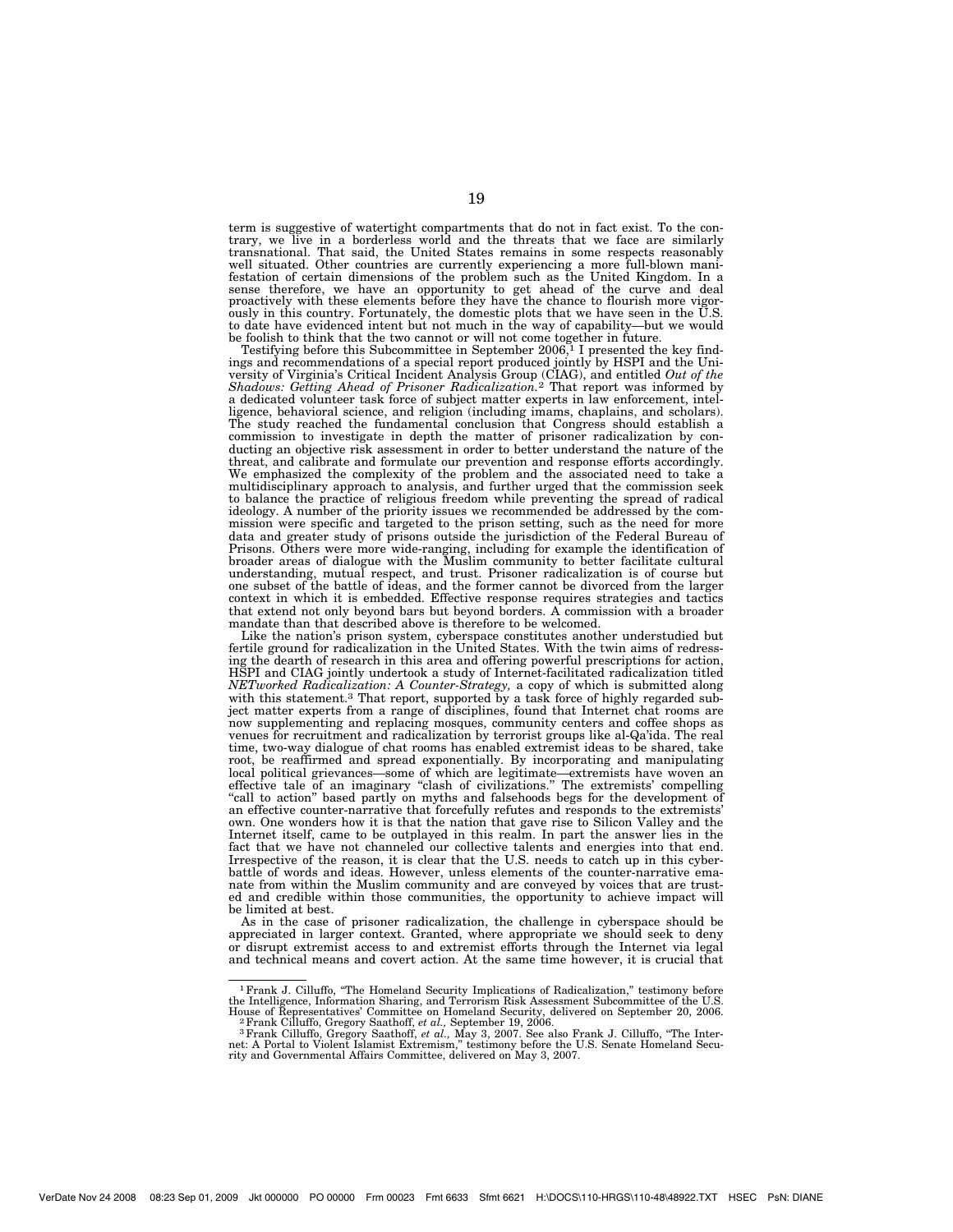we bear in mind wider and deeper goals and themes such as the need to offer an alternative to those who feel alienated and marginalized. Another example is the importance of intelligence work to inform counterterrorism. These underlying or foundational elements merit special consideration as they are critical components of our efforts concerning radicalization writ large. By way of illustration, our report<br>therefore offers a cluster of recommendations intended to foster intra—and cross-<br>cultural dialogue and understanding to strengthen the t munities at the local, national and international levels. Likewise, we emphasize that the need for additional behavioral science research into the process of radicalization both online and offline, must be recognized and addressed.

Radicalization is not a well understood phenomenon, hence greater study of the life cycle of a terrorist—specifically, the process by which an individual becomes mo-tivated to listen to radical ideas, read about them, self-enlist or respond to terrorist recruiting efforts, and ultimately, undertake terrorist activity—is needed in part to identify trigger points and possible points of intervention. Against this background, your proposal to establish a National Commission on the Prevention of Violent Radicalization and Homegrown Terrorism is a necessary step to meet and defeat existing and potential threats to the United States. The stated primary purposes of the Commission—(1) to ''[e]xamine and report upon the facts and causes of radicalization and homegrown terrorism in the United States. . ."; and (2) "to [b]uild upon and bring together the work of other entities. . .," both domestic and foreign <sup>4</sup>—are suggestive of both a sorely needed initiative and a well thought out methodology. Rigorous scrutiny of radicalization undertaken by academics and practitioners alike, as mandated by this legislation, should go a long way towards pull-ing together what is known in this area, identifying the gaps in our knowledge, and moving forward. In turn, that foundational research may then be used to better inform and shape policies, which should prove to be all the more effective as a result of this evidence-based tailoring. To date, some work has been done, but not under a broad rubric or with the active engagement of the federal agencies necessary. To the extent that solid work on these critical areas has already been done, it should<br>not be discarded or ignored. Collaborative endeavors undertaken by HSPI and<br>CIAG, and projects undertaken by other similar entities such a lence for the Study of Terrorism and Responses to Terrorism (START) based at the University of Maryland, offer a starting point for more in-depth investigation and analysis by the Commission and its staff.

The importance of drawing upon knowledge and experience that may reside in both the public sector, at all levels of government, and the private and nongovernmental sectors must be emphasized—as must the value of looking be ders to the work done and lessons learned (or at least observed) by other countries. While there is no one size fits all approach to the challenges under study, since each country setting derives its experience and response from a different set of political, economic, social and cultural circumstances and history, there remains substantial value in carefully examining whether certain elements may be relevant to the U.S. context. Put differently, in a borderless world such as ours, we would be acting at our peril if we failed to take into account ''foreign government studies of, reviews of, and experiences with radicalization and homegrown terrorism,'' as required by the legislation.5 This is an area where HSPI has been particularly active. Our Ambassador Roundtable Series on International Collaboration to Combat Terrorism and Insurgencies, co-sponsored by the Inter-University Center for Terrorism Studies, builds upon and institutionalizes efforts to engage ambassadors, heads of state and cabinet level officials in an ongoing dialogue on counterterrorism efforts of multiple nations. This coming Monday, in fact, HSPI will be hosting the United King-<br>dom's Home Secretary, Dr. John Reid, who leads the UK's lic from terrorist attack. His address will speak to the future of terrorism, the "battle of ideas,'' international law, and recent developments in the U.K. Secretary Reid will offer insights on radicalization and potential methods to counter it.

Yet the role of government whether foreign or domestic is perforce limited in this context, as the solution sets for the problem under discussion must emanate principally from the grassroots, from local communities, their leaders and the citizens that reside there. Governments at the federal, state, local and tribal levels certainly have a contribution to make however, and there is also a measure of interplay between the public and private sectors that is and will continue to be crucial to combating radicalization at home and elsewhere. For instance, law enforcement at the local level should develop new relationships and deepen existing ones within Muslim communities as local figures are best placed to identify radicalization at its earliest

<sup>4</sup>Manager's Amendment to H.R. 1955 Offered by Ms. Harman of California, Section 899C(b). 5 *Ibid.,* sec. 899C(b)(2)(C).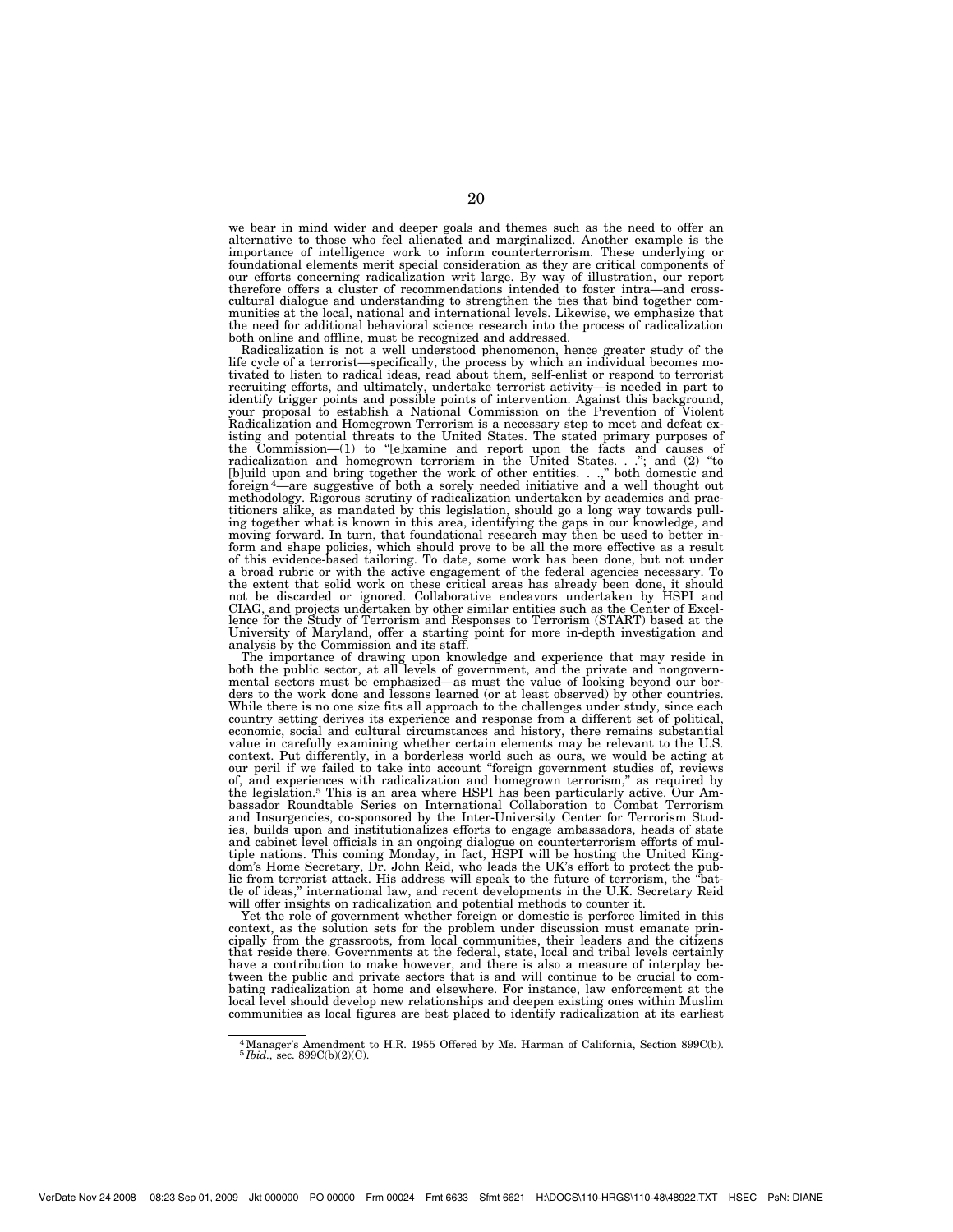stages. Cultivated mutual respect and understanding between officials and communities, founded on a solid education about Muslim cultures and Islam, is critical. Notably, in the Fort Dix case, the mosque attended by three of the plotters quickly called an ''emergency town hall meeting'' to invite law enforcement, other officials, and members of the public ''to ask anything they want about the mosque or about Islam, and to publicize a ringing denunciation of terrorism and violence of any sort.  $\ldots$ .".

Let me emphasize that radicalization is not unique to Islam nor is it a new phe-nomenon. Historically, extremist beliefs have been used to subvert the ideals of every major religion in the world and Islam is only one of several that terrorists may invoke to justify acts of violence (though such acts run counter to the very tenets of Islam). In cyberspace, extremist organizations of all stripes, adhering to any number of radical belief systems, are present and have used the Internet to radicalize and recruit others. Likewise, in addition to radical Muslim influence, U.S.<br>prisons have borne the imprint of right-wing extremist groups and cults known to<br>participate in criminal activity. Unfortunately, there cause with extremists identifying themselves as Muslim. Moving forward, it is im-perative that due care be accorded to the sensitivities and perceptions of those who may feel that they, their religion and entire community are being targeted as a re-sult of the egregious and extremist action of but a few. Section 899F of the legislation, which speaks to the protection of civil rights and liberties while preventing ideologically-based violence and homegrown terrorism, recognizes the delicate balance that is required here.

Turning to the more specific aspects of your proposal, in particular the nature of the composition of the Commission and the proposed qualifications of its members, it is suggested that two members each shall be appointed by various officers of government and that in these instances those two members "shall not be members of the same political party."<sup>7</sup> Without wading too far into comment on this particular clause, it bears reiterating that homeland security is a national endeavor that should be pursued collectively and collaboratively with vigor and determination, drawing on the tremendous reservoir of talent, imagination and energy that exists in this country. If ever there was an issue or challenge that should be considered and acted upon in nonpartisan fashion, this is it. The stakes are simply too high<br>for any other approach. Section 899C(e) is also reflective of this understanding as<br>the section calls for Commission members to be "selected professional qualifications, achievements, public stature, expertise, and relevant experience in the areas of sociology, terrorism, religion, counterterrorism, cultural anthropology, sociology, juvenile justice, education, and corrections.'' At the risk of offering an overly ''micro-level'' comment, I would suggest adding to the foregoing passage the phrase ''including but not limited to,'' so that the clause would read in relevant part as follows: ". . .in the areas including but not limited to sociology," et cetera. This is more than mere word-smithing as there may be other disciplines that could provide trenchant insights into the matters at hand and yet those disciplines may not be referenced in the list cited above. The behavioral sciences constitute one such example.

Continuing on at the structural level of analysis, the Amendment requires the Commission to issue within 18 months of its first meeting ''a report of its findings and conclusions, and any recommendations for immediate and long-term countermeasures to homegrown terrorism and ideologically based violence and measures that can be taken to prevent violent radicalization and homegrown terrorism from developing and spreading within the United States."<sup>8</sup> However, terrorists do not adhere to artificial timelines. Given the seriousness of the Commission's endeavors and the potential consequences that could result should an incident materialize in the U.S., it may in fact be desirable to embed a greater sense of urgency by imposing one or more interim reporting requirements that would set in motion the sharing of key ideas with relevant partners at an earlier stage of the process. Those parties should be in a position to feed the Commission's preliminary thoughts into key channels that could have real impact—as they identify areas of missing information/ data and matters of concern—and potentially change outcomes. Even if this concept is not accepted, the requirement to issue recommendations should be firm and broad, and should be highlighted more so than is the case at present, as the ulti-

<sup>6</sup> Chris Newmarker, ''Mosque where Fort Dix suspects struggles with suspicion in wake of plot,'' *International Herald Tribune,* May 15, 2007, *http://www.iht.com/articles/ap/2007/05/* 

*<sup>15/</sup>america/NA–GEN–US-Fort-Dix-Plot-Mosque.php.* 7Manager's Amendment, *supra* note 4 at sec. 899C(c). 8 *Ibid.,* sec. 899C(r)(1).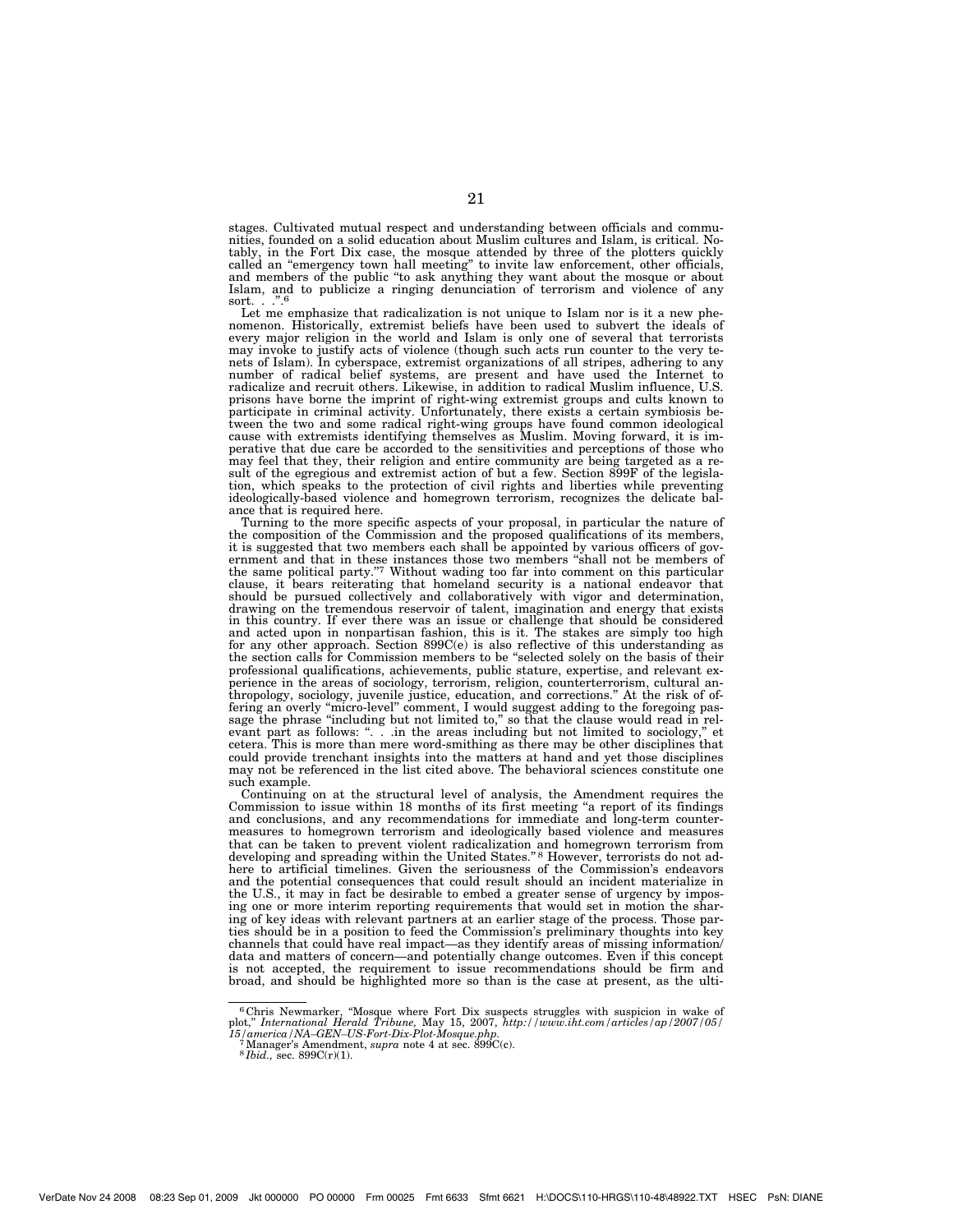mate objective of the legislation is to solve a remarkably complex problem and the way to achieve that end is through action. Further study, reflection and planning are all crucial tasks, but it must be remembered that they are in essence merely precursors to our fundamental aim, which is to act effectively so as to defeat the challenge posed.

Although I have focused my remarks on the Commission itself, H.R. 1955 also establishes a grant program to prevent radicalization and homegrown terrorism in the United States.9 The text accords eligibility to any State to apply, and funds granted may be awarded by States to ''agencies and organizations, including but not limited to, social services agencies, community-based groups, educational institutions and non-governmental organizations. . ."<sup>10</sup> Conceptually, this passage cuts two ways. On the one hand, it reflects an appreciation of the fact that an array of entities and actors must be involved in prevention efforts. On the other hand, the possibility of taint or ''blowback'' (in the lay sense of the term) inheres in this grant proposal as the credibility of the programs and messages being delivered by private and nongovernmental entities may be impugned or challenged simply due to the fact they are funded by the government. By noting this conundrum, it is not to suggest that the grant program should be abandoned altogether. To the contrary, it could enable a range of productive initiatives that could yield real impact and that might otherwise never get off the ground for lack of funding. That said, our expectations of what may be achieved through this particular mechanism should be realistic and should discount from the get-go the fact that government is but one player of many in this area and it is neither the most crucial nor without drawbacks even in terms of limited involvement. Further and more importantly however, there is an issue of se-quencing: it may in fact be best for the Commission to complete its work first so as to better inform the proposed grant program.

In light of the most recent developments with the Fort Dix and JFK airport plots, it is my sincere hope that quick action is taken to establish this Commission, so that this critical work can get underway. Thank you again for according me the privilege of testifying before you on this issue of fundamental national importance. The work of the Subcommittee and its staff in driving this matter forward is a genuine public service. Should it be possible to assist your efforts in any way in days ahead, HSPI stands ready to do so. I would now be pleased to try to answer any questions that you may have.

Ms. HARMAN. I thank all of the witnesses. Each of you has just made an additional contribution to this focus that we have had ongoing for some time. I am hopeful that all of your testimony will be carefully digested by us and by staff and that the legislation we look at next week will include many good new suggestions that you have just made.

Each member will now have 5 minutes to question the panel. And I will first recognize myself for questions. My first question is about language, names. And let me say why I raise this. If we launch a commission and its name is something that offends many of the people we are trying to reach for, that would be a mistake. On the other hand, if we try to come up with some warm and fuzzy name that is not clear about what we are studying, I think that could be a disservice. So let me ask all three of you—obviously, I recognize that Mr. Al-Marayati has a lot to contribute to the answer, but all three of you do—about three terms: radicalization, each of you used it; homegrown terrorism; and ideologically based violence. What about these names? And I am not sure in what order, but does any of these names give you heartburn in terms of a description of what we are trying to look at with this new commission? I would appreciate an answer from all of you, starting with Mr. Al-Marayati.

Mr. AL-MARAYATI. Thank you very much. I think that is a very important question, Congressperson Harman. And I don't have a

<sup>&</sup>lt;sup>9</sup>Section 899C(a).

 $10$  Section  $899C(e)$ .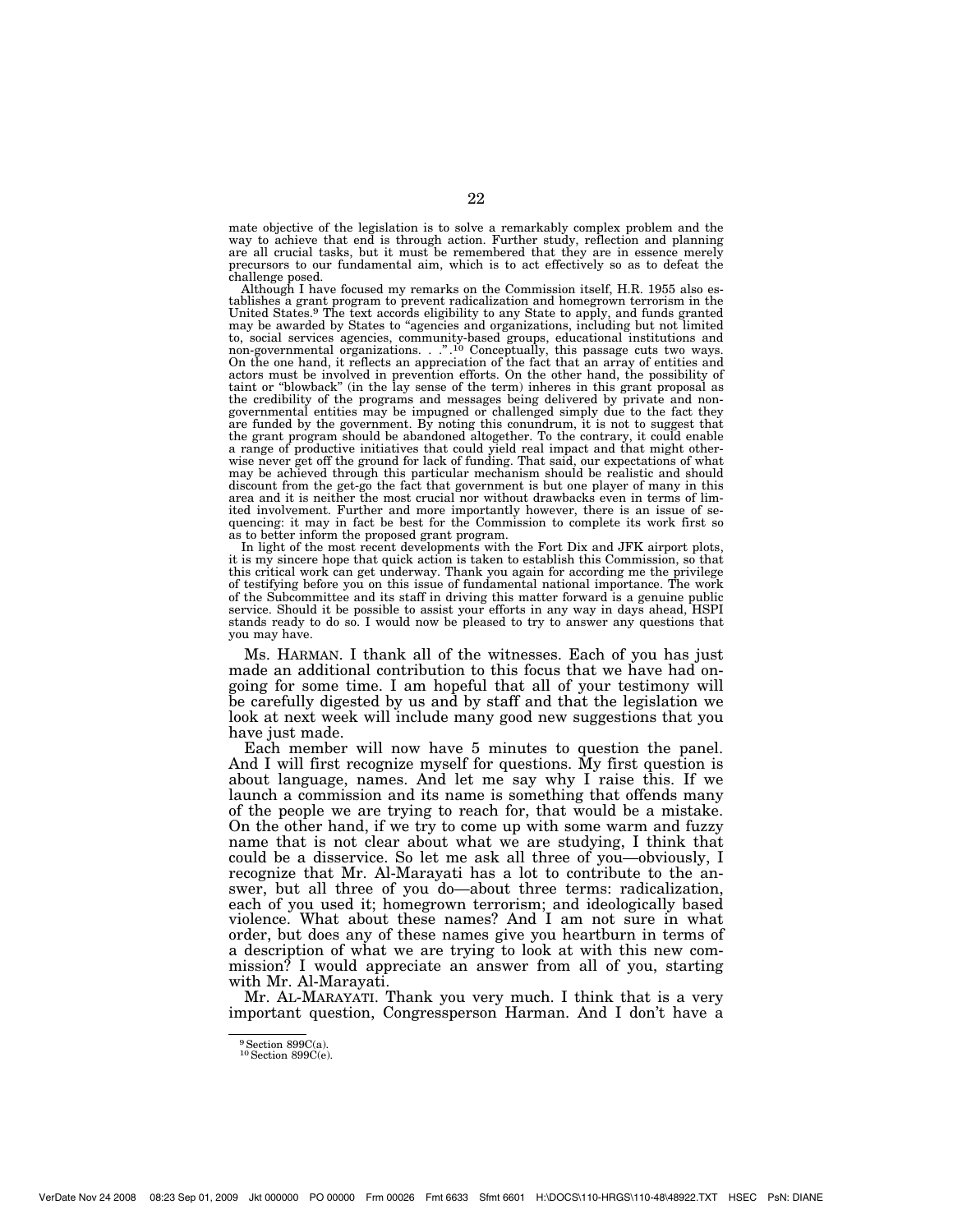problem; I don't think we have a problem with any of these terms. These are real issues that no one should be in denial of their manifestations. I think we have two problems in general in terms of terminology. The first is a selective application of terminology. And I think you covered that very well in your introductory remarks, that we are not talking about one particular religion. And indeed homegrown terrorism did not begin just a few years ago, but with Timothy McVeigh, with Puerto Rican terrorists, with so many other examples of terrorism in the past.

The other issue is affording religious legitimacy to extremists by using terms like Islamic fascism, Islamic radicalism, Islamic terrorism. Number one, that is an inaccurate description; as I believe we agree, the essence of Islam is against terrorism. There is no room for terrorism in the front. Number two, when we give in to extremists and let them use jihad or jihadi to describe themselves, we are giving them religious legitimacy and taking it away from the Muslim mainstream.

Ms. HARMAN. You'll note, I did not use that term.

Mr. AL-MARAYATI. Exactly. I just wanted to underscore and emphasize that point.

Mr. DICKS. Will the gentlelady yield for just one minute?

Ms. HARMAN. Yes.

Mr. DICKS. What terms would you use?

Mr. AL-MARAYATI. The terms that were used without religious labels; radicalization, terrorism, extremism, ideologically based violence. And I believe that that is a constructive way of establishing the dialogue with the Muslim American community on this issue. And you will find more constructive discussions on the issue.

Mr. DICKS. Thank you for yielding.

Ms. HARMAN. You are welcome.

Reclaiming my time, Mr. Jenkins, Mr. Cilluffo would you comment on terminology please.

Mr. JENKINS. Just two quick comments. I do think the term radicalization needs the adjective violent in front of it, because that will keep us out of some trouble in terms of conveying a wrong message that we are in any way attacking people's ideas here. Homegrown is a perfectly good term, however in the actual conduct of the commission's work, I think they would have to realize that, in today's world, we do live in a global society. And so many of the issues that come into play here, when we look at what we call homegrown radicalization, it involves Internet, which in fact is a global network. It may involve recruiters from abroad. It may involve going abroad for training.

Ms. HARMAN. Let me just interrupt you there. I take that point. And Mr. Cilluffo made it in his testimony. But a premise would be that there is something unique about the American experience. And we better understand that because there are many more Americans here who could be radicalized than there are, let's just start with Americans. Americans abroad, is that correct?

Mr. JENKINS. Absolutely. That is why I would leave homegrown in the title of the commission. But as I said, the commission ranges more broadly in terms of how that feeds into homegrown terrorism.

Ms. HARMAN. I appreciate that much.

Mr. CILLUFFO.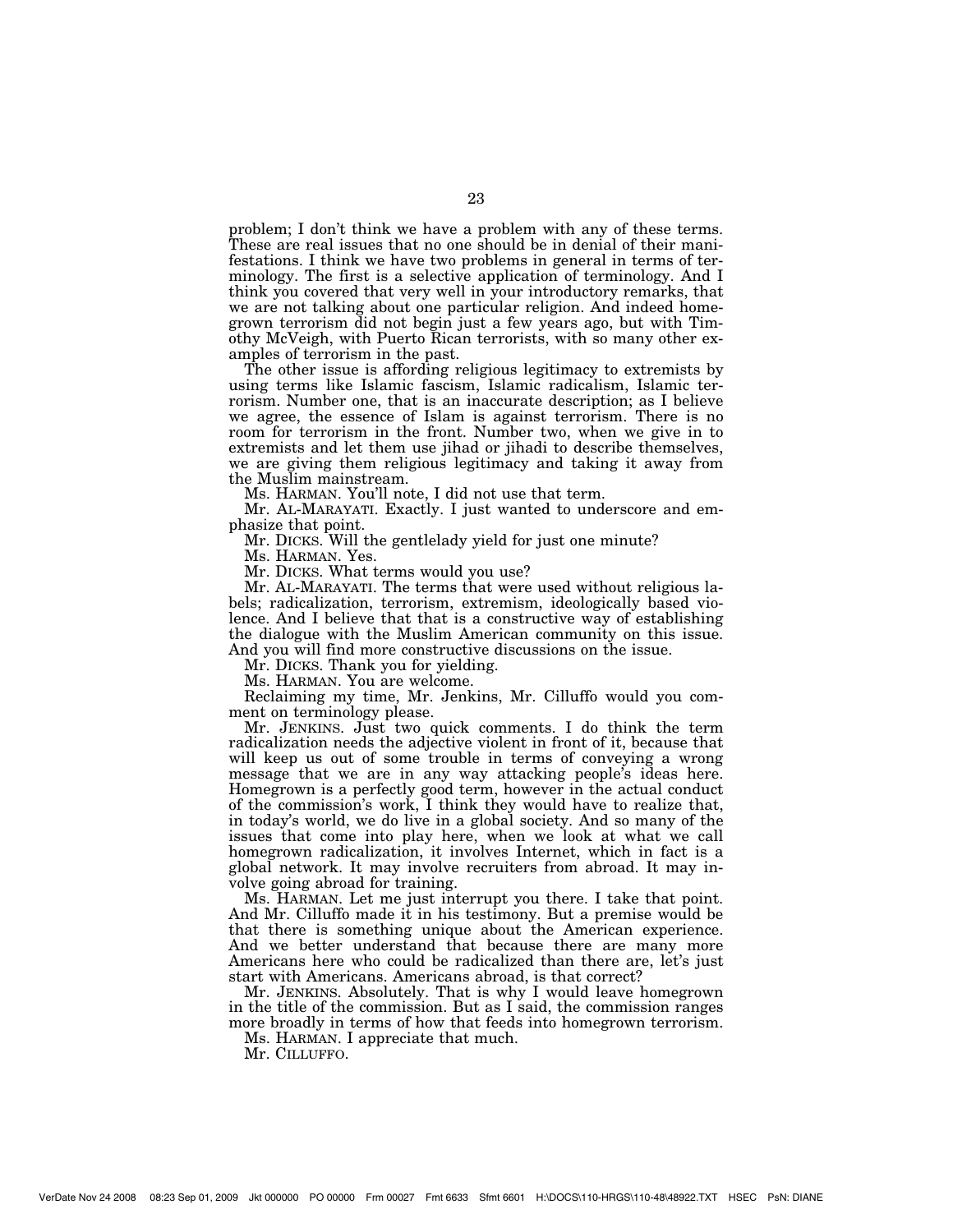Mr. CILLUFFO. Madam Chair, I do think words really do matter. And how we use those words are critical in determining our success, and this is not an academic exercise. I have no qualms with any of the terms you have identified. I would note, however, that, and this is not a political statement, but I don't use the term GWOT, for example, when looking at these issues overseas.

Ms. HARMAN. GWOT is Global War on Terrorism?

Mr. CILLUFFO. Global War on Terrorism. To some extent, that empowers the adversaries we are looking at. I do use, I call it, and this is quite the bumper sticker made for TV, but it is a transnational insurgency underpinned by a global jihadi salafist movement. Now I do use the term jihadi, but in each case, I will identify that it is being misconstrued by a small set of individuals. And if you couple salafist with the jihad, that is in large part what we are seeing, so I am not taking that in isolation. But I very much agree with my colleague's points. Let's not make them any more religiously codified than they should be. They are not warriors.

Ms. HARMAN. I thank you for your answer. My time has expired. The Chair now recognizes the ranking member for 5 minutes.

Mr. REICHERT. Thank you, Madam Chair. I appreciate your question. I think, in my past line of work, again, I'll mention, the use of words really does affect people. It touches their heart in so many different ways. As a homicide detective for 13 years, in the beginning of my early career investigating murder cases, the term closure was used for families who had lost a loved one who was murdered. And we learned very quickly as we moved through some very important cases that there is never any closure, and it was deeply offensive to the families. They got answers to questions about their loved one's death, but they never got closure.

So I appreciate the question from The Chair and your answers from the panel. It is also that important that people who are members and active participants of this commission, and certainly there are recommendations made in the legislation, do any of the three of you have any other thoughts besides, I know the behavioral science person recommended, any other thoughts on who should be participating in this commission?

Mr. JENKINS. I think that the commission would be well served to have, in addition to behavioral scientists, to have either as members or certainly as advisors or witnesses that would assist its work those involved in intelligence issues, particularly at the local police level, because those are the people who directly interface with the various communities involved. I would, at some peril, suggest the inclusion of a lawyer, a constitutional lawyer. We are going to be touching upon, any commission, any commission that addresses this is going to touch upon extremely sensitive issues, issues involving free speech, religion, immigration and, therefore, would do well to have the kind of guidance that could be provided by a Federal judge or someone who is well versed in these matters.

I would agree with Frank Cilluffo that our behavioral scientists should definitely include someone in the area of both individual motivations as well as social networks. So we have legal. We have behavioral. We have intelligence. Those, I think, would be essential components.

Mr. REICHERT. Thank you.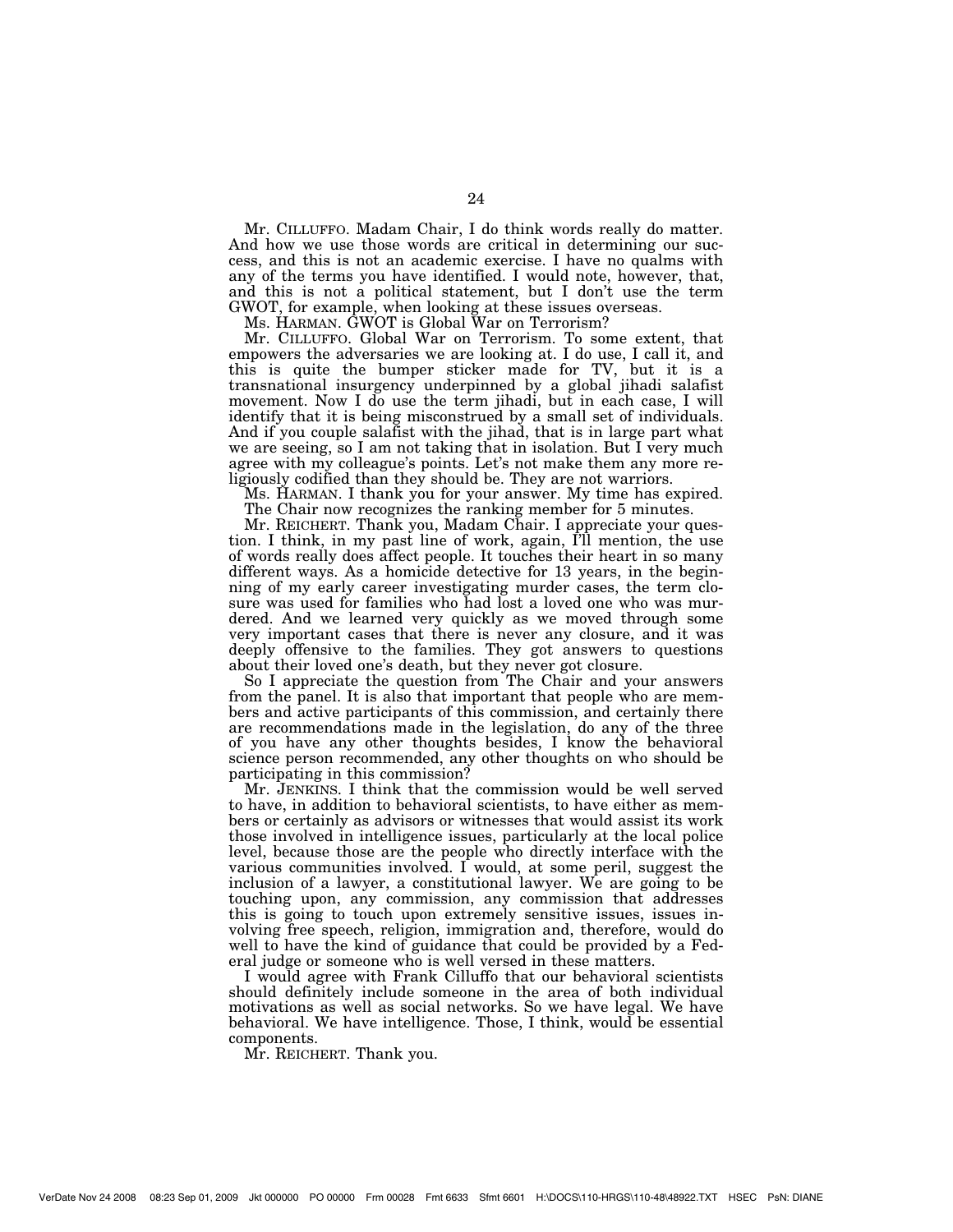Mr. Al-Marayati.

Mr. AL-MARAYATI. Yes, in addition to what my colleagues have stated, I think what we need are experts for the community in terms of community-based policing to understand how to detect and how to intervene in cases, such as Mr. Gadahn, that Congresswoman Harman stated. In that particular situation, could there have been intervention in the mosque with that individual? Because here is the dilemma, I can just be very frank with you, about how Muslim Americans are feeling about the situation. If they intervene, they are afraid that law enforcement and those in the media are going to exploit the situation and say that they are associating themselves with terrorists, not just in mosques but also on the Internet. People are afraid to go into these extremist Web sites because they don't want a law enforcement agent knocking on their door the next day asking them questions and misconstruing it as association with terrorists. So experts that can help in determining how to intervene in these situations would be very helpful.

Number two, experts on Islamic ideologies of human rights and human decency I think are important to make these important distinctions and to explain it to the American public in a way that satisfies our first amendment, the establishment clause, and separation of church and state so that the American public, as was stated earlier, gets a greater level of confidence that we are providing some answers, not just talking about the problems.

Mr. REICHERT. Thank you.

Mr. CILLUFFO. I would just add, Congressman Reichert, that I agree very much that community policing is at the heart of this matter. It is not going to be decided here inside the Beltway. And it can't only be in a counterterrorism environment, because that creates a defensive posture to begin with. It has got to be part of a larger community police effort. I also agree very much with Brian, the Intelligence Community, not only intelligence-led policing but people who have had experience in understanding the opportunities and the limitations of intelligence from a national security standpoint.

I also think those with experience in organized crime. To some extent, we have been uniting our adversaries when we need to start disaggregating. And I think that the role that we played in Cosa Nostra, it was in large part because they started losing confidence in one another. And trust is the key to everything. Trust is the key to the good guys. Trust is the key to the bad guys. You start eroding some of their trust; maybe it starts falling apart. So I would highlight those.

The other area I would highlight and accentuate is the international component. We have a lot to learn. And hopefully, we don't learn it and have the same scar tissue that some of our friends overseas have. And I would like to see that somehow find its way into its findings.

And then, finally, of course, to have resonance, we need Islamic scholars. The solution sets in part are going to come from within, within the Muslim community. And to have resonance, that is who we need to look toward.

Mr. REICHERT. Thank you for your answers. Thank you, Madam Chair.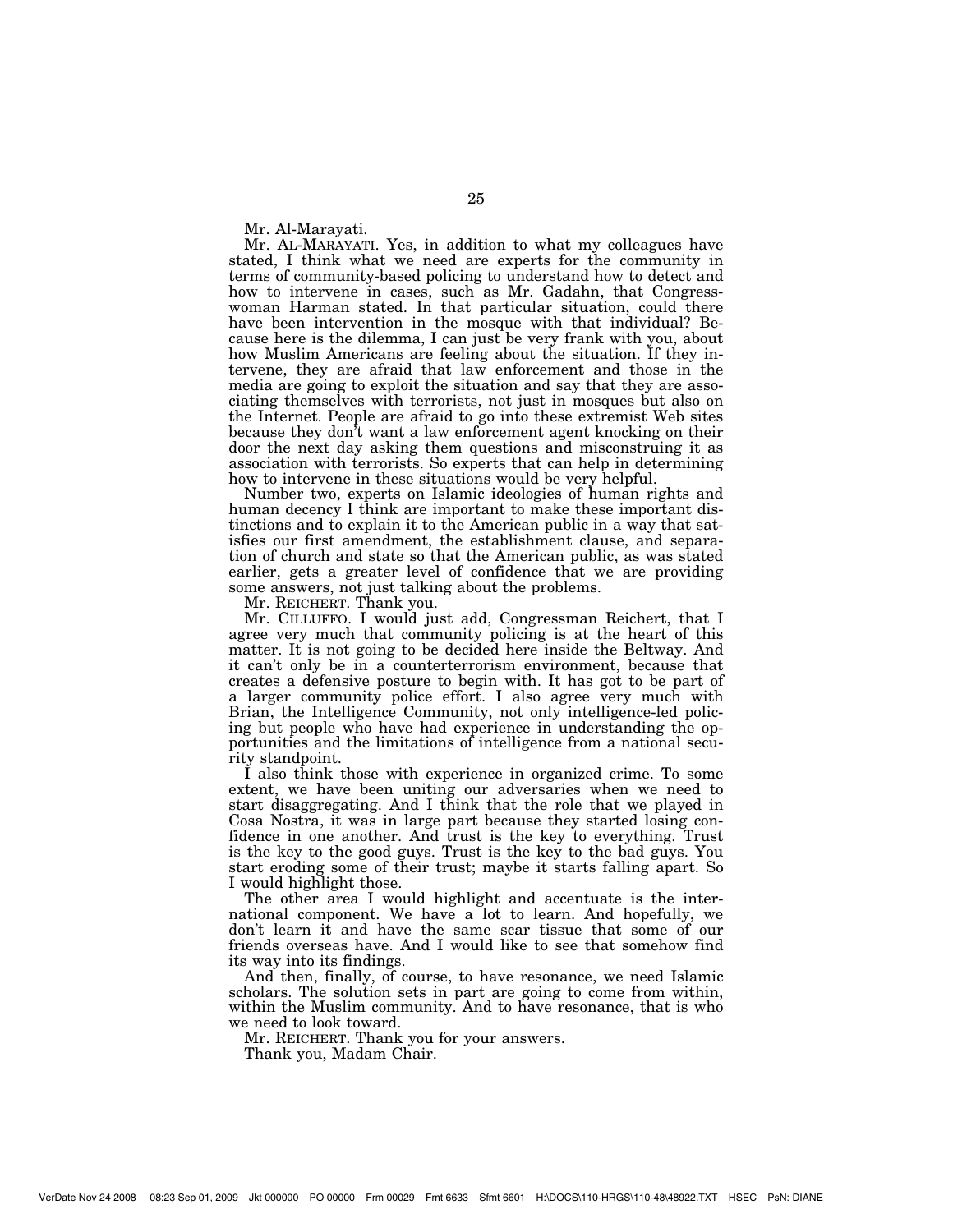Ms. HARMAN. The gentleman's time has expired.

The Chair now recognizes Mr. Dicks from Washington for 5 minutes.

Mr. DICKS. Thank you. I want to give each of you a chance to talk about this subject. And first of all, I appreciate your testimony here today. And I want to compliment the chairman and the ranking member. We have gone around the country and looked at a few different situations. How big an issue is this? Stepping back from a commission, the big commissions authorized by Congress before, if the administration doesn't want to cooperate, that can be a problem. So I hope we can get cooperation. But how big a problem is this? We know we have got a terrible problem internationally. There is no question about that. And we know we have these specific examples. But just from your experience, the American people want to know how major a concern is this?

Mr. JENKINS. Let me start with that. And at the risk of sounding Rumsfeldian, you don't know what you don't know. Where we have looked at this issue, where local law enforcement and Federal authorities have examined it, we have in almost every case have been surprised to find out that there was more going on than we previously had imagined. The concerns, for example, about recruiting in prisons, these were not discovered until we actually began to look at the issue. And once we looked at the issue, we discovered there were things going on here. When there were increased intelligence activities as a consequence of 9/11, we discovered that in fact there was more activity going on than we previously had imagined. I don't want to exaggerate this. The country was not filled with sleeper cells, but certainly there was ample evidence of active radicalization and recruiting going on in the country.

Now, thus far, based upon the conspiracy and clusters that we have uncovered since 9/11, there does not seem to be a significant cohort of terrorist operatives in the country. But there is active recruiting, and there is the development of intent. And I want to make a point here about intent. The Hamburg cell had intent but no capabilities until they showed up in Afghanistan. The Leeds cell that carried out the bombings in London had no capability. They may have acquired some in a training camp somewhere. To move out of that realm of terrorism and to go back to Timothy McVeigh, Timothy McVeigh had intent and developed his own capability. Intent is the constant here. Capability is the variable. So when we look at these various conspiracies, the only difference between a handful of hotheads fantasizing about violence and somebody actually doing something that is going to result in dreadful carnage is the acquisition of this capability. There are lots of bunches of guys around the country that are fantasizing about violence. It only needs one of them, one individual in one of those clusters to have some capability, and we could confront what some of our allies have confronted on their soil.

Mr. DICKS. Would the other members want to comment on this? Mr. AL-MARAYATI. Yeah. From the community standpoint, we don't see a movement for radicalization. We don't see similar expressions of extremism like we have seen in Europe. And probably the reasons that we discussed earlier, in terms of the level of integration here in America, American Muslims tend to be higher in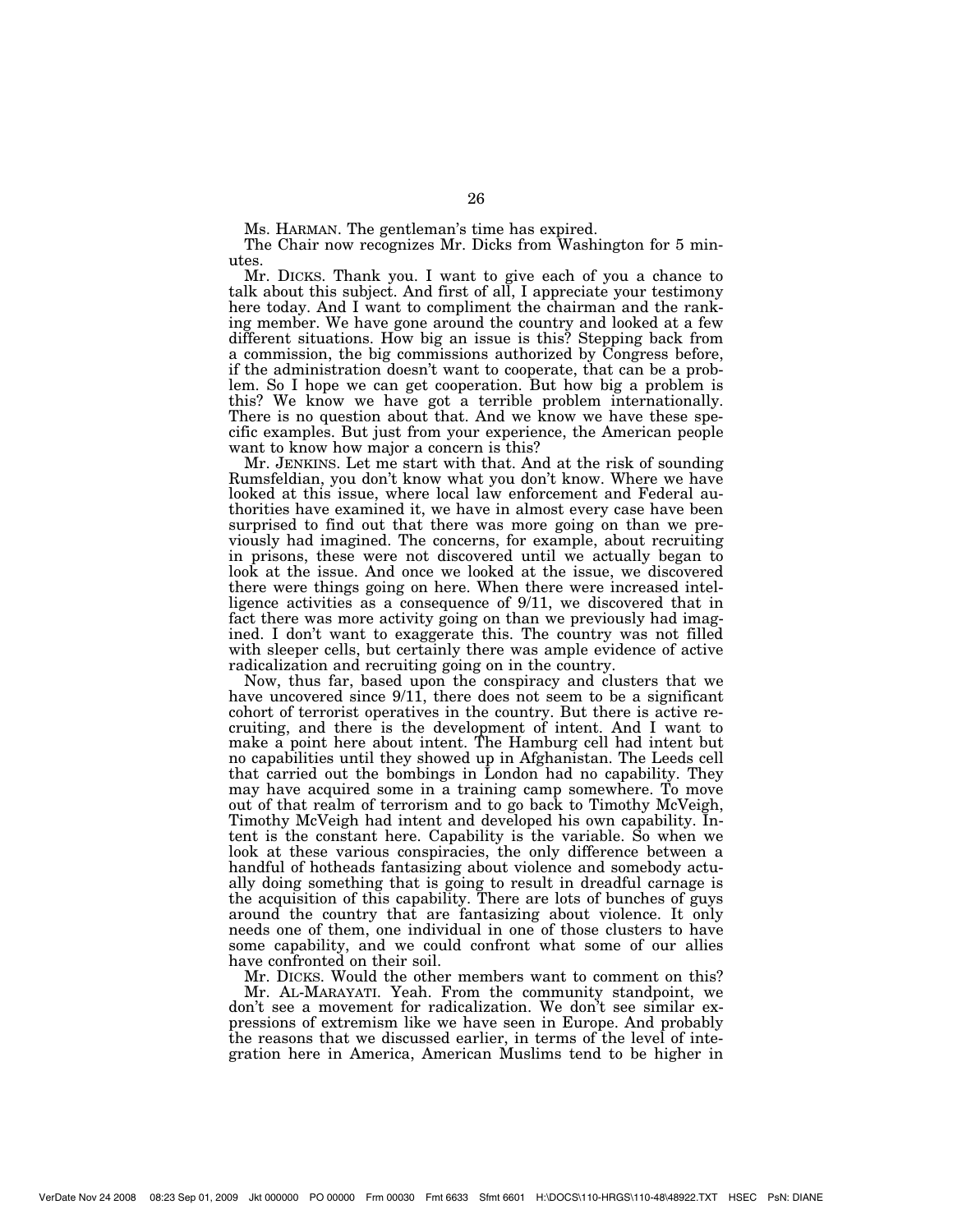terms of education than the average, higher in terms of income than the average and definitely much better than those in Europe. If there are cells at this time, and if there is just one cell or one individual, that is one too much. So we are not looking at it in terms of whether there is a widespread movement for radicalization or not.

However, we can identify the problem. And if we identify the problem in an effective, precise way, then that will help us towards a solution. If we identify the problem in a simplistic way, in a sweeping way, we believe that will exacerbate the situation. And the further you push young Muslims especially to the margins of society, then the more likelihood that they could be recruited by these extremist recruiters. So we should not even allow that situation to happen, and therefore, the prevention of those social ailments in our society should be of utmost concern; therefore we should not impose the cloud of suspicion on young Muslim Americans today.

Mr. DICKS. Can we finish this?

Ms. HARMAN. Yes.

Mr. DICKS. Thank you.

Mr. CILLUFFO. I appreciate the question, and it is very difficult. I often say, since the end of the Cold War, forecasting has made astrology look respectable, and I don't have a crystal ball. We simply don't know. But the question we do have to ask is, how much is too much? And I would agree with my colleague that one is too much. And the last thing we want is to have hearings where us or anyone else are before you all after an incident occurs, and there is going to be the knee-jerk attempt to take much more Draconian measures, which are going to further push the issue to making it a bigger set of challenges.

I might note, though, that the UK asked those same questions prior 7/7. And for anyone who is interested, I am hosting Home Secretary John Reid on Monday for a speech and other things, but if you are interested. What they noticed in the 7/7 activities, which was quite alarming, is the speed and the pace of radicalization. We are talking months. We are not talking years. We are not talking many months. It was very rapid. So I think that we don't want the cures to be worse than the disease. We want to get out in front of this issue. And I can't quantify or qualitatively give you a concrete answer. But as Brian said, in all of our reports, the more we uncovered, the more we found. And clearly, the messages are being targeted at a Western demographic and a young demographic.

Mr. DICKS. Thank you.

Ms. HARMAN. The gentleman's time has expired. Before yielding to Mr. Perlmutter, I just note that the British experience is somewhat different. There is a huge British Pakistani population that travels home for a month a year for family reunification purposes. Tens of thousands of people go to Pakistan each year. So there is an opportunity there for bad things to happen that I don't see a parallel for in America, which is another reason to study radicalization from the American perspective.

The Chair now yields 5 minutes to Mr. Perlmutter of Colorado. Mr. PERLMUTTER. Thanks, Madam Chair.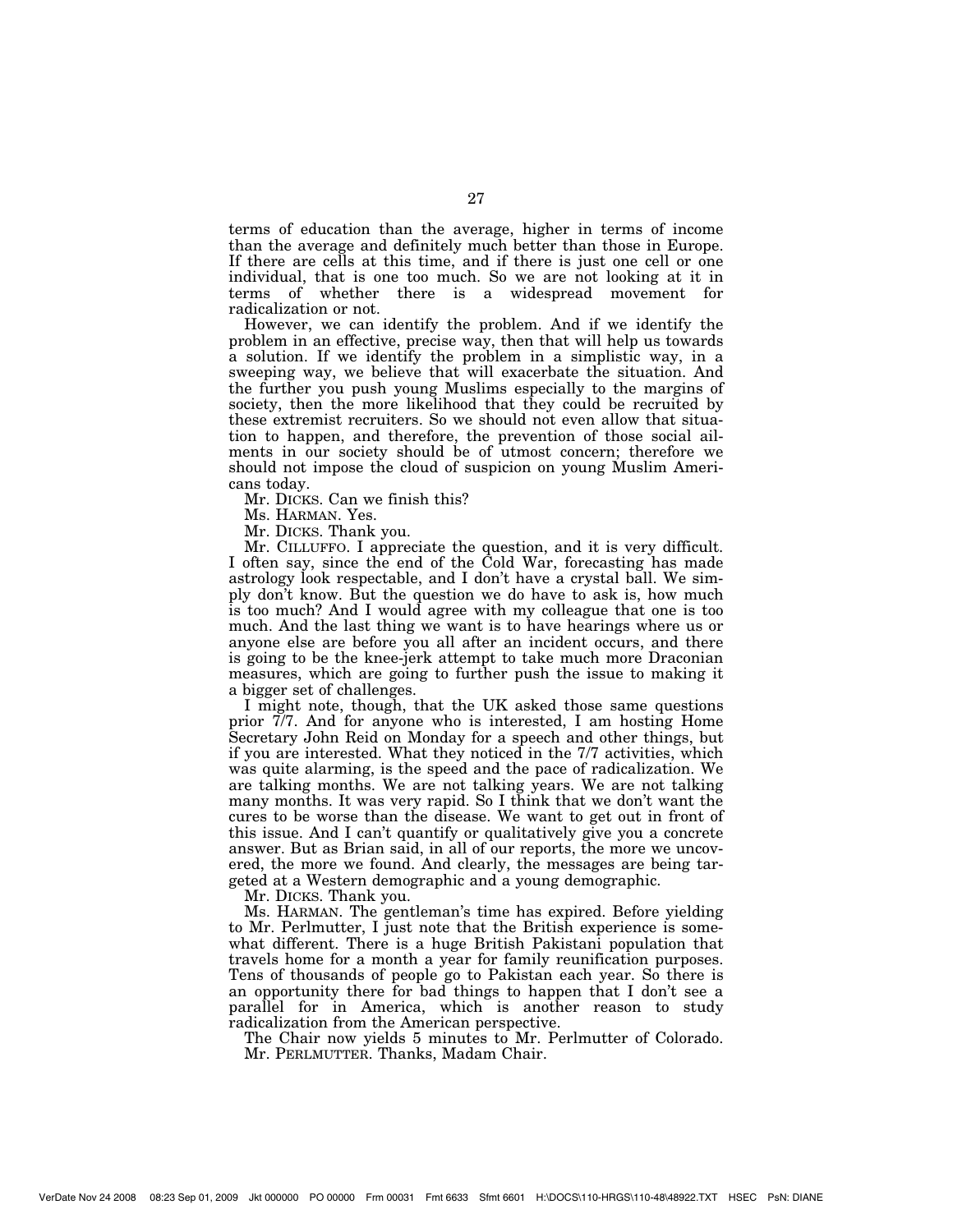And thank you for bringing your bill forward and convening this panel. We met in Torrance, what, 2 months ago, 3 months ago, and I was hoping that the prison experience and Mr. Gadahn were aberrations. And since then, we have had the pizza-Fort Dix experience; we have had Toronto; and just recently, JFK. And so it is becoming more prevalent and, quite frankly, a little more frightening. But, Mr. Cilluffo, you asked or you used a couple words that sort of resonated with me. You said these guys are not warriors; they are a bunch of thugs, I think you said.

Mr. CILLUFFO. It is New York speak.

Mr. PERLMUTTER. No, I appreciate that. You also talked about the Cosa Nostra, the gangster kind of element to this. Gangsters may be more focused on economic, making money and that kind of power. This is more ideologically driven. But between that comment and Mr. Jenkins' comment about intent is the constant and capability is the variable; if you were both commission members, what would you be focusing on based on your use of Cosa Nostra and thugs, but also taking into account his statement about intent, constant, capability as a variable, if you please?

Mr. CILLUFFO. That is a complex question. And I am not sure I have a quick answer for that. But clearly it is the convergence of bad guys and good stuff, and the good stuff being technology, capability, training, execution. And that training can occur anywhere. So what I meant by Cosa Nostra is also that terrorism is a team sport. We haven't found a single profile. In fact, quite the contrary. The one thing we do know is that social bonds matter. And it is often friends, family. And those are very difficult to use conventional instruments to be able to respond to. But what I do think, in terms of organized crime, this is where we have worked on some of the Federal, State, local interactivities, and I firmly believe that this isn't going to come from the beltway. It is not going to come from overseas intelligence. This is largely going to have to come from communities that are going to see when something is awry. So I do think we have got to focus on intent. But I also think that there is a lot of intent. The question is, when do the two marry up with capability. And there we have got a problem.

Mr. PERLMUTTER. Mr. Jenkins, if my complex question made any sense to you?

Mr. JENKINS. It is a complex question. I am not quite sure I have got it framed right. Let me just put up here a note agreeing with the other witnesses. In looking at this, I would say, let's begin with the fact that, right now, we have a success story. We have a success story in terms of our ability as a Nation to assimilate immigrants, to provide them with futures in this country. And therefore, we do not confront the same problems that many of our European allies do. Second, we have a success story thus far in being able to identify and uncover some of these conspiracies that we have discovered. Not all of them have turned out to be significant in terms of capability. But as I said, certainly intent was there.

So one of the things I would be focusing on or advise the commission, rather, to focus on, is, how can we enhance that success? How can we improve our local intelligence capabilities? How can we improve the relationships between police activities at the local level? I emphasize at the local level, and the various communities and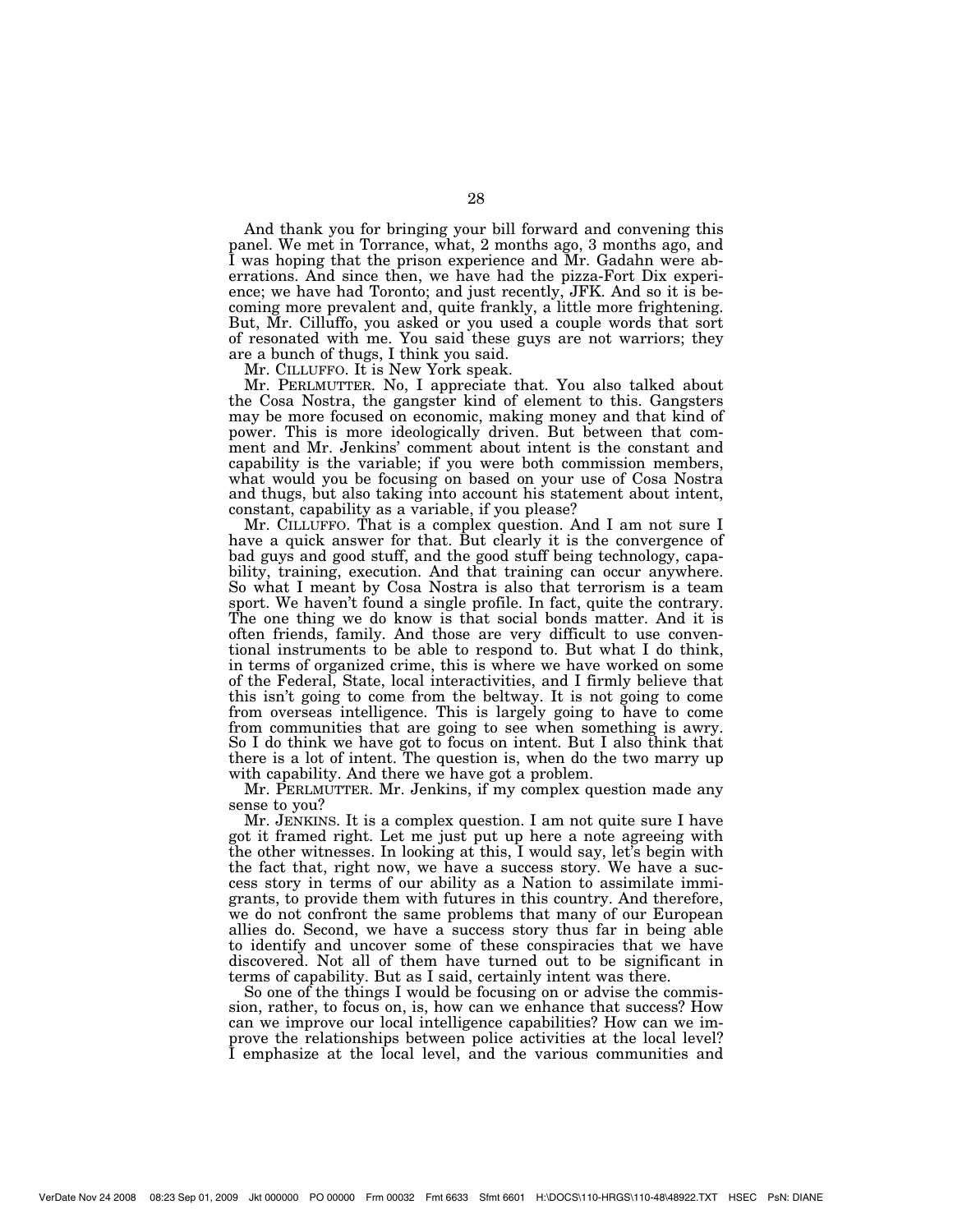avoid doing things that are going to have counterproductive effects, and that is by isolating, alienating, stigmatizing and angering that same potential reservoir of recruits that the terrorist ideology is going after. So how can we take advantage of our inherent strengths in this country, add some capability and ensure that we are not going to spoil that? That is especially important, by the way, if, heaven forbid, an incident should occur. Having good intelligence and knowing what is going on and having good relations is going to prevent the country from propelling itself into a series of measures that in fact will imperil all of our civil liberties.

Mr. AL-MARAYATI. Could I just add?

Ms. HARMAN. Yes.

Mr. AL-MARAYATI. We mentioned intent and capability. Also, I think the overriding factor is our capability to intervene, as my colleague has stated. And if we look at the model that was stated before, it simplifies its activists to violent radicalization. The intervention point is in the early stages when there are sympathizers. The mechanism for intervening is ideological intervention. And just to share with you internally what is happening in the Muslim American community, there is a training of religious leaders to intervene in a healthy, constructive way to make sure that sympathy is addressed within the Islamic context, that you cannot sympathize with murder, you cannot sympathize with wholesale violence; and number two, that these individuals who are being trained need to be empowered and need to be given the resources to make sure that we prevent the further stages of radicalization.

Ms. HARMAN. The gentleman's time has expired.

I would just like the record to be clear that we are talking about sympathy with violent action, not sympathy with any particular religion or religious tenets.

Mr. AL-MARAYATI. Exactly. Exactly.

Ms. HARMAN. The Chair now yields 5 minutes of questions to Mr. Shays of Connecticut.

Mr. SHAYS. Thank you. I think there are two inconvenient truths in the world—the one that Al Gore talks about and the other that the 9/11 Commission talks about. I think it is an incredible statement and shows, as the Commission says, we are not confronting terrorism as if it is some ethereal being; we are confronting radical Islamist terrorists.

One, I want to know if you agree with that, each of you. Secondly, I want you to tell me what you think our country's strategy is to deal with this threat, if you think it exists. The Cold War threat was contain, react and mutually assure destruction. So I would like you to tell me, one, if you agree with what the 9/11 Commission said and; secondly, what you think our strategy is to deal with that threat.

Mr. JENKINS. First of all, I think the threat is real. There is no question about it. Second, in terms of the radicalization—

Mr. SHAYS. ''The threat is real'' is not what I asked.

Mr. JENKINS. Yes.

Mr. SHAYS. Do you agree that we are confronting as a—there are a lot of real threats. They highlight this as a major concern of the United States.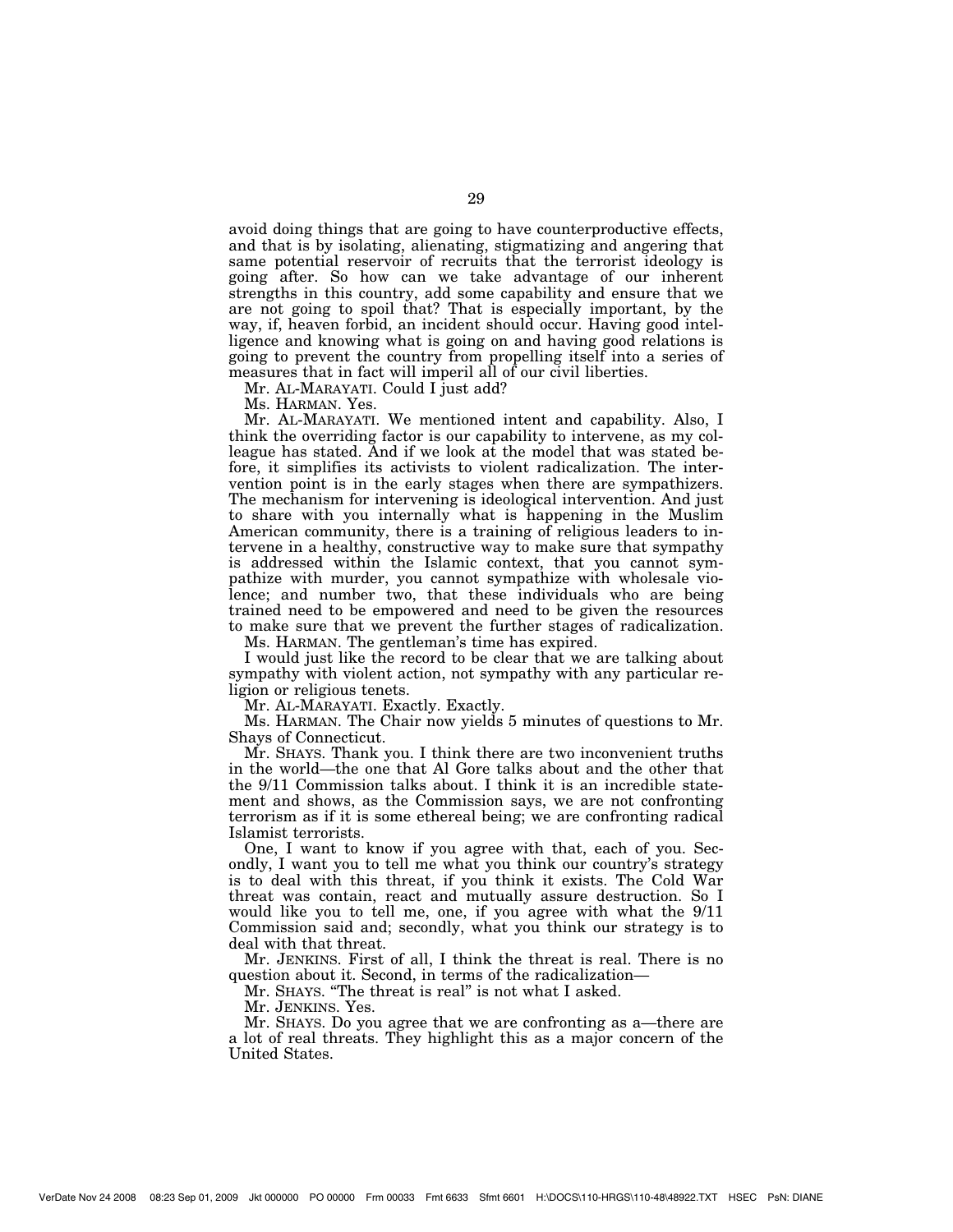Mr. JENKINS. It is the principal threat that we face in this country right now—

Mr. SHAYS. Okay.

Mr. JENKINS. —and I suspect that we will face for decades.

Mr. SHAYS. Thank you.

Mr. JENKINS. We are talking about a phenomenon that cannot be dealt with by driving tanks across the desert and reaching Baghdad.

Mr. SHAYS. So what is our strategy to deal with that?

Mr. JENKINS. I am critical of us here. I think that we, understandably, right after 9/11 focused our efforts on the degrading the operational capabilities of our terrorist folks. We had to do that because we did not know if another 9/11 was in the pipeline at that moment, but what we have not done and what is far behind is our understanding of and our strategy for dealing with the frontal end of it.

Mr. SHAYS. So what is the strategy?

Mr. JENKINS. We do not have a strategy.

Mr. SHAYS. What should the strategy be?

Mr. JENKINS. The strategy should be intervening in the radicalization and recruitment process before they reach the stage of terrorist operatives. At that point, unless we can interrupt that radicalization and recruiting process, we are condemned to a strategy of stepping on cockroaches one at time. We are going to be doing it forever.

Mr. AL-MARAYATI. Can I take a—

Mr. SHAYS. All three of you, sure.

Mr. AL-MARAYATI. Ambassador Edward Jarugian, in the late 1980s or early 1990s, said we need to have a dual track approach. Now, the one is to bring culprits to justice. So intelligence, incarceration, prosecution, conviction of criminals is one important track, and then the second track is to deal with the root causes and the social factors that lead to what Mr. Jenkins has aptly identified as the radicalization process.

So our strategies should be a dual-track approach. I agree with the 9/11 Commission that it is a Muslim task, and if it is a Muslim task, then there are internal issues within the Muslim community, and there are national and international issues that deal with relations between these Muslim communities and their governments and their law enforcement, and we can get into more specifics later. I just disagree with the nomenclature and the terminology because we do not want to give more religious legitimacy to the terrorists than they are already trying to obtain.

Mr. SHAYS. Thank you.

Mr. CILLUFFO. Mr. Shays, I would actually agree with both of my colleagues here, but let me put it a little differently. Clearly, it is the greatest threat facing the United States today, and others can exploit asymmetric means as well to take the United States on, which they cannot do tank for tank/plane for plane in the traditional war on a conventional battlefield.

Let me say that I think the time has come to recognize we have got to stop only attacking the structure and start attacking their strategy. This is a battle of ideas. There is only one side on the battlefield right now, and it is not us, and our diplomacy efforts should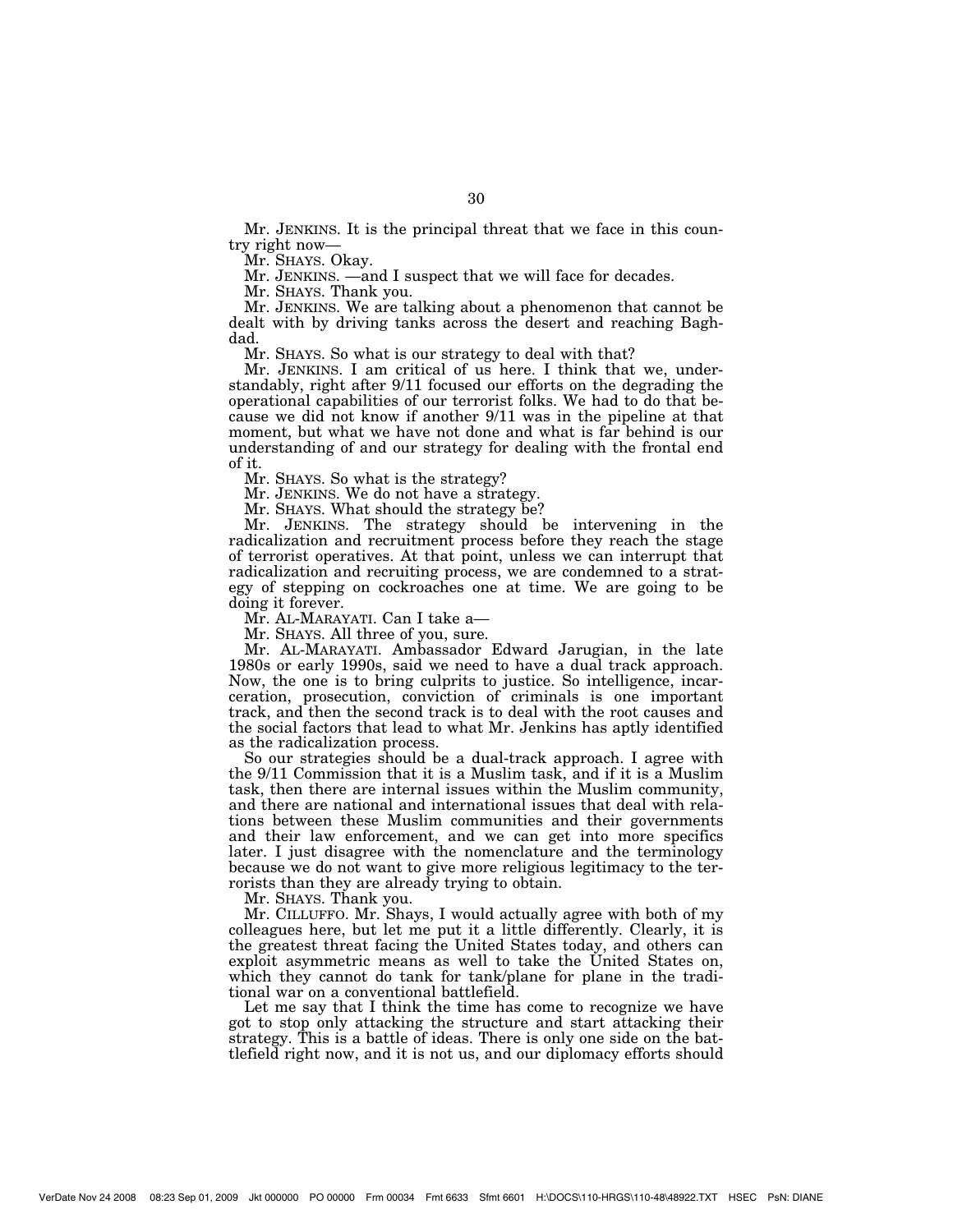not be about projecting American values; it should be about debunking and unpacking their narrative to demonstrably show how it is misusing and distorting a religion.

I would also add that, when looking at our overseas function, my simple philosophy in 2 seconds—because I know my time is going to get cut off—but we have got to isolate the military and operational planners from the organization, organizations from one another, that from a movement and that from society at large. Every step of the way, there are different instruments of state craft that have to be brought to bear. Heretofore, the emphasis has been on the kill and capture, and that is where Congress is spending the money as well.

So I think we need to look to how we can marshal other instruments of state craft. I am not suggesting that the military component is not important; it is part of it, but we need to get other instruments to the fore.

Ms. HARMAN. The gentleman's time has expired.

The Chair now recognizes Mr. Dent of Pennsylvania for 5 minutes of questions.

Mr. DENT. Thank you, Madam Chair.

On the issue that you were just talking about of radicalization and religious arguments, how would you recommend that we deal with these religious arguments? I guess, you know, maybe these Islamic extremists have been motivated by religious arguments.

Is it incumbent upon moderate Islamic clerics to help deradicalize? How do you think the Commission should address that specific question? I thought maybe either one of the two of you.

Mr. CILLUFFO. I do think we need to—when I give public speeches on these sorts of issues, I always ask the audience, who is often an informed one—and I am not going to ask for an answer here because I know I am in the seat of taking questions—but how many people actually can tell me how many statements Osama bin Ladin has made? How many people have actually read them? You would be surprised at how few hands I will ever see raised.

Before we can come up with a counternarrative, we have to understand what the narrative is. Why is it having resonance? Why is it sticking? That is where, I think—stage one, let us understand—forget the bad pun—what makes them tick. Then we have got to identify what a compelling counternarrative is, and that is going to have to, to a large extent, be driven, or be at least communicated from within the Muslim community. The Koran is arguably the most important instrument we have to show how it is being distorted by others—Islamic scholars, cultural experts—and we need to provide an opportunity for others to have a better tomorrow. That is all part of it. I do not think we have done that, and in fact—

Mr. DENT. So, with this type of commission, you think it would be wise to engage the modern Islamic community to help debunk these—

Mr. CILLUFFO. Unequivocally.

Mr. DENT. Whatever term. Understood.

Mr. AL-MARAYATI. Yes. I think we should empower Muslim religious authorities who are speaking about the ideology of Islam that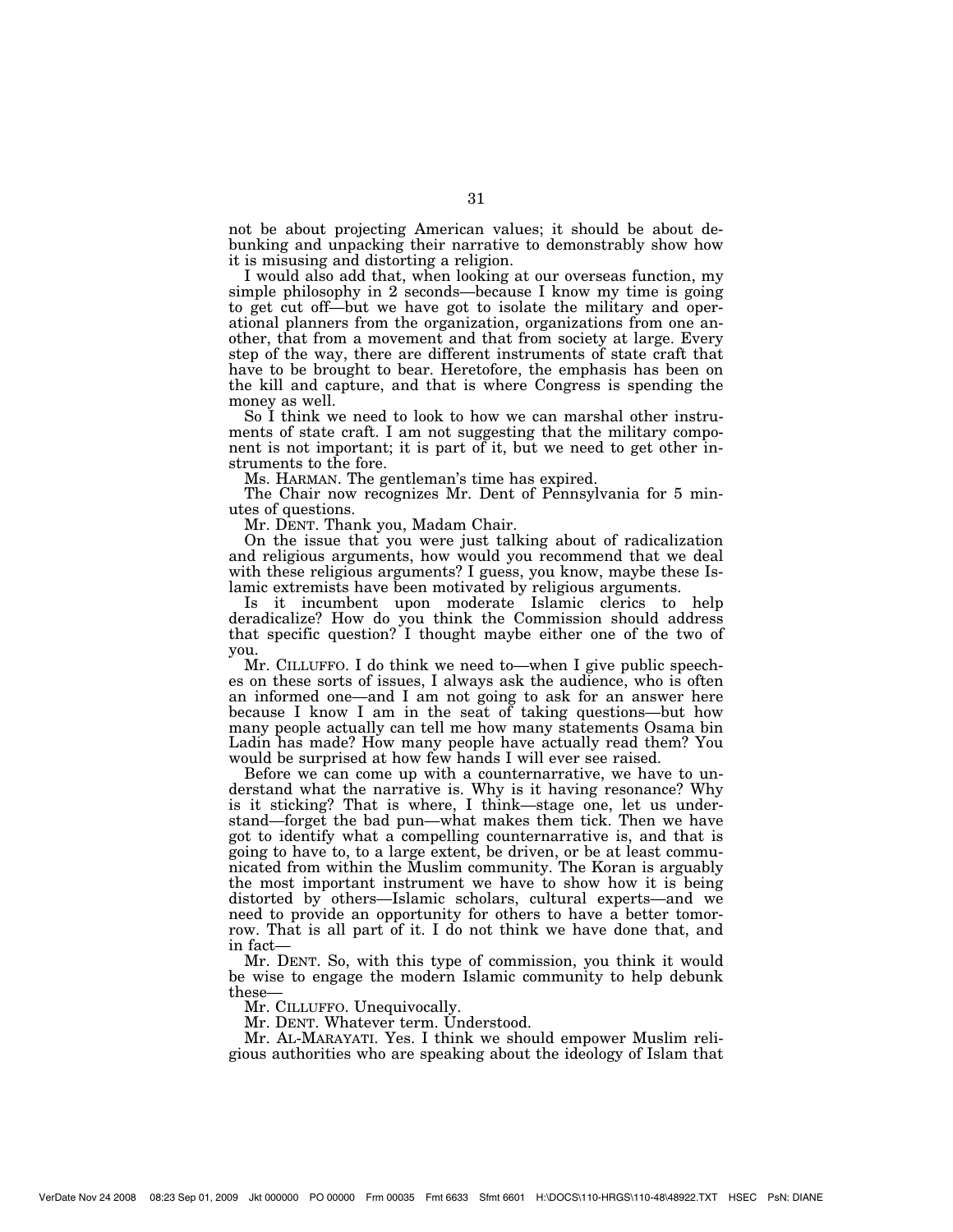looks at Jews and Christians as people of the book, not as infidels, but looks to human beings, other human beings—as the Koran stated, ''We have created you with human dignity. The children of Adam are created and bestowed with human dignity." It talks about the role of Muslims and Islam within the modern era, not as something that we have to replicate from the 15th century or from the 10th century or from before then but looking at modern issues of human rights, of democracy, of co-existence, of something that is very different from when Islamic civilization was at the top. In other words, we live as Muslim minorities here, and the Muslim world is a very different Muslim world than it was 1,000 years ago.

Let me just add to that, and I think my colleague was alluding to this, that there have been polls done of Muslim mainstream communities about violence. Those who supported violence use political arguments. Those who oppose violence use religious arguments, and so we have to be aware of that narrative in order for the counternarrative to be effective.

Mr. DENT. That is well said.

My next question is to you. Is it Mr. Cilluffo?

Mr. CILLUFFO. Correct.

Mr. DENT. You have, I think, been quite a bit involved with prison radicalization. What do you think the Commission should do with respect to our penal system and to the radical Islamic movement that is currently going on in many prisons?

Mr. CILLUFFO. You know, that is a long answer, but let me suggest that part of the solution, there again, is getting Muslim chaplains who can actually use the faith that prisoners, themselves, have been distorting, and prisons have always been incubators for radical ideas, I mean whether you are looking at Adolf Hitler, writing Mein Kampf, whether you are looking at Joseph Stalin, filling the ranks of the Bolshevik Revolution, and I can give many other examples. It has always been an incubator for radical ideas. You have got a captive and a captured audience with a lot of time on their hands, but I think a lot of the emphasis heretofore has been on the Federal Bureau of Prisons. That is a very small percentage of our prison population.

Mr. DENT. I agree.

Mr. CILLUFFO. 82 percent State and county prisons and jails.

California, Madam Chair, has done a phenomenal job. We used them as a case study. L.A. County and LAPD, those are the models we should be looking at, and I can go ad nauseam.

Mr. DENT. My time is about up, but for maybe a later round of questioning here, when should we intervene with this radicalization process? How should we go about that?

My time is up. I do not know if you want to take that into the next round.

Ms. HARMAN. If I might point out to Mr. Dent, that question was asked in a slightly different form a little bit earlier, so we are going to go to one more question each. That seems, to me, to be about the right period of time, and if you would like to ask that question at that point, you should feel free to, but we do have a fairly full record.

I will just point out to Mr. Cilluffo that the cell that was arrested in Torrance, the site of our prior hearing where Mr. Jenkins testi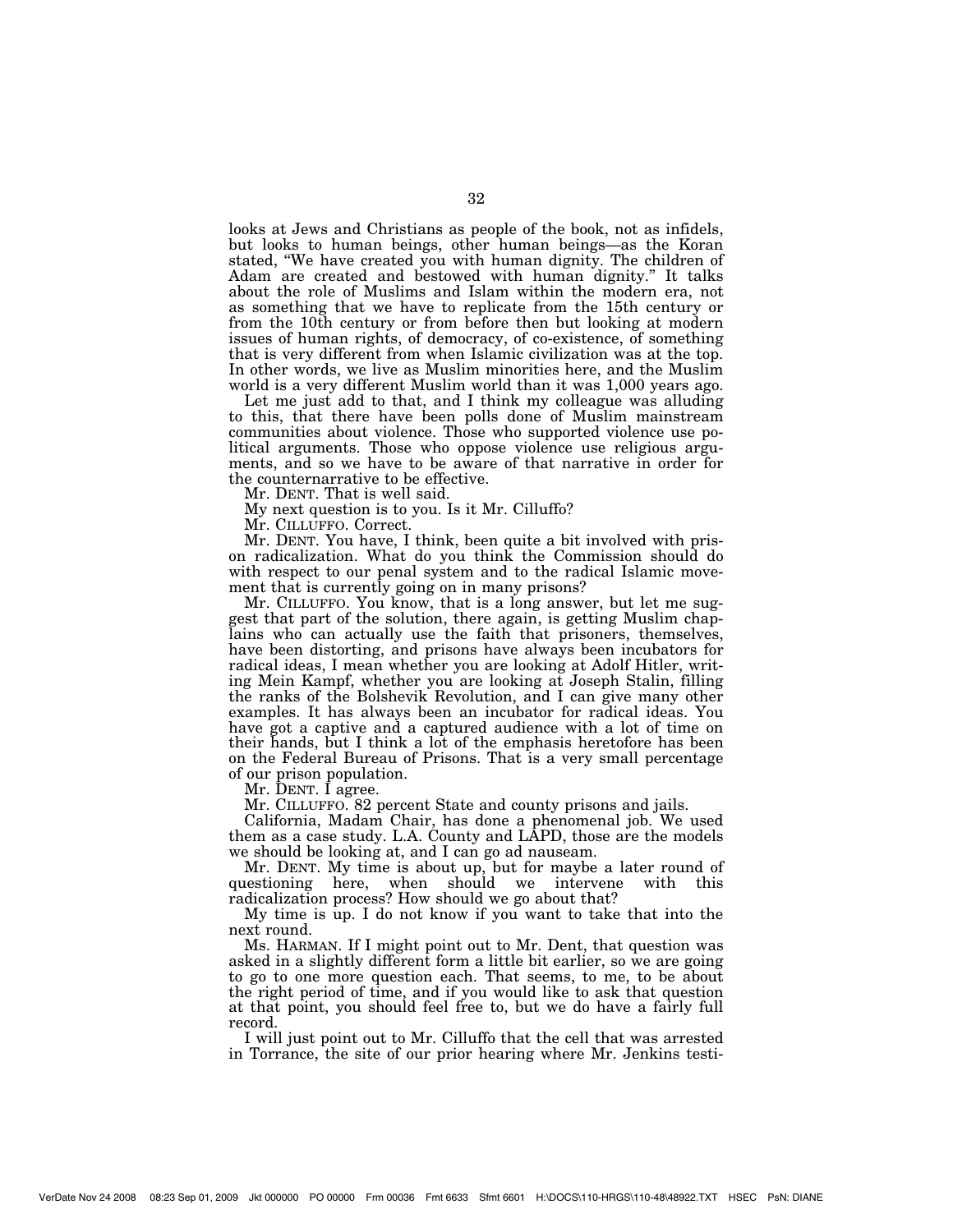fied, was radicalized in Folsom State Prison. So, while I would like to give California a lot of credit, there is still a lot of work to do.

We will go to a partial second round now and ask those members who wish to to ask one additional question starting with Mr. Reichert.

Mr. REICHERT. Thank you, Madam Chair. I will make mine quick.

We talked about keeping it simple, and we have had a lot of discussion about community, working together, education, communityoriented policing. I just wanted to ask the panel if any one of you are aware of a program called Cops and Culture. The National Crime Prevention Council of the King County Sheriff's Office, when I was the sheriff, implemented that program in King County along with the Seattle Police Department, and I think it might be a tool that could be used in this effort.

Goμahead.

Mr. JENKINS. Absolutely. There are three ways local police are going to be able to address this.

One is through routine criminal investigations that then take other directions. That was the case in Torrance. The second is through community policing, the relationships with the community so that communities are comfortable in a relationship with the police and provide information, and the third is through dedicated intelligence efforts, that is, a portion of police resources with Federal assistance, specifically focusing on areas of concern.

Mr. AL-MARAYATI. Another point to underscore to reinforce your theory, Congressman Reichert, is where we have seen plots occur in terms of violence against the United States in the name of Islam, we have also seen the that there are Muslims who are key in unfoiling those plots, and the U.K. terror plot would not have been stopped had it not been for a responsible Muslim British citizen's stepping forward to the authorities and letting them know about this plot. So the key in community policing is the partnership and the cooperation and the comfort level with the community so that they can share information with our law enforcement without the fear of reprisal, without the fear of stigmatization.

Mr. REICHERT. Specific to this program, it really gets into educating the local law enforcement agencies about the cultures and about the ethnic groups that they are serving.

Mr. AL-MARAYATI. Exactly.

Mr. CILLUFFO. Congressman Reichert, I think that is an excellent program, and there are others that we need to be building upon because it all comes down to trust. It is all trust—

Mr. REICHERT. Yes.

Mr. CILLUFFO. —and it is individuals. These are human beings, and you need people who can feel comfortable talking to another individual, and that is all based and contingent upon trust, and it is going to have to come from the bottom up. My Latin teacher, if he is still around on this earth, in the 4th grade would probably kill me because I will butcher the words, but there is a term, "Audiator et altera pars," which basically means "let the other side be heard,'' and I think we need to be listening, not only doing, but I would also add that law enforcement at the local level, I do not think, has the analytical capacity right now or the breadth or the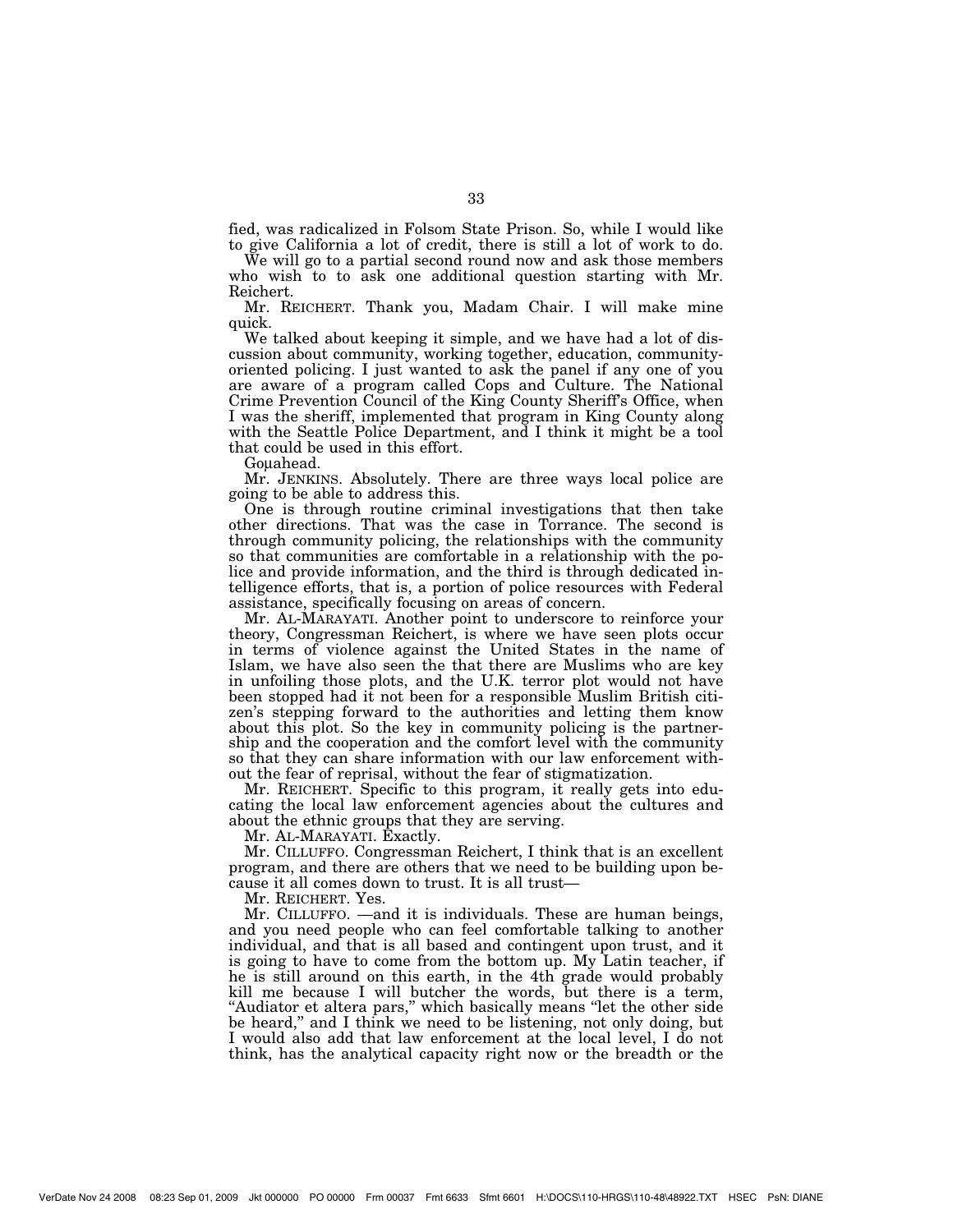depth, and there is still this belief that Washington is going to come down with that silver bullet when and where something will occur.

You know what? We have never done indication or warning intelligence well, but I think we have got to get down to brass tacks, requirement setting. What do I need? What do I have? How can I provide that information and ask the questions from both the Federal and the State and local? But community policing is even more important in that equation.

Mr. REICHERT. Thank you, Madam Chair.

Ms. HARMAN. I thank the gentleman.

I might suggest that that Latin proverb apply to Congress.

The Chair now yields to Mr. Dicks for one additional question.

Mr. DICKS. You know, you mentioned Mein Kampf and Stalin. There is a history in the United States of radicalization. This is not the first episode of this. I mean—so I think we need to take that into account as we look at this. This is very important phenomena, and I guess the prison issue—Mr. Cilluffo, if you would like to go on a little bit further about this prison aspect of this—what is good, what is bad. I mean, you know, one thing about a commission is that it kind of forestalls doing things. My view is, you know, I do not want to wait for a commission. I mean, we ought to have a commission—I would support that—but I think there are things we can be doing now, especially on this prison issue, where we can make some progress forward.

So, would you like to comment on that?

Mr. CILLUFFO. Thank you, Congressman Dicks.

We did look at white supremacy. We did look at other gang activity of every stripe and ilk, and we came to conclude that the activity is the activity. The modus operandi is the modus operandi. Some were converting to Islam—which conversion is, arguably, a very good thing. The problem is you have got those who can manipulate that, and they have little to no knowledge coming in about the faith so they can easily be co-opted by a charismatic leader, which was the case in California. When I was talking about the best practices in California, I was actually talking post new Folsom because then they actually started providing the Joint Regional Intelligence Center, JRIC. It was part of that intelligence stream. The Bureau of Prisons was being looped into the whole process. Until then, they were treated, to a large extent, in isolation. So we have got a lot to do in terms of the prison systems, and a lot of that is information, but first and foremost, it is a priority setting issue.

If you are in charge of a prison and you are worried about gang activity and getting stabbed on a daily basis, it is very difficult and we are already overcrowded and overpopulated, and they have got more than their handful of challenges. To throw yet another set of issues onto an already full list is difficult, so part of that is raising awareness, and what I would like to see is a confederation of not only the FBOP, the Federal Bureau of Prisons, but I would like to see that much better looped into the State prisons and county jails where much of the activity is occurring.

Mr. AL-MARAYATI. I think one of the issues in terms of Muslim chaplains is looking at the rate of bringing Muslim chaplains into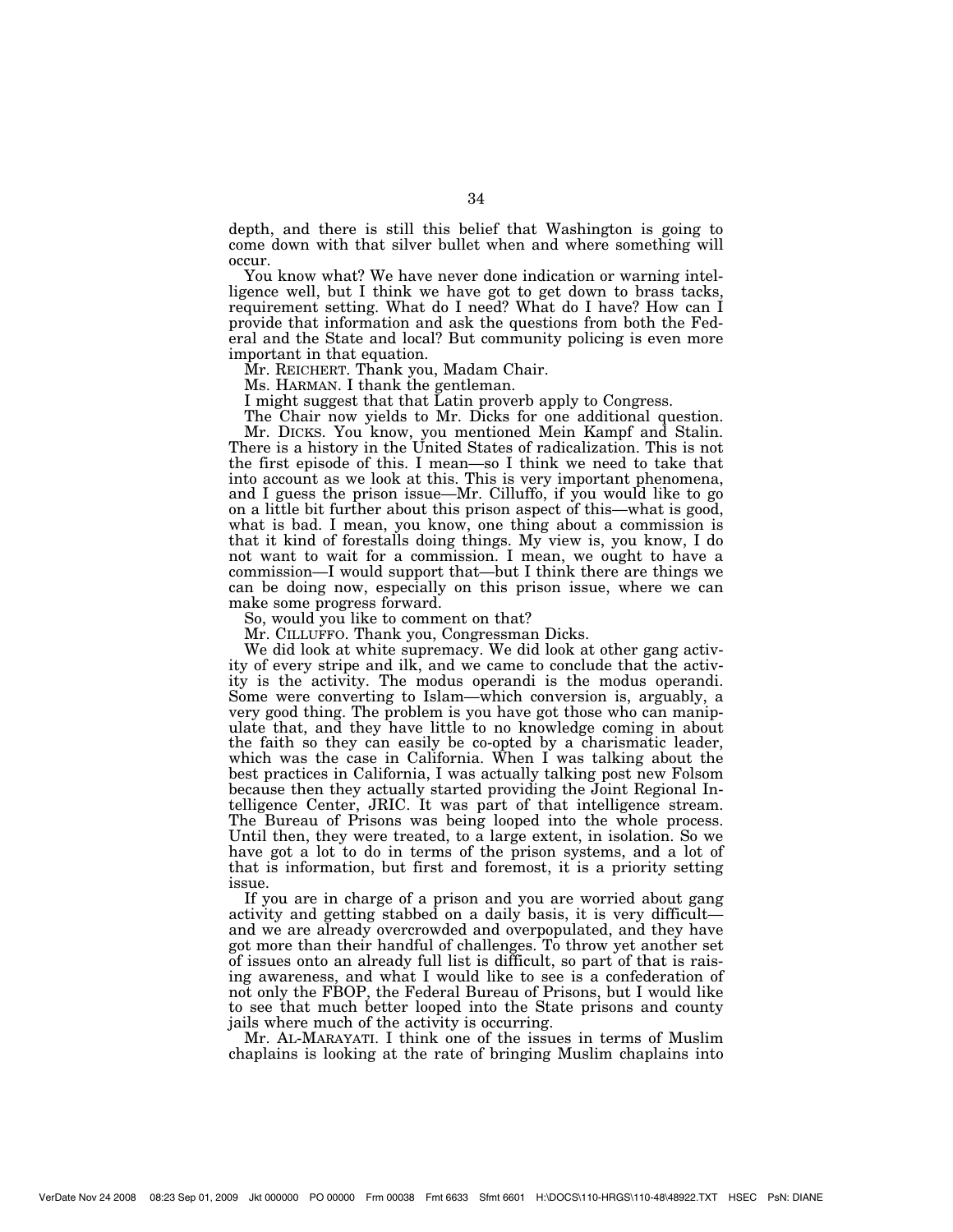the prison system. To my understanding, it has been frozen. There have been no additional Muslim chaplains added since the case of Captain James Yee in Guantanamo, number 1.

Number 2, we have seen in various studies that religion, whether it is Judaism, Christianity or Islam, in the prison system is a positive force for prisoners so that they do not return to crime after they leave the prison system. So, just in general, I think we need to look at how religion plays a constructive role in the prison system.

Mr. CILLUFFO. Could I build on that, Madam Chair, just for one second? Because it is the integration into society where you have those points where we were talking about intervention. That is absolutely critical. Many convert for protection. We called it priz-lam. We had a couple of imams who referred to it as "jailhouse Islam," and they get better food. So part of it is really going to be at that exit, at that facilitation. That is where we have to actually spend more resources in general in the prison system, and I would note that most major prisons are not in urban areas. So, in many cases, you are not going to have a very large Muslim community to begin with, so it is hard to get to the prisons.

Mr. JENKINS. Can I make one comment here quickly?

Stepping out of the issue of prisons specifically, we have had examples in our history of domestic radicalization to violence and to terrorist activity in this country. The difference now, however, since previously, say, in the 1960s or in the 1970s, is that the means of communication have developed, and we are now facing a foe that has been very sophisticated in using the most modern means of communications to convey a message to create a community, a sense of belonging to something. We have to deal with that threat, but other radical groups will learn from the use of these techniques and will adopt them to their own means, so we are dealing with something—we dealt with this historically, but we are dealing with something new today.

Mr. DICKS. Thank you.

Ms. HARMAN. Mr. Perlmutter for one question.

Mr. PERLMUTTER. Thanks, Madam Chair. You said that in such a way that maybe—can I put like four questions into one question like I did the last time?

Ms. HARMAN. [Shakes head.]

Mr. PERLMUTTER. The question I have—and Mr. Jenkins, you were sort of hitting on it—is there is a different way to communicate that is much broader and that may be more potent. Is there an age group that is particularly susceptible to this?

Mr. JENKINS. It is the same age group—yes, there is, and it is the same age group that is susceptible to being recruited into gangs. It is the same age group that is susceptible to being recruited into a lot of things. We are talking about primarily young men in their teens on up into their early 20's. These are young men who are going through, in many cases, just because of the age, identity crises, looking to define themselves. Because of their age, again, they have lots of energy, lots of hormones. That is the age bracket that commits crime in this country. That is the age bracket that goes into gangs. It is what young men do, and unfortunately, if you have a narrative, a narrative that exalts violence, that at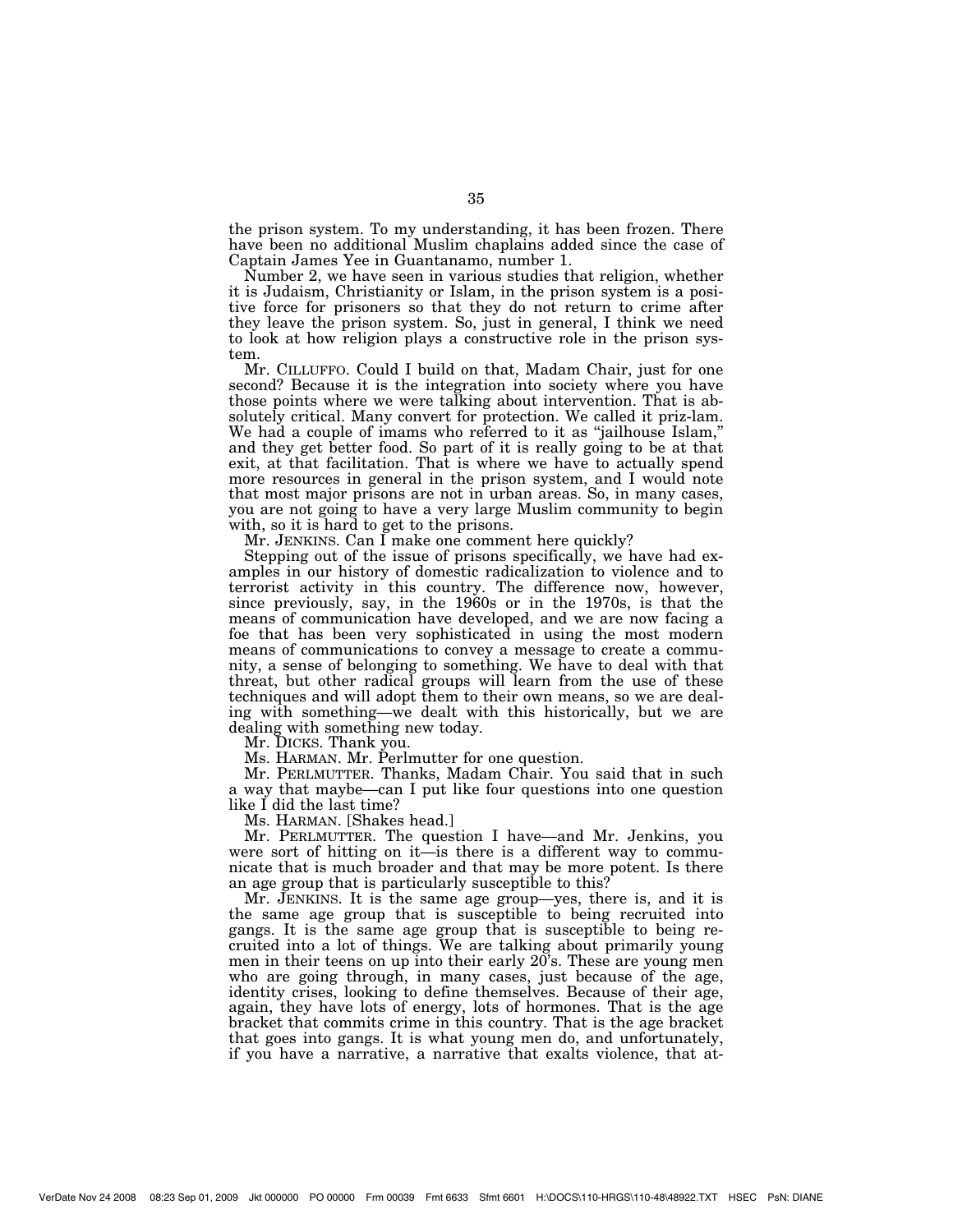tempts to project that violence as a personal obligation, that justifies it, that offers the tantalizing prospect of clandestinity, identity, all of those are very appealing to that specific age group.

Mr. PERLMUTTER. Thank you.

Mr. AL-MARAYATI. If I could just pick up on the issue of identity then—and this connects with Mr. Dent's question—in terms of intervention, this is where we are intervening now, and we need to be more proactive and provide more resources in developing a healthy Muslim-American identity that America is home, that we counter gutterization within the Muslim-American community whether it is psychological gutterization or any other form of gutterization. In doing so, we will prevent this form of antisocial behavior of this group, and antisocial behavior could be manifested in drugs, in promiscuous sex or in joining groups with violent ideologies. So the root cause here is an identity crisis that we have to address.

Ms. HARMAN. Thank you. Thank you very much.

Thank you, Mr. Perlmutter.

Mr. Shays, one question.

Mr. SHAYS. Thank you, Madam Chairwoman.

First off, this is an excellent panel. I really wish we were going to spend more time because there is more that we could learn.

I think it is instructive that none of us really could state what our strategy is. Yet, we could state what the Cold War strategy is. That, to me, is—what we need first is a huge national dialogue about what we are confronting. In the short run, it has got to be protect, prevent, preempt, and sometimes act unilaterally, and you may call that getting the cockroaches, but it has got to be that, and then we fill it in with other things that we did during the Cold War with Sputnik, education and so on to compete economically with Russia.

What I just want to say—and I want your reaction—is I find it repugnant, having just finished reading. Elie Wiesel's ''The Night'' last night, that I would have to speak to or deal with people who are so sick that they would literally wrap themselves in a weapon and blow up themselves in front of children, and somehow dealing with that is striking me as incomprehensible, and it may be a disconnect that we have, but it is somehow like we have to kind of negotiate and deal with—I just react to it.

Mr. AL-MARAYATI. I agree, Mr. Shays. This is a sickness. It is a psychosis. It is something that the average human being, the normal human being, can not comprehend, and we have to address it objectively and effectively. There is an ideology of suicide culture that is taking on a cloak of religion, and I think what we are all seeing here is that we have to understand the development, the metamorphosis of this suicide culture. We really have not invested enough in the ideological battle against this suicide culture.

So we should do that, and also, we have to listen to the mainstream. We are not listening enough to the mainstream Muslim communities. Our policies have isolated the mainstream Muslim-American communities who, like you and I, cannot explain why there is a suicide culture in the name of their religion right now, and we should also speak out more against Islamaphobes like Pat Robertson, who said yesterday that Islam is not a religion but a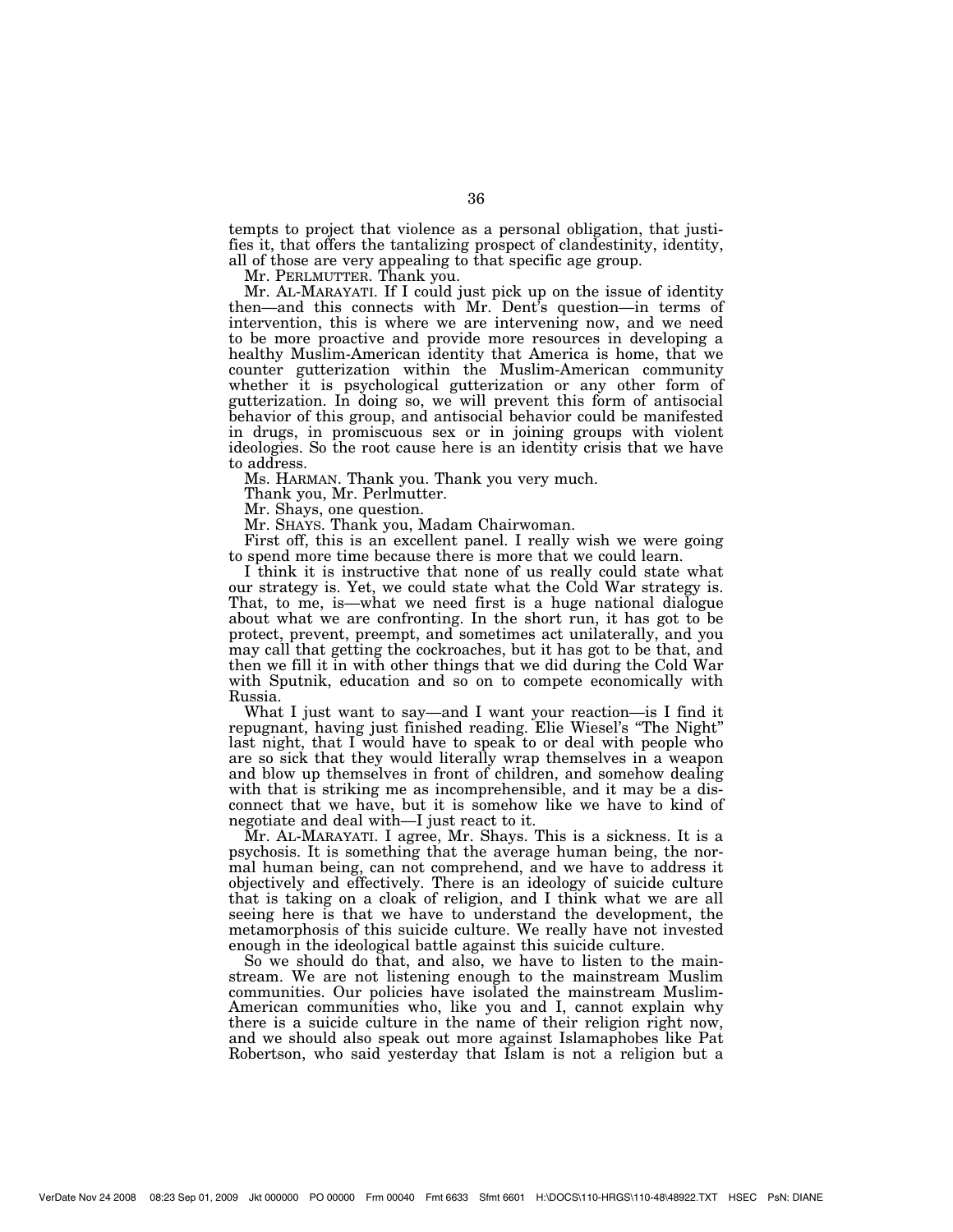move for worldwide domination. When they hear that message from a religious leader, they view that as a message that is closely associated with the U.S. Government, as a friend of the U.S. Government. So we need to also address how to deal with our own extremists here in America who are fermenting anti-Islamic rhetoric and how they exacerbate the situation.

Mr. CILLUFFO. Mr. Shays, could I just add to that?

I certainly would hope no one at this table would suggest negotiating with people who would actually take those steps. That is very different—again, getting back to my isolate, military and operations plans, organizations, it is that second ripple effect that I am most concerned about. Those who are potentially teetering on the edge who can go one way or the other. In dealing with the military and operational planners, we are going to have to use the heavy instruments of government—covert action, law enforcement, military, string them up, string them along. I do not know.

It is a case—by—case basis, but it is that next tier of folks that is the group we are potentially losing, and we wrote a major report on the narrative and counternarrative, so obviously, I agree with everyone here, but it is also worth noting that it is not what you say; it is what people hear, and we have to understand what they are hearing.

Mr. JENKINS. I want to underscore that.

Once they strap on a bomb and become a weapon, that is, obviously, not the point for having discussions about identity and radicalization. They are a weapon and must be dealt with as such.

The point of intervention is to try to do things that are going to reduce the reservoir of those who will be caught up in this narrative, which is essentially an ideology of death. This is an ideology that exalts death. It connects the individual with some glorious utopian pass which may or may not have existed and promises them earthly pleasures in some future life, leaving the now which is nothing and, therefore, enables an individual to simply turn himself into a weapon, and he thinks of himself as nothing more than a weapon. We have to be able to intervene to ensure that there is not going to be a large reservoir of those who can be recruited to that.

Mr. CILLUFFO. Could I just add one point?

Because it is that reaffirmation, that moral equivalency that people then will be emboldened to actually act. That is that reservoir we have to keep flipped on the other side.

Mr. AL-MARAYATI. And also there is the terrorist, and there are audiences, and terrorists try to influence audiences, and we should embrace and engage the audiences. The terrorist is not somebody we need to—you are right. We are not here to understand or to develop an agreement with a terrorist. They should be handled swiftly and with justice.

Ms. HARMAN. Thank you. The good news is that I need to leave now, but Mr. Dicks will take over the chair, and if our members have additional questions, we can go until noon, assuming the witnesses can stay.

I just want to observe that this is one of the best panels we have ever had and that what you have just said will directly influence a legislative proposal, which we are working on now, to set up a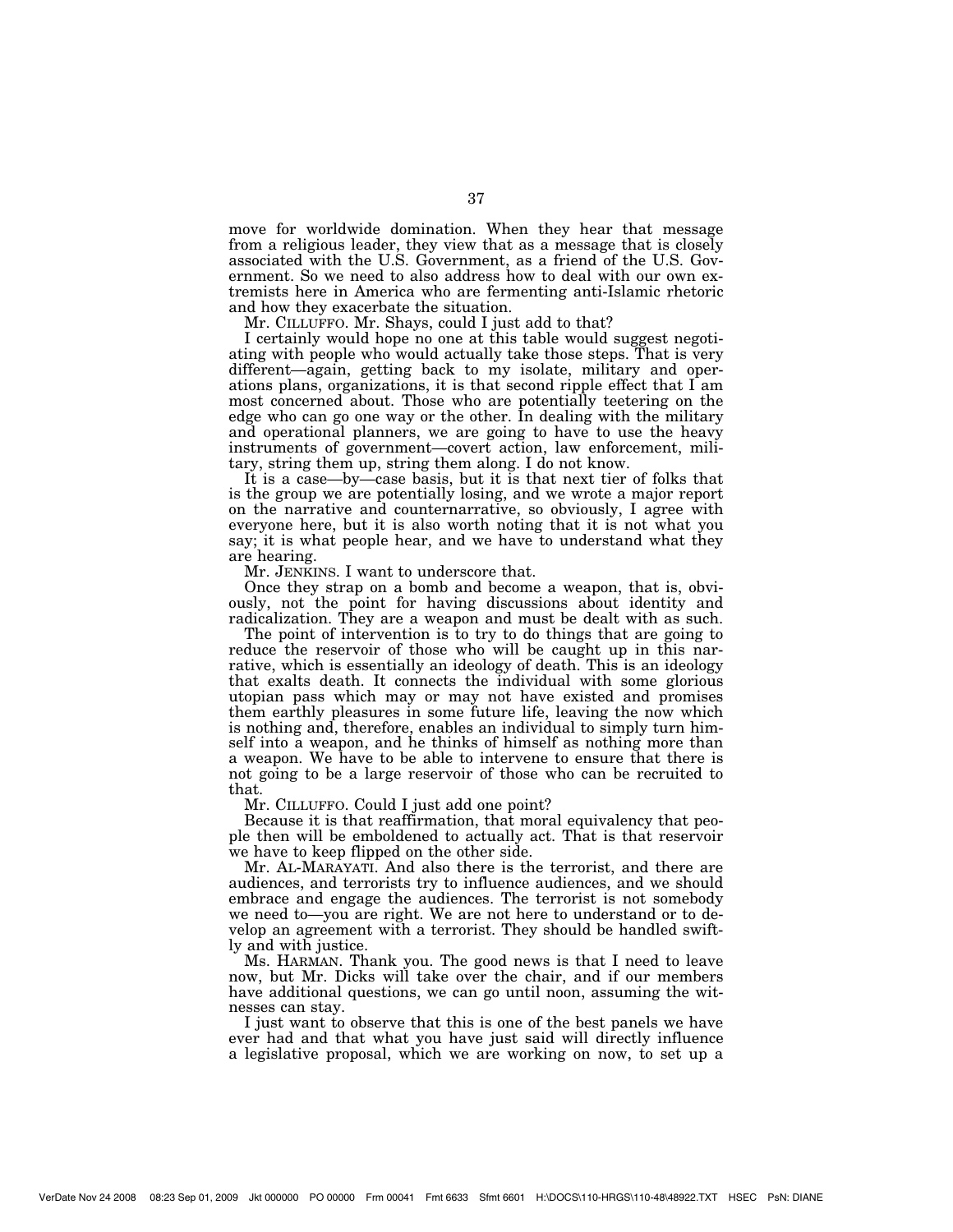national commission but, not only that, perhaps some other legislative initiatives which I believe this committee on a unanimous basis—that will be a miracle in this Congress—but on a unanimous basis will embrace, and for once, you know, Congress is accused of more heat than light. We might actually shed some light on a very serious set of problems.

So I just, personally, want to thank our witnesses and our members for an enormously productive hour and a half.

Mr. DICKS. [Presiding.] Mr. Dent.

Mr. DENT. Thank you, Madam Chair. I concur with your remarks. I am sorry I did not get here for the beginning of it.

The media, the Internet and religion, I think we can all agree, play a role in radicalization and, hopefully, a role in the prevention of the mitigation of radicalization.

Given our first amendment, how do we, as a government and as a society, effectively combat all of these radicalizing forces that you gentlemen have so eloquently discussed here today?

Mr. JENKINS. Two things with regard to that.

First of all, combating what is taking place on the Internet or in other communications media does not necessarily mean controlling or restricting. It means that is simply the new terrain of battle. That is where we are going to fight. It means having counternarratives. It means taking advantage of those same communications channels. Indeed, the irony of this is that this Nation, which invented the Internet, which is so creative in exploiting communications for commercial and political purposes, has been so flatfooted in engaging those same means of communications to deal with this problem. So we can engage it without necessarily impinging upon the first amendment. In some areas, however, I think that we do look at appropriate controls.

For example, I mean it is interesting that they are now talking about putting controls on the Internet to reduce fraud on sales through eBay. We control the Internet to deal with issues of child pornography and other things. So the fact that it is simply this thing called the ''Internet'' does not mean that we cannot appropriately update our laws and concerns to deal with specific problems.

Mr. DENT. As you answer these questions, could you also just address, you know, the role of the government in terms of on the Internet, and who is going to put up these religious arguments? Is that the government's role? Whose role is that?

Mr. AL-MARAYATI. It is the Muslim-American community's role to put up these arguments, and I think what we need to discuss in terms of cooperation between these communities and the government is where the community does not feel stigmatized, but they enter extremist Internet chat zones to argue against extremism or to intervene with a potential radical or sympathizer of radical ideology in the community or in the mosque so we do not shut these individuals from our communities and then they become ripe for the pickings of extremist recruiters.

So I do not see a problem in the first amendment here. If the government were promoting Islam in any way, that is the problem, and that is not what we seek. I think what we are talking about is understanding the Muslim world and the Muslim western com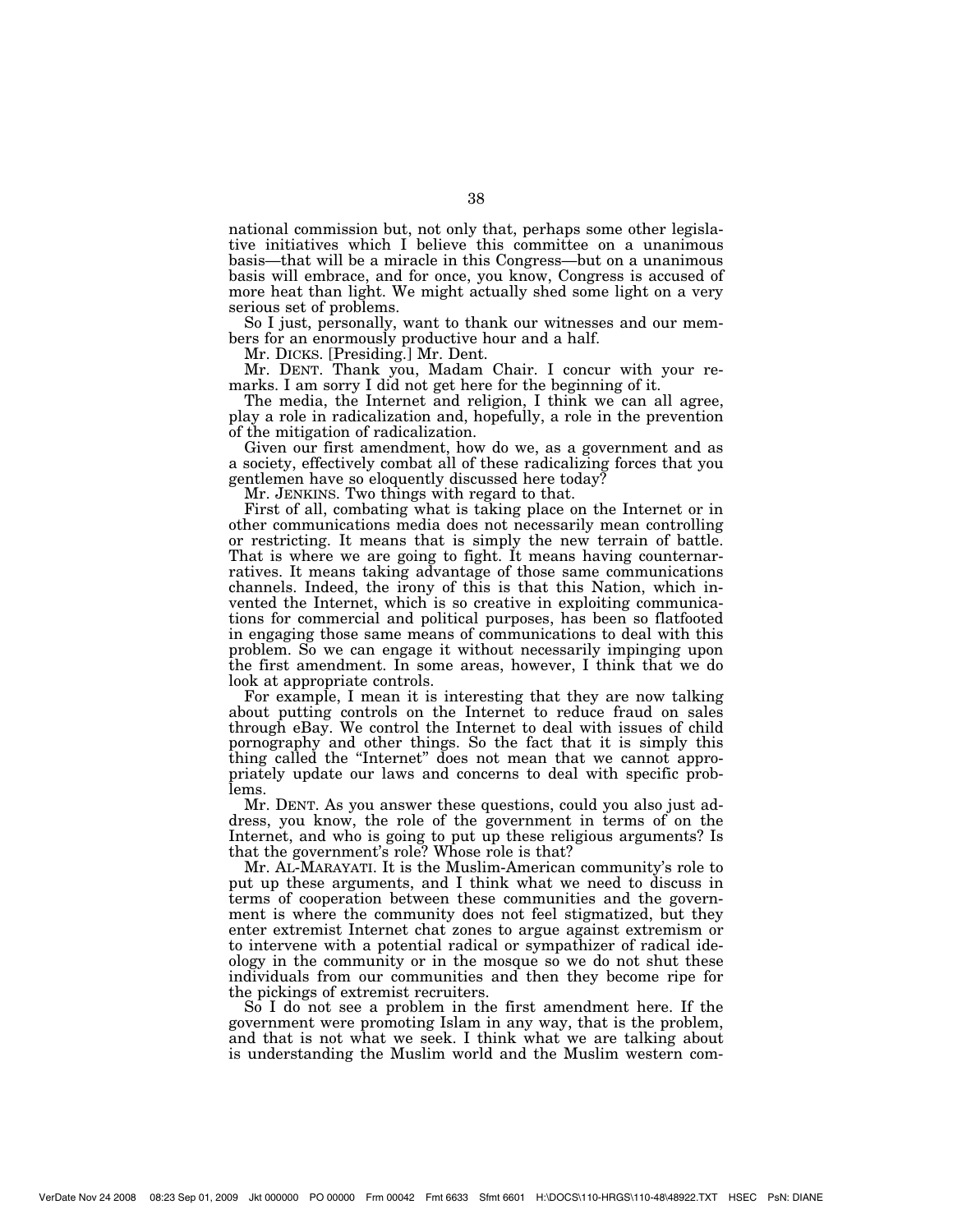munities in a more nuanced way with a little bit more precision, more accuracy so that that will help us sociopolitically and empower us in the tools against extremism.

Mr. CILLUFFO. Let me pick up on a couple of those points, and this is something we have written a lot on, so I will try to be brief, not my strong suit again.

When we are looking at who the solution sets are, we cannot look at this, Mr. Shays, I think, as a grand strategy. We actually have to look at it from a decentralized perspective, which is very difficult for government to do, and government only has a small role in this overly complex set of issues. Shutting Web sites down, it is like Whackamo. Hit it here. It is just going to pop up somewhere else. Quite honestly, the Web sites are not even the issue. We need to get into the chat rooms. It is the chat rooms that are replacing the smoke-filled bars of the LaCarre novels where espionage used to occur. That is where people—that is where it goes from the cyberworld to the physical world. That is where they actually start connecting. We have got to be in there in a hand-to-hand kind of way, demonstrably showing how people are misusing the Internet.

The other thing is that I agree with Brian. Greater transparency is also the solution here. We have got the ideas on our side. Let us use them and make sure we are doing that directly, and there is a program—and I am not suggesting that all of their programs are very good—but the Saudis have a program called the ''Tranquility Program'' where they are actually going into the Internet chat rooms, and they are bringing in Islamic scholars to refute how they are being misused. We have got to start thinking about that.

Then on the counternarrative, we all hear about terrorists and their martyrs. Well, it is about time that some of our martyrs be remembered, and we have got to remind the terrorists—and they are trying to create this clash of civilizations of the West versus Islam—who is being killed by terrorist bombs, largely Muslims. So how can they, in their own defense, make these sorts of cases? We have got to remind people of that. In Beslan, there are hundreds of kids being killed. I could not think of a more powerful, motivating attack to abhor terrorism. We need to start reminding people and showing the graphic visuals.

As to the bombing in Jordan, at the wedding, which actually was al-Zarqawi's is undoing, I think, in the long run, that had negative consequences. Obviously, it was a horrendous attack, but we have got to start packaging that. Casa Blanca. I could go on and on and on and on. They are packaging it very effectively. We have not, and I think that is part of this counternarrative.

Mr. DICKS. Just following up on that, does the government play a role in this? I mean is this the State Department? Are they supposed to be involved in this ideological struggle on the Internet or in the chat rooms? I mean, is that the way to do it or does it have to be dealt with all outside of government?

Mr. JENKINS. No, it does not.

You know, during the Cold War, we had something called the ''United States Information Agency.'' It was an institution that was set up to basically conduct the war of ideas with our adversaries in the Soviet Union. That does not mean that the government, itself—that some government official was the author of every mes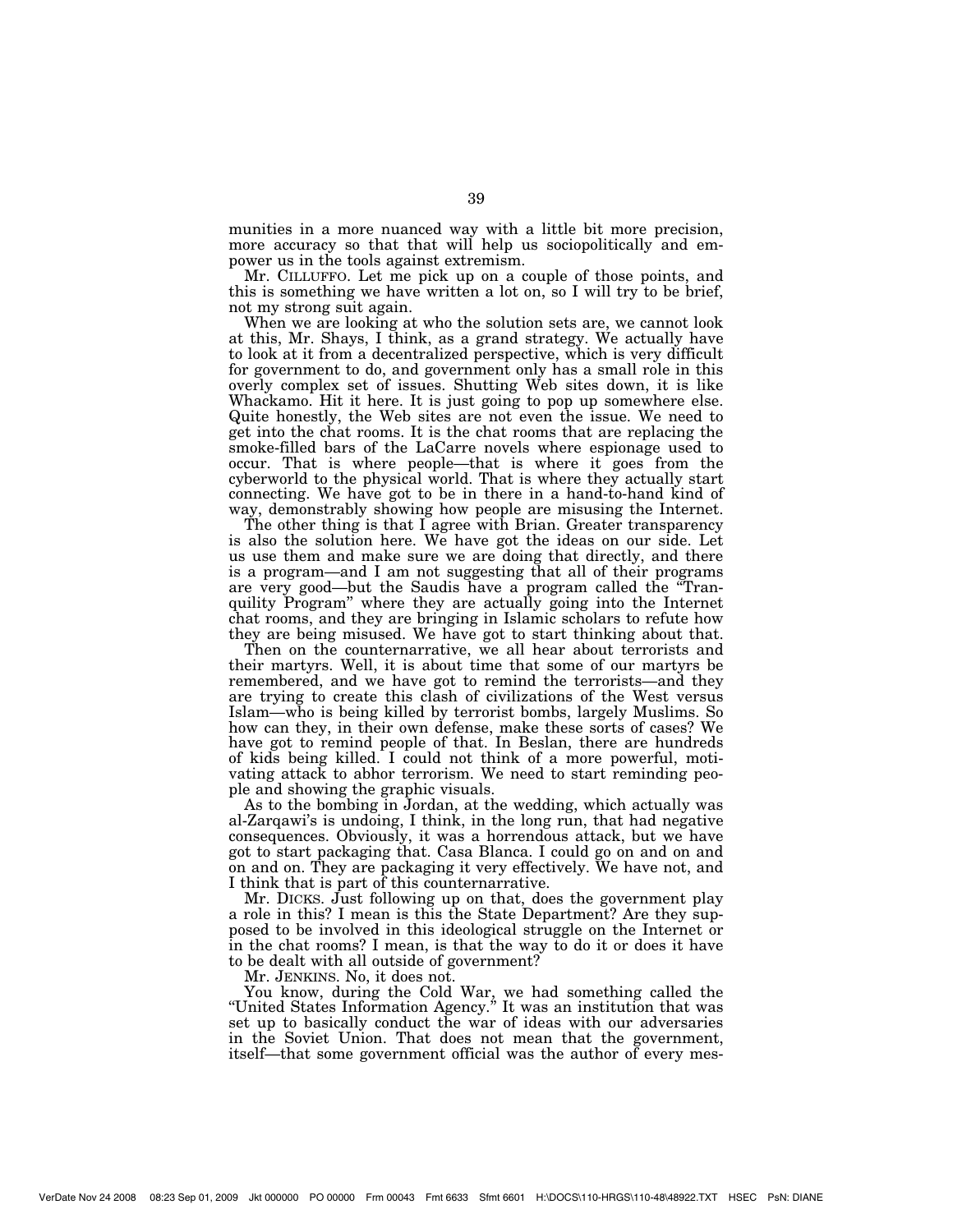sage, but it was a way of facilitating messages to get to audiences. The government has been involved in the sponsorship of things like radio for Europe and other communications mechanisms.

The problem we have now is that we do not have in this country any institution which brings together these various components of what we are trying to do in the State Department, the Defense Department and elsewhere in terms of communications. We do not have a single point to focus our efforts; we do not have a strategy, and therefore, we are still grappling with this particular issue, but we have done this during World War II. We have done this during the Cold War. It is a matter of learning some new lessons and, perhaps, remembering some old ones and creating mechanisms that can facilitate this ideological combat.

Mr. AL-MARAYATI. And I do not know of a single instance where there has been a meeting of all of these components, in a single setting, to develop a strategy. So I think the government can help in at least hosting these discussions that are needed with all of these components now looked upon in a central manner.

Number 2, I think the government needs to start publicizing. As Mr. Cilluffo said, we need to look at the heroes on our side—on America's side— and those people who have been on the front lines, battling this extremist ideology, they need to be empowered, and therefore, publicizing the relationship between, for example, the Justice Department or the State Department with these Muslim-American individuals and Muslim-American institutions is critical.

Lastly, there are exercises of government that have impeded the progress of the ideological battle, and we need to look more closely at that.

Mr. DICKS. Well, not to be partisan here, but Abu Ghraib is an example, I would think, that hurt America's reputation and image in the world, and it helps the other side, you know, from my perspective.

Mr. AL-MARAYATI. Exactly.

Mr. CILLUFFO. Mr. Chairman, it is not to suggest that government has a role. I do not necessarily agree that it is the same role with our counter concealment deception programs and ideological programs vis-a-vis the Soviet Union just because I think we have got so many other actors in the nonstate/onstate kind of environment that it is different, but what we really do need to be doing is enabling and empowering and packaging—how many people in this room can tell me that they know that a number of Muslim associations in the United States issued statements denouncing terrorism shortly after 9/11? Very few people.

Well, there have been thousands of such groups, but no one hears them, so we need to make sure that someone is packaging that, not just in the United States but overseas as well, and I would say—there was a 60 Minutes episode not too long ago that I thought was very powerful. Hassam Batu is one of the primary al-Qa'ida recruiters for the 7/7 bombers, termed, but he came out denouncing terrorism, saying he got duped by al-Qa'ida. That individual is going to have a much greater impact and resonance on a potential recruit than I would or anyone else would. I just look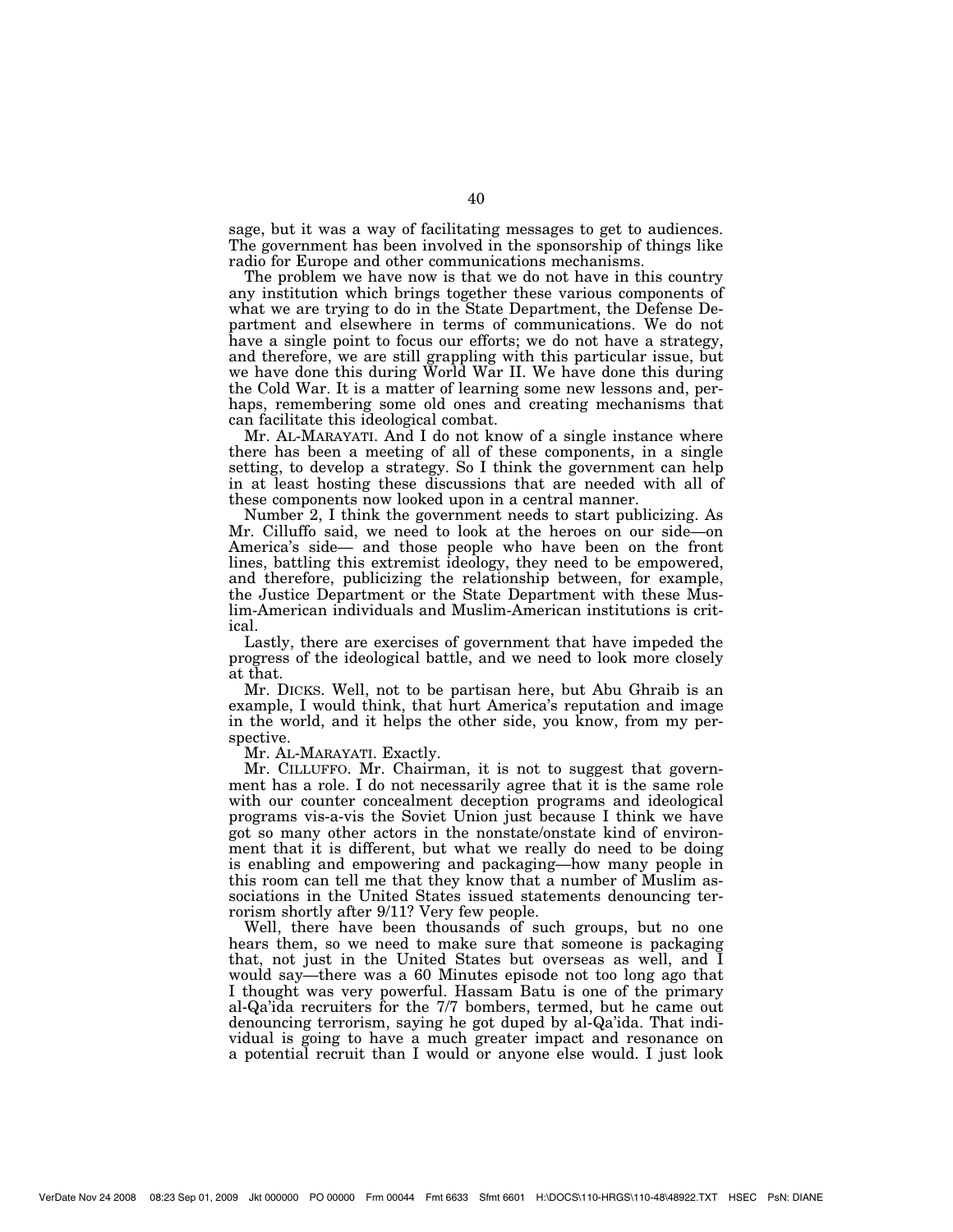at my own children when I try to explain things. If I use the Disney Channel, they get it and PBS, but the point being—

Mr. DICKS. Thank you.

Mr. CILLUFFO. —we need people who have credibility with the constituencies we are trying to work with, and the government has a role. We have a covert action role we have to play in the shadows. I am not sure we are doing that very effectively, and we also have a role in empowering others, but that is not going to be the solution.

Mr. DICKS. Mr. Shays.

Mr. SHAYS. Abu Ghraib was talked about in this country for months and months and months and months. It was an outrage, and we should have made it clear it was an outrage. It was talked on Al Jazeera for months and months and months and years. Yet, when there were 50 people found in a torture chamber outside of Baghdad with, you know, drill holes, tortured for months, it was not even a front page story in this country, and it certainly was not covered overseas, and when I read Al Jazeera in English and see it covered there, it is an outrage, describing what American soldiers do, and I know for a fact they were giving candy to kids being lured out, and then they are getting blown up. It is an outrage how Al Jazeera covers what we are doing there. I will just make another comment and your comment to that.

I am not impressed with most of the denunciations by the Muslim community against terrorism, because they always have a "but," and the "but" is "but, you know, we have problems in Israel with Palestinians," "but we have this but the western world needs to do this.'' There is no ''but'' to terrorism, and I would like to see some of these denunciations without the word ''but'' and then an explanation.

Mr. AL-MARAYATI. I do not think there was a ''but'' in the reference to Mr. Cilluffo's—

Mr. SHAYS. That is, you know, the extreme example.

Mr. AL-MARAYATI. I think that is actually the rule, Mr. Shays, not the exception.

Mr. SHAYS. Well, you know what? Then I would like that documented to me.

Mr. AL-MARAYATI. Sure, we can provide you with all of the documentation.

Mr. SHAYS. Not a paragraph that follows if there is not a "but" but a paragraph that says, ''but the western world needs to get with it.

Mr. AL-MARAYATI. I do not think anybody is adding the "but." I think, maybe, you or your staff needs to look more closely not to add the ''but.''

Mr. SHAYS. You know what? I did look closely because I followed it, and it was my committee that followed it after September 11th, and we heard a few, but there were more ''buts'' than there were not, and I stand on that.

Mr. AL-MARAYATI. Let us look at that together, and we will clarify that for you in terms of the important denunciations of terrorism as just an absolute, number 1.

Number 2, in terms of media, I agree with you wholeheartedly. I think there should be a panel in terms of how the media—the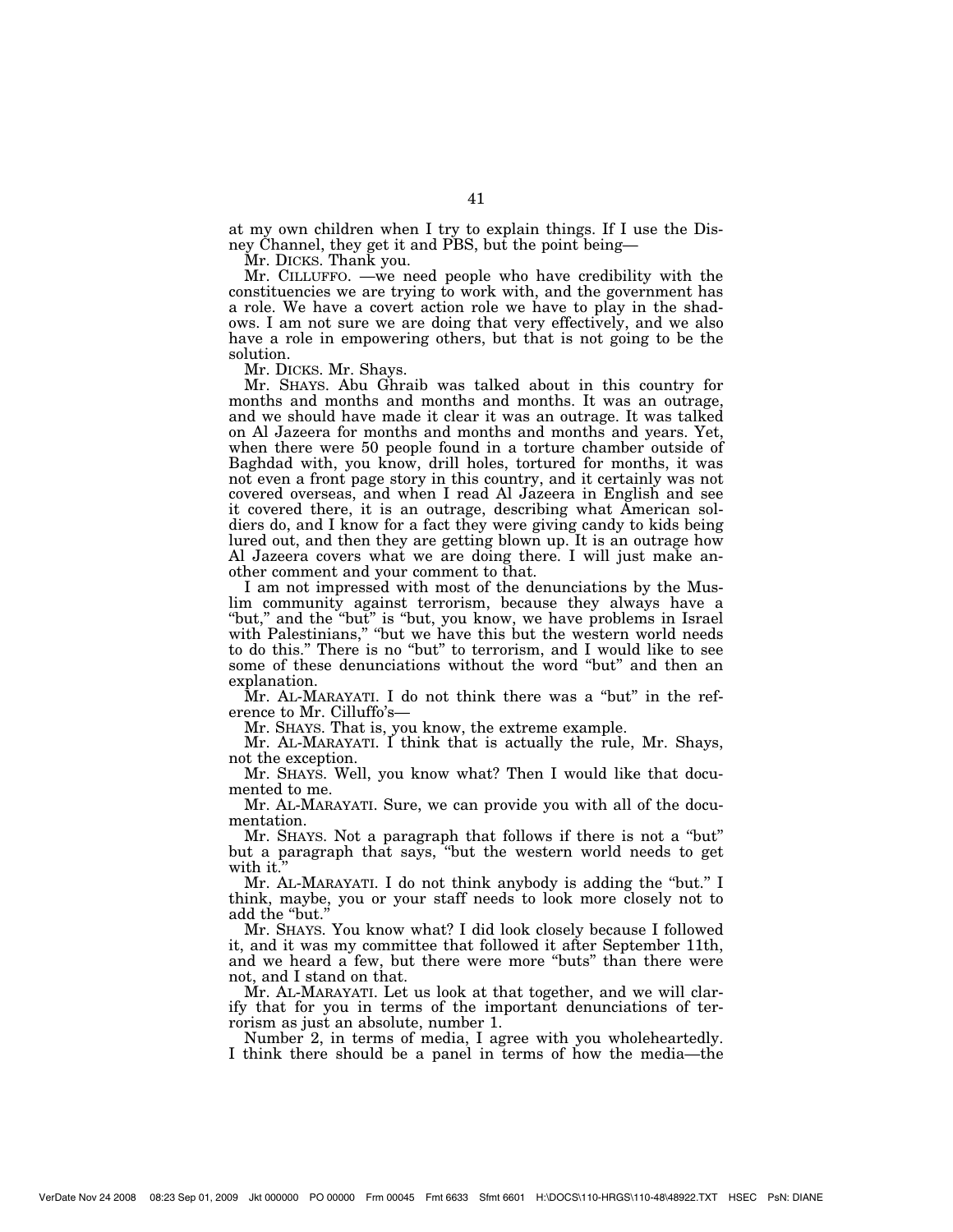international media and the domestic media here—plays a role in exacerbating tensions between the United States and the Muslim world, and we can have a whole panel on that discussion as well.

Mr. DICKS. Mr. Dent, are you all done? Okay.

Mr. Perlmutter.

Mr. PERLMUTTER. Just a comment. I assume we are winding this down—

Mr. DICKS. Yes, we are.

Mr. PERLMUTTER. —but I would hope that each and every one of you, if you were asked, would be a commission member or advise this commission that we are putting together because it is important. Things seem to be speeding up here. You know, it is a very, you know, vulnerable or open age, that group, and that group moves fast. I have three in that age category, and they are reading everything, watching everything, and they move quickly, and so I just thank you all for your time and for your expertise.

Mr. DICKS. Mr. Dent.

Mr. DENT. Mr. Chairman, I just want to follow up with what Mr. Perlmutter just said.

As this Commission moves forward, I hope these three gentlemen have some role in it. This has been an enormously helpful hearing for me.

I yield back.

Mr. DICKS. Let me ask you just one final question.

On the question of the Internet, you suggested that Congress is looking at various restrictions. I mean, are you suggesting, you know, a restriction on violent context when you take radicalization to violence, that that would be limited?

Mr. JENKINS. You know, that has to be defined, and I think that is something we want to look at very carefully, so I do not want to jump ahead to the conclusion before we look at what are the reasonable possibilities, but to provide, for example, direct instruction, not only incitement, but specific instructionμof ''this is how you make bombs, and this is how you should place the bomb''—even in any other media, incitement is not protected by free speech when there is an anticipation that it is going to lead to criminal action. So to provide incitement and instruction with a reasonable expectation that somebody is going to use it, yes, we do have to look at that. How we can address that, I am not sure. That would be a hell of a challenge for the Commission, but certainly, it is not off the table.

Mr. DICKS. Any other comments on that?

Go ahead.

Mr. CILLUFFO. I would very much agree with Brian. Sure, we also need, for intelligence exploitation, to do it anyway. It is the chat rooms, though, where there is the interactivity, the real-time, two-way communication between individuals and the reaffirmation of Abern attitudes, and to some extent, we are even seeing the perceived creation of a virtual umah where they do not have anyone who is denouncing some of what they are doing, so they actually start reaffirming one another, and there is something—we talked about child predators. On the Net in particular, there could be six people, but they start emboldening one another because they start believing that what they actually do is acceptable. It is not it. It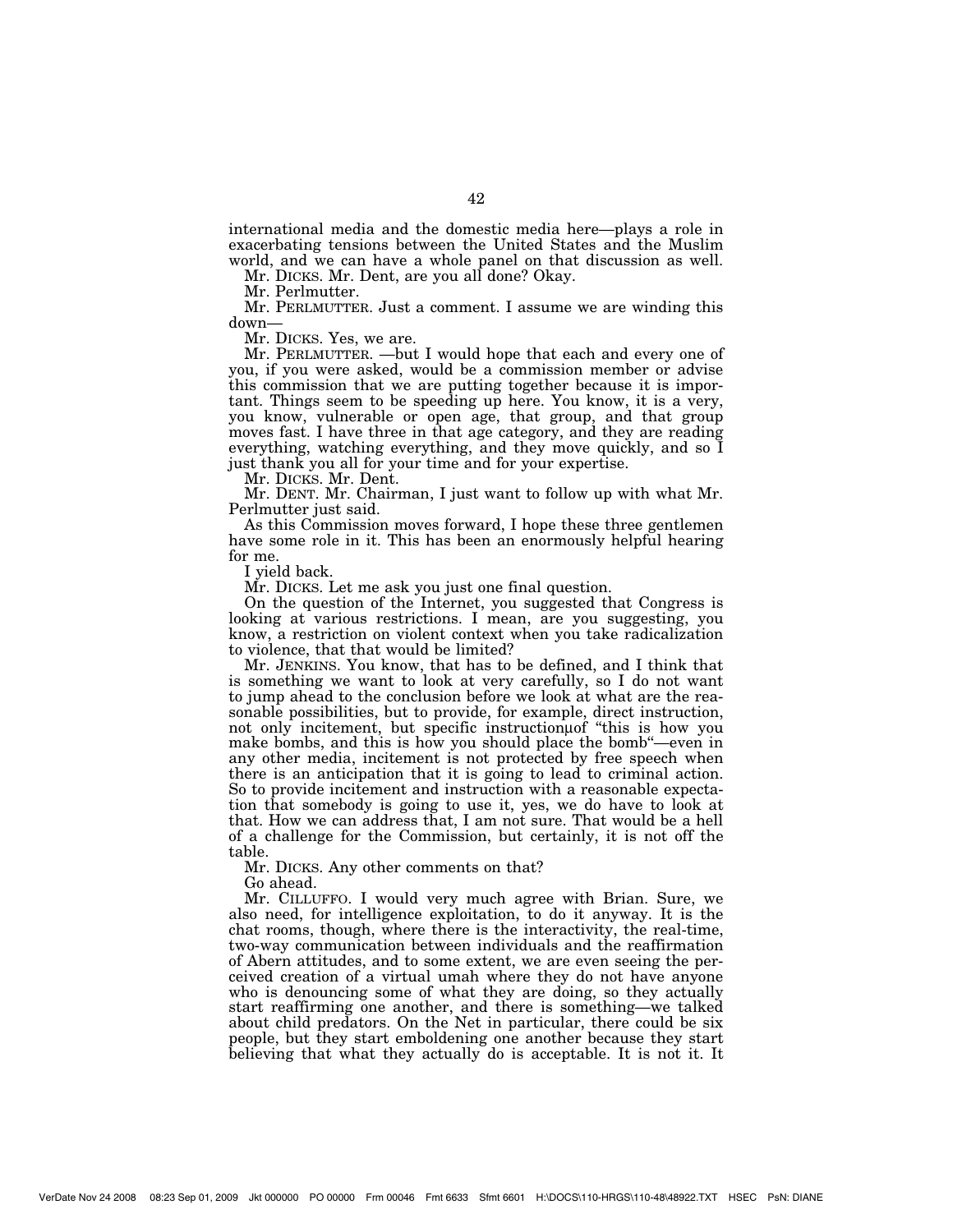is really not. One of the things we looked at, which we could not come to any conclusion on in our report, is whether or not the media has a role to play here in terms of exposing like ABC or NBC—I forget which one it is—in exposing child predators, but that would be crossing the line, Brian just said, between incitement activity where that may be against the law to do that, but I am not suggesting we do not shut them down. If we can, of course, we do. Realistically speaking, we are not going to get to everything.

Mr. DICKS. Mr. Al-Marayati.

Mr. AL-MARAYATI. Yes. Let me just segue then to the larger question of the government's role of how it can help.

Number 1, I agree that there needs to be ideological independence of these indigenous Muslim-American groups that are fighting the extremist ideology, and to associate government with that would tarnish their credibility in the community, so I agree with that.

Where cooperation comes in then is, for example, the Federal funding of programs that teach young students—all students—on our campuses the difference between incitement to violence and free speech. It can come also in the financing of programs for partnership between law enforcement and local communities. It can also come in the form of ad council advertisements, talking about how to detect criminal activity/terrorism and what to do or it can also be a positive ad council advertisement talking about the process of pluralism—I mean, the greatness of pluralism and the process of integration, especially that of young Muslim-Americans into our great society. So these are some of the recommendations that we have in our Muslim-American youth report that we hope you can take a look at.

Mr. JENKINS. Can I just make one final point?

Mr. DICKS. Yes, go ahead.

Mr. JENKINS. We have probably paid more attention and spent more money—I am not saying it is not a noble cause—in a government-sponsored effort to reduce smoking, to reduce drunk driving, problems to be sure, problems that kill Americans every day, but we have made it a national effort with government sponsorship to go after those issues, and we have done so without violating the Constitution. We certainly can do that much here.

Mr. DICKS. I think this has been an outstanding hearing, and the committee will stand adjourned.

We, again, thank the witnesses for a good job done.

[Whereupon, at 12:00 p.m., the subcommittee was adjourned.]

#### FOR THE RECORD

PREPARED STATEMENT OF THE HONORABLE BENNIE G. THOMPSON, REPRESENTATIVE IN CONGRESS FROM THE STATE OF MISSISSIPPI, AND CHAIRMAN, COMMITTEE ON HOMELAND SECURITY

• Than you, Madame Chair, for turning our attention today to the issues of radicalization and homegrown terrorism, and how a national commission addressing them could make this nation safer.

• As the London train bombings in 2005 and the terror arrests of 12 Canadians in Toronto last summer made clear, the threat of homegrown terrorism is real.

• Indeed, the recent arrests of U.S. citizens who were plotting attacks against the Fort Dix military base in New Jersey and JFK airport in New York remind us that the threat in this country is equally great.